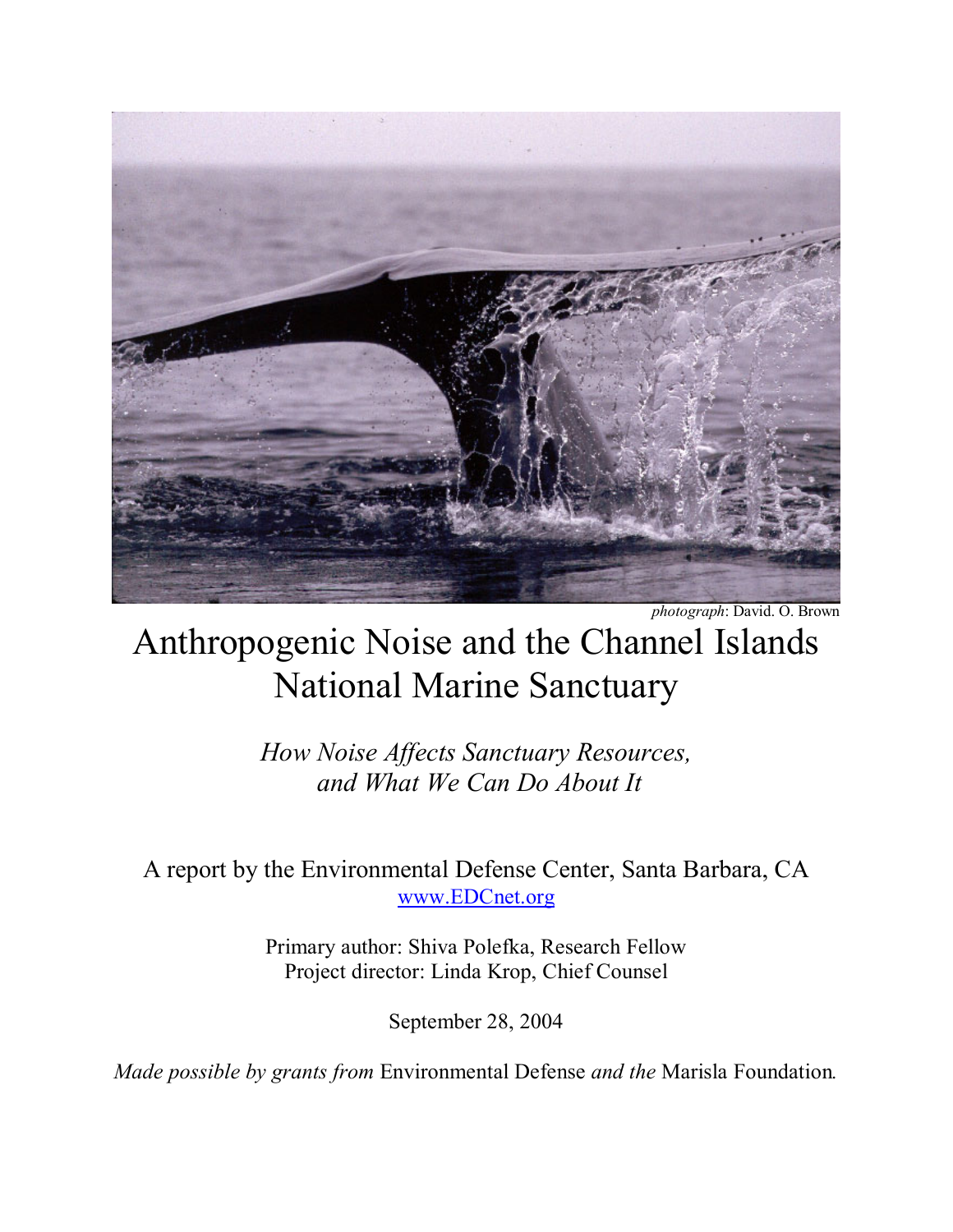# *T a b l e o f C o n t e n t s*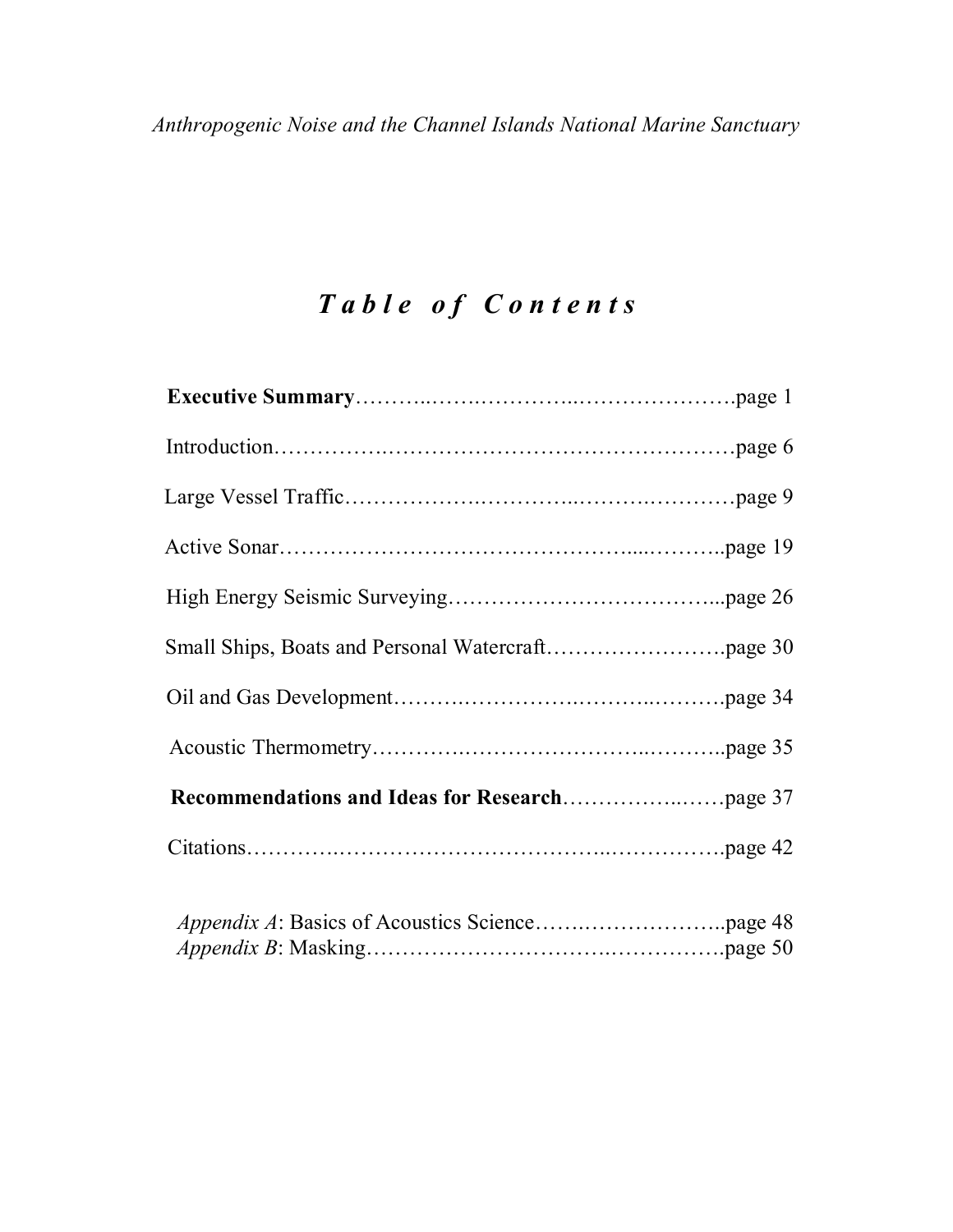#### **EXECUTIVE SUMMARY**

#### **I.** *Background*

 In recent years, the emergence of human activities and technologies that emit extremely high levels of sound into the ocean have focused public, scientific and, to a lesser extent, regulatory attention on anthropogenic noise and its known and potential impacts on marine ecology. Concurrently, an array of data has arisen suggesting that the diverse array of anthropogenic noise sources in the ocean have a similarly broad spectrum of implications— from neutral to fatal— for marine wildlife. This increased scrutiny has also revealed a disturbing lack of understanding of marine bioacoustics and biological interaction with human-generated noise.

 From this context, the Environmental Defense Center (EDC), a Santa Barbara-based non-profit environmental law firm, and the Conservation Working Group (CWG) of the Channel Islands National Marine Sanctuary Advisory Council, identified the need to investigate and better understand a) the acoustic environment of the Channel Islands National Marine Sanctuary (the Sanctuary, or CINMS), b) how the biological communities of the Sanctuary interact or depend on sound, and c) how the array of human activities off the South Coast of California alter or impact the Sanctuary's acoustic environment and sound-sensitive or sound-dependant wildlife. EDC, the CWG and other parties believe that the research necessary for answering these questions can also be applied to management of current activities that emit harmful noise into the Sanctuary, and to proactively inform and advise management of noisy human activities before emitted sound levels become deleterious to the Sanctuary's unique and precious biodiversity.

 This document aims to initiate such a process through identification of all activities producing significant noise in CINMS, and through review and discussion of existing marine bioacoustics research and expertise that are pertinent to the wildlife in and around CINMS. Each sound-producing activity is identified and discussed individually in terms of physical characteristics, projected trends in noise output in CINMS (based on proliferation or decline of the activity), and the local biological communities affected by that activity's noise. Activities are arranged in order of their assessed threat to Sanctuary resources. This format organizes the vast field of anthropogenic noise and marine ecology into a set of locally pertinent topics more tractable to both resource managers and the public.

 Finally, the report concludes with specific recommendations for research in the areas of science and policy. These recommendations are intended to assist CINMS in responding to threats and minimizing acoustic impacts to Sanctuary wildlife.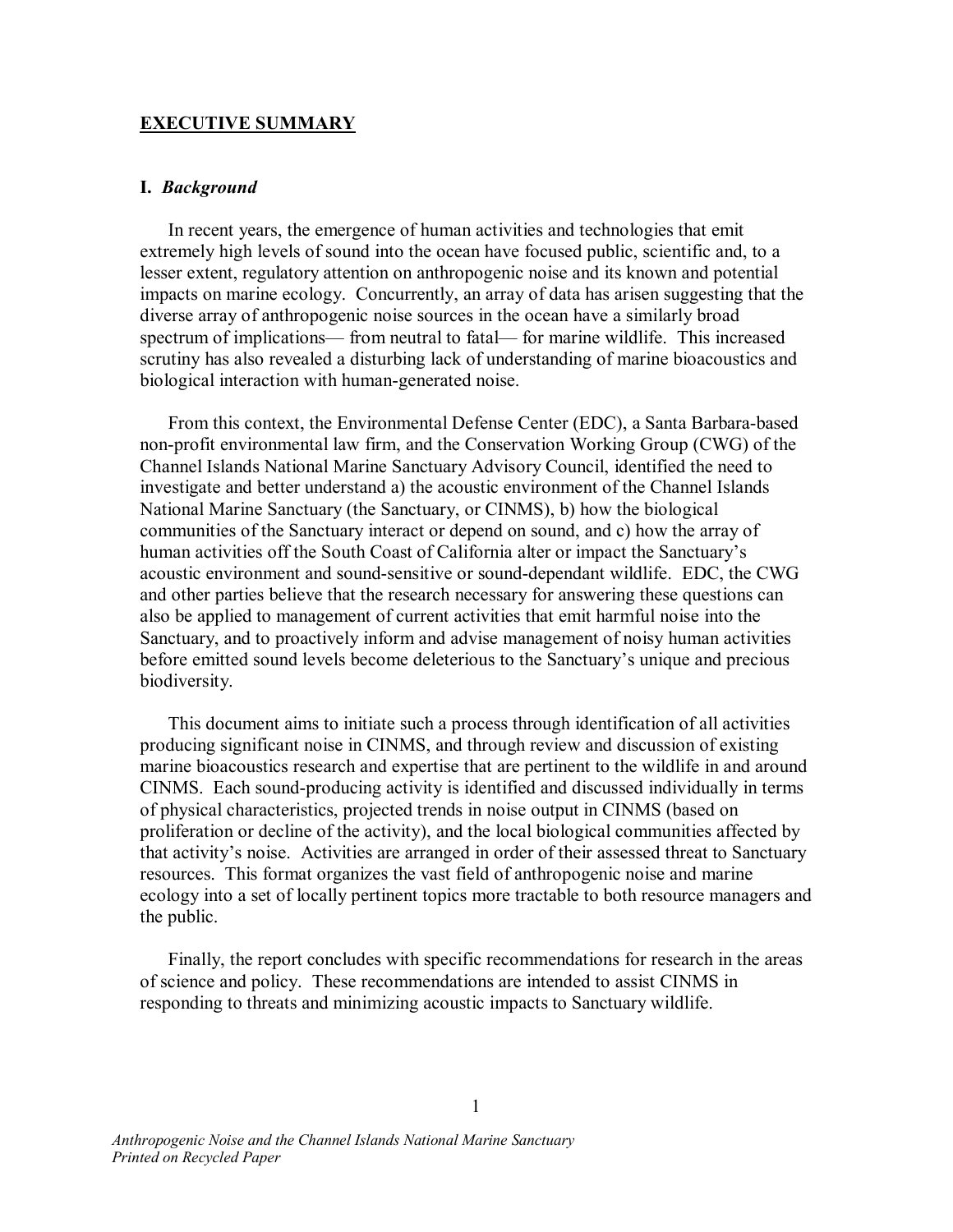#### **II.** *Findings*

 At present, researchers have documented that sound that is short in duration but sufficiently loud, such as underwater explosions, pinging from tactical naval sonar, and airgun blasts from seismic surveying, can cause harmful to fatal physical damage to organs and hearing tissues of certain marine life— particularly marine mammals and fishes— which suffer such exposure (Todd et al. 1996; Evans and England 2001; McCauley et al. 2003). Cumulative exposure to less intense sound over a longer duration, such as vessel traffic noise next to busy harbors, ports, or shipping lanes, can also cause temporary or permanent damage to hearing tissue in marine animals, as well as obscure, or *mask*, biologically vital or important sound from predators, prey, mates or other conspecifics (i.e. other members of an individual's species) (Richardson et al. 1995). All such impacts can be associated with costs in survival and reproduction; such impacts also imply costs for the ecosystems of which impacted species are a part (NRC 2003). The Sanctuary's biological resources are exposed to anthropogenic sound of both types, from a variety of human activities within or around CINMS that have occurred historically, that occur today, and that may resume or will likely continue in the future.

 In the field of bioacoustics (the study of animal sounds and hearing), cetaceans (marine mammals such as whales and dolphins) and pinnipeds (seals and sea lions) are the most studied of marine wildlife (Popper 2003). While researchers have much more to learn about the importance of listening and sound production to these creatures in marine ecosystems, little doubt remains that anthropogenic noise can impact these species. Simmonds and Dolman (1999) summarize the documented spectrum of effects on individual cetaceans from anthropogenic noise:

- o *Physical: non-auditory (damage to body tissue, induction of air bubble growth and tissue bends) and auditory (gross damage to ears, permanent hearing threshold shift, temporary hearing threshold shift);*
- o *Perceptual: masking of communication with conspecifics, masking of other biologically important noises, interference with ability to acoustically interpret environment, adaptive shifting of vocalizations (with efficiency and energetic consequences);*
- o *Behavioral: gross interruption of normal behavior (i.e. behavior acutely changed for a period of time), behavior modified (i.e. behavior continues but is less effective/efficient), displacement from area (short or long term);*
- o *Chronic/Stress: decreased ability of individual, increased potential for impacts from negative cumulative effects (e.g. chemical pollutants combined with noise-induced stress), sensitization to noise (or other stresses) exacerbating other effects, habituation to noise - causing animals to remain close to damaging noise sources;*
- o *Indirect effects: reduced availability of prey. Consequently, physiological consequences are various: energetic implications, stress, hearing impairment (auditory damage and masking), non-auditory physical damages, strandings. In addition, noise can also alter feeding, foraging, resting, socializing and*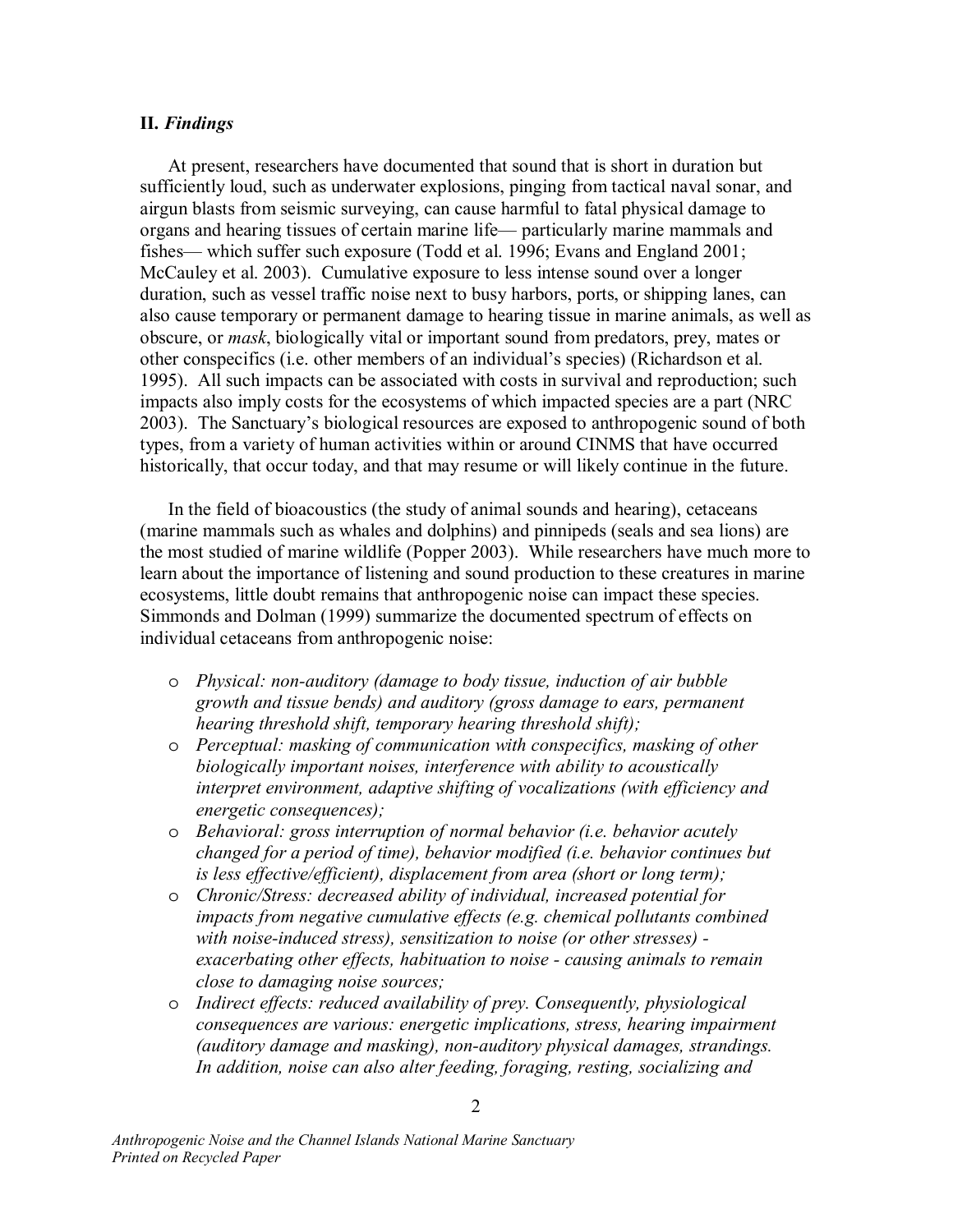*breeding behaviors, and the detrimental impact is likely to be particularly severe in cases where cetaceans are temporarily or permanently displaced from areas that are important for feeding or breeding.* 

Synergetic effects with other human activities and environmental alterations are worth reemphasizing: examples include increased shipstrike of sperm whales due to threshold shift (hearing loss) from, or habituation to, large-vessel traffic noise exposure (André *et al*. 1998), and in killer whales, chronic stress from constant exposure to small vessel traffic noise reducing immune response to anthropogenic pollutants (e.g. PCBs), and pathogens (Erbe 2002). Because CINMS provides habitat for populations of many endangered cetacean species recovering from industrial whaling, and because human activities continue to impinge on population recovery in a variety of ways, anthropogenic noise must be considered for the impact it contributes both in isolation and in concert with other environmental factors.

 While Simmonds and Dolman compiled this impact list specifically for cetaceans, our less developed understanding of noise impacts to fish suggests that many species may suffer individual and population impacts in similar ways. Recent studies reveal that some fish species have significant aural acuity, which they depend on for reproduction, foraging, predator avoidance, navigation and other biologically critical behavior. Evidence is also emerging that some fish produce sounds for communication with conspecifics, associated with reproduction and schooling behavior. All these biologically important phenomena may be impinged upon by excessive increases in background noise or through damage to the hearing tissue from excessive exposure. Furthermore, fish egg viability may be reduced by excessive exposure to sound waves, impacting a population's recruitment (Popper 2003).

 Anatomical and ecological acoustical research on pinnipeds continues to progress, revealing more about the hearing specialties of known pinniped species, as well as the potential for anthropogenic noise to mask critical acoustic signals such as conspecific vocalizations and prey noises, which seals and sea lions are believed to rely heavily on in foraging (Southall et al. 2000).

At present, little is known about hearing or sound production in marine reptiles or invertebrates, or the impacts of anthropogenic noise on such species. However, exposure to impulsive sound at close range from airguns or underwater explosions is likely to be harmful or fatal merely from the energies involved in such discharges (NRC 2003).

 Of the consequential activities in CINMS discussed below, large vessel traffic (defined as ships 85m and longer) represents the preeminent source of anthropogenic noise and the primary acoustic threat to Sanctuary resources. This primacy emerges from a combination of factors, including the levels of pervasive low-frequency sound emitted underwater by individual cargo ships and tankers (Ross 1976), and the volume of such vessel traffic through CINMS. Traffic volume is a factor of the geographic location of the Sanctuary vis-à-vis major commercial ports such as Los Angeles/Long Beach and San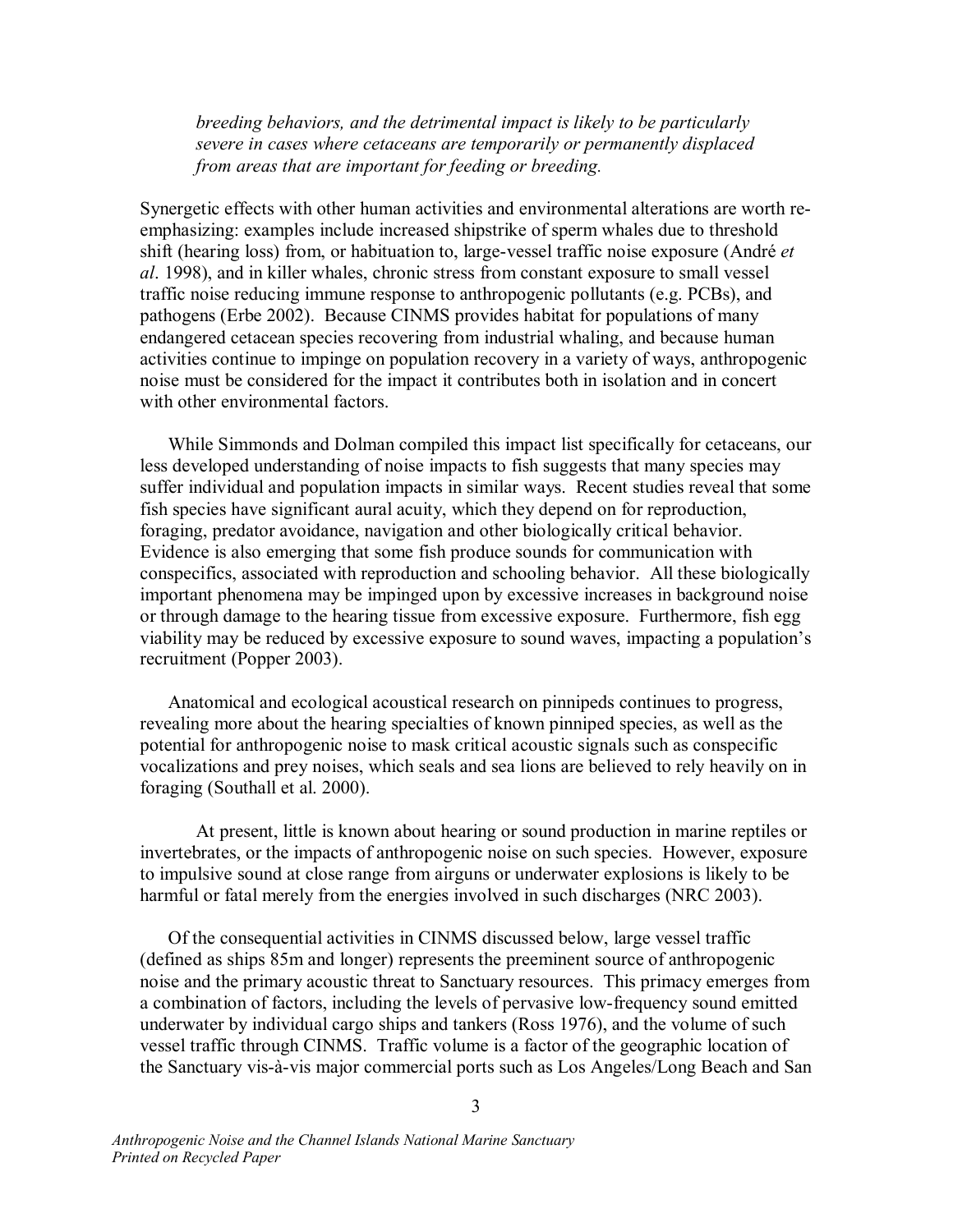Francisco, and the continuing growth of international trade, specifically between the US and Asia, which depends enormously on ship transport (Wignall and Womersley 2004, Westwood et al. 2002). Roughly 17 large commercial vessels pass through or near the Sanctuary daily. Based on current research, the sound emissions from this ship traffic comprise the greatest contribution of noise pollution into Sanctuary waters, emissions that may significantly impact the hearing anatomy, intraspecies communication, navigation, foraging and reproduction of resident cetaceans, fishes and pinnipeds.

 Mid- and low frequency active sonars used by the US Navy, and scientific and commercial seismic surveying, also represent significant if relatively isolated and sporadic threats to Sanctuary ecology (Evans and England 2001, NRC 2003). Sound from these activities has been shown to cause trauma and death in fishes and marine mammals (life-threatening trauma to marine mammals from seismic surveying has yet to be conclusively demonstrated, though circumstantial evidence exists) (CBD v. NSF 2002). While some guidelines exist that protect areas of rich biological diversity such as marine sanctuaries from these activities (e.g. Evans and England 2001, HESS 1999), trends in the proliferation of military technology, deep-water oil exploration and production, and geological research suggest that CINMS may be faced with noise from these activities in the future.

 The limited data available for review suggest that small ship and boat traffic (roughly, vessels under 85meters in length) is not currently a significant acoustic threat to CINMS wildlife, due to a diffuse temporal and spatial distribution of these smaller enginepowered vessels within the Sanctuary. Nonetheless, deliberate, illegal chasing and harassment of marine mammals by motorboaters occurs in CINMS and can have significant impacts on the subjected animals (NRC 2003, Howorth 2004). Also, research elsewhere has shown that at high densities (i.e. groups of commercial and private whale watching boats following a group of whales), small vessel traffic noise can have significant impacts on groups of cetaceans, through the induction of hearing loss and the associated increased difficulties in foraging and intraspecies communication, and through the reduction of individual health associated with chronic stress (NRC 2003, Erbe 2002).

 Acoustic emissions from oil production and acoustic thermometry are discussed; scientific and anecdotal evidence suggest that sound from these activities have little ecological impact within the Sanctuary at present compared with other noise sources.

 In sum, science to date supports the conclusion that anthropogenic noise represents a potential threat of sufficient magnitude to Sanctuary resources to warrant precautionary management. While understanding of the biological and ecological importance of noise and sound remains incomplete, significant data exists to strongly implicate anthropogenic noise in major impacts to individuals and populations of cetaceans and fishes. Factors such as long-range transience, long life span, slow birth rate and size combine to make conclusive investigation of the short and long-term effects of human noise on great whale survival and reproduction extremely challenging at present, perhaps unfeasible. Because significant data and expert consensus support the conclusion that human noise has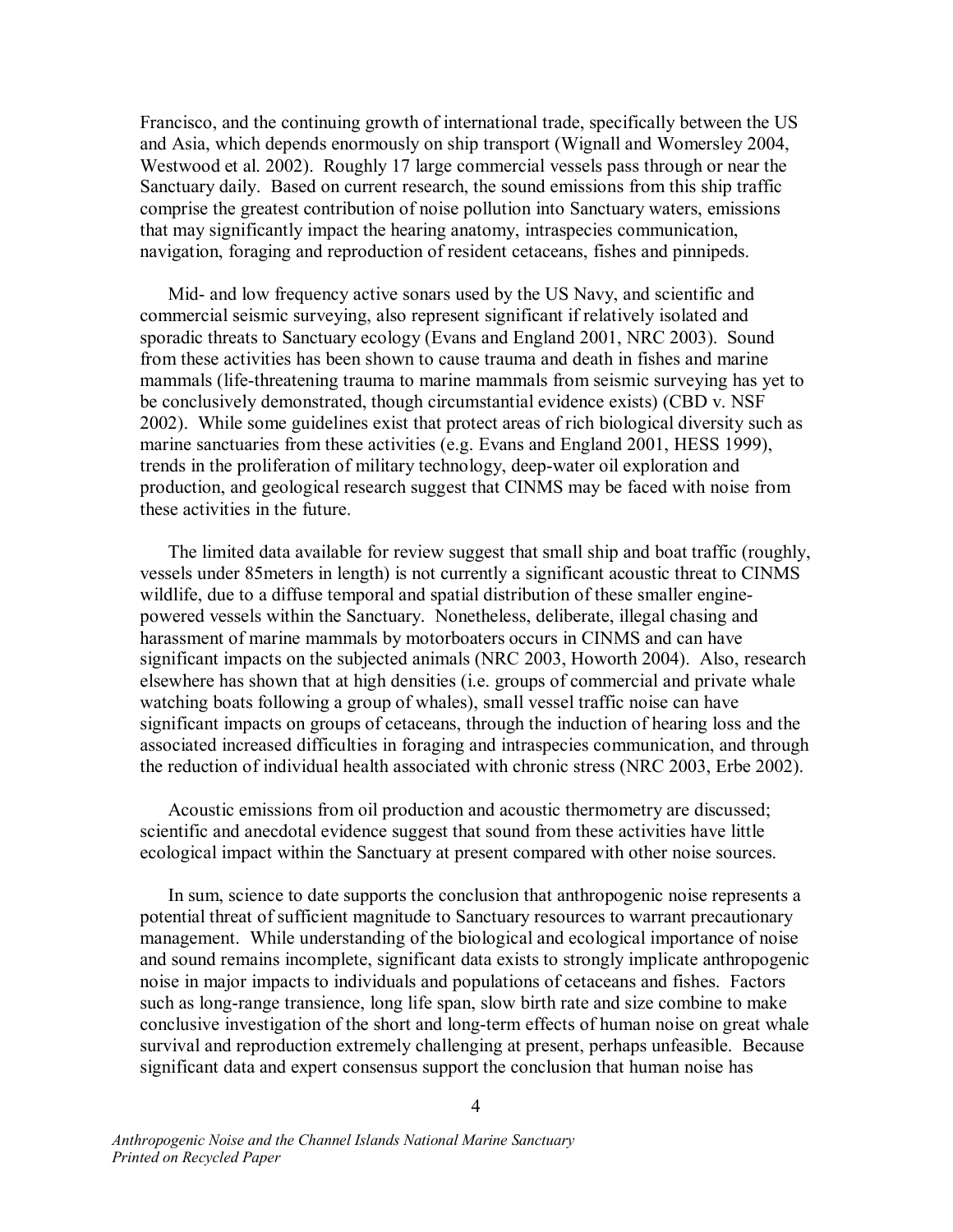significant impact on marine wildlife, specifically noise of a similar character to that presently emitted in and around the Sanctuary, waiting for such data to implement conservation-oriented management of harmful human noise may further imperil already endangered great whale species, as well as endanger other CINMS biological resources. The potential for environmental detriment to the Sanctuary from anthropogenic noise that is suggested by current scientific research outweighs the potential benefits from further inaction.

#### **III.** *Recommendations*

 To acknowledge and address noise pollution in the Sanctuary, two sets of recommendations are proposed for adoption by the CINMS Sanctuary Advisory Council (SAC). The first set, "*Sources and Impacts*," outlines scientific research needed to assess Sanctuary impacts from noise and to inform decision making. It includes recommendations to: (1) Initiate Sanctuary-wide noise monitoring; (2) Study the hearing capabilities of Sanctuary wildlife; (3) Study anthropogenic noise impacts on Sanctuary ecology; and (4) Research indirect anthropogenic noise impacts to Sanctuary ecology.

 The second set, "*Policy and Partnerships*," includes recommendations for generating momentum and leadership to address Sanctuary noise pollution through both collaboration and regulation. Specifically, recommendations include: (1) Establish a vessel traffic monitoring program to log and quantify ship traffic through the Sanctuary; (2) Develop inter-agency partnerships; (3) Engage the shipping industry in dialog and collaboration; (4) Research international policy and regulatory options; and (5) Create a role for the CINMS Advisory Council's Scientific Advisory Board to assist the CINMS in designing and implementing relevant research projects as well as in reviewing and responding to acoustic activities that may impact Sanctuary resources.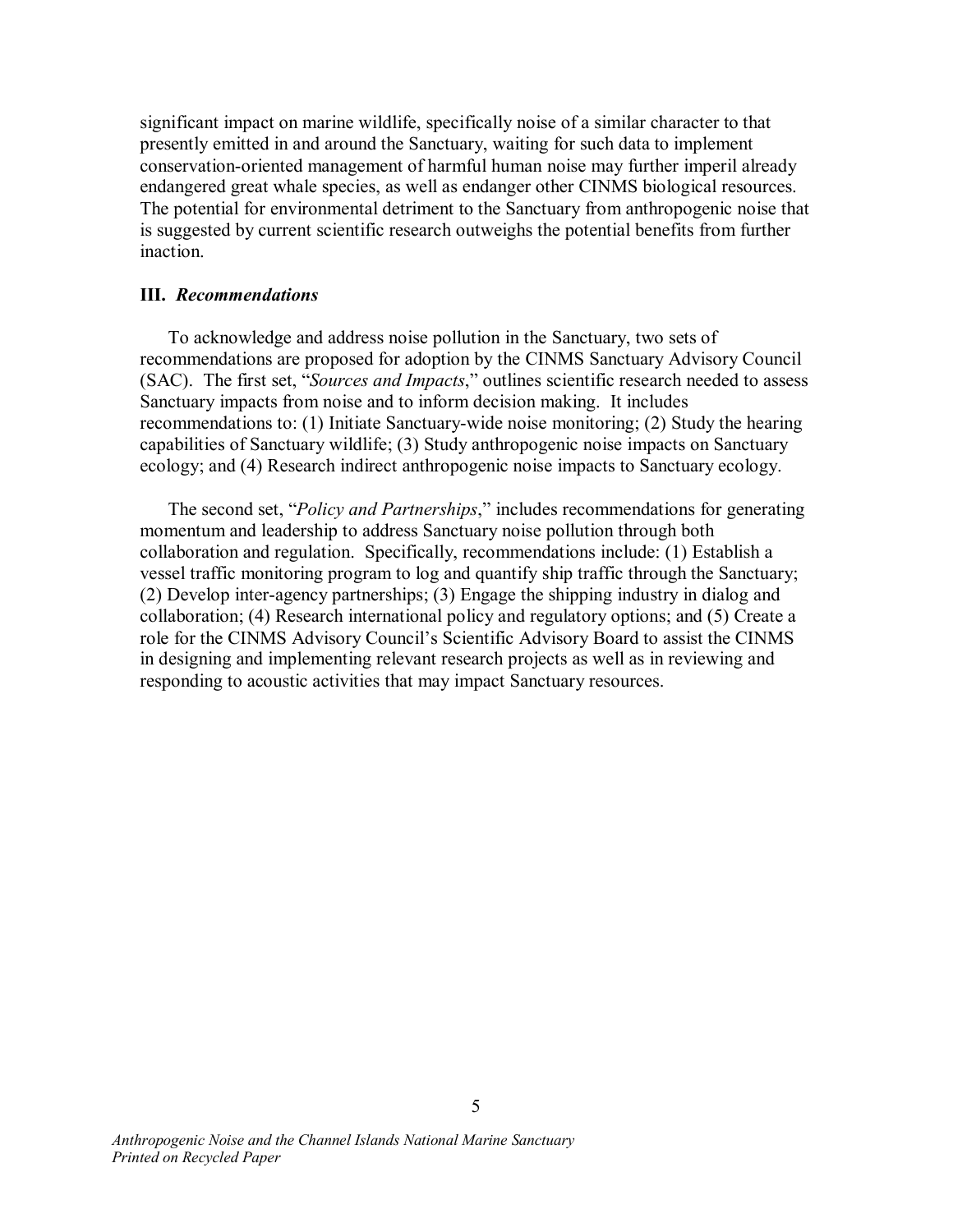#### **INTRODUCTION**

 Since the industrial revolution, the character and scale of human interaction with the ocean has changed dramatically. The emergence of mechanization facilitated a vast expansion in human oceanic activity, from the exploitation of marine resources to seaborne transportation. The onset of steam, diesel and nuclear-powered engines also brought to bear an unprecedented ensonification (filling with sound) of the global oceanic environment, a phenomenon that has continued and expanded since industrialization as noise-producing human marine activity increases and spreads.

 Many marine animal species, especially vertebrates such as fish and marine mammals, have evolved to rely heavily on hearing and sound production for an array of biologically critical behaviors, because of how efficiently acoustic energy moves through seawater (in contrast to light or scent). However, the variety of sound-based adaptations, such as echolocation, intra-species vocal communication, and acute hearing (used variously for navigation, detecting threats, and finding food or mates), all emerged in a pre-industrial acoustic environment much quieter than that of the heavily humanexploited oceans of today. Consequently, the significant increases in anthropogenic noise and the associated alteration of the marine acoustic environment may have biological implications on an array of levels, from the usefulness of an individual animal's hearing systems to the reproductive success of entire populations. Depending on the character of human noise pollution and the animals involved, known impacts from exposure have ranged from barely perceptible avoidance behavior, to severe physiological trauma and death.

 Today, many human activities that purposefully or incidentally generate underwater noise are conducted throughout the world ocean, including: commercial and military shipping; use of active sonars for naval navigation, tactical and strategic operations; seismic surveying for fossil fuel prospecting and geologic research; operation and maintenance of oil drilling and production platforms; acoustic thermometry of oceans; marine aviation; marine construction including use of explosives, dredging and piledriving; and commercial and private small vessel traffic for activities such as fishing, ferrying, whale watching, and recreational boating.

 The extraordinarily productive and diverse ecology of the Channel Islands National Marine Sanctuary (CINMS, or the Sanctuary) today faces an extraordinary level of exposure to anthropogenic noise from many of these activities. With waters situated between two of the world's busiest ports, above active oil leases, and near major naval centers, CINMS sustains ongoing noise emissions from an array of human activities conducted within its boundaries related to these characteristics. What's more, the same ecological diversity and productivity of the Channel that provoked marine sanctuary designation will continue to attract noise-producing motorboat traffic for fishing, whale watching, and sight-seeing. Finally, certain scientific and military activities, and the passage of the largest tankers and cargo ships, produce extremely loud sound that can still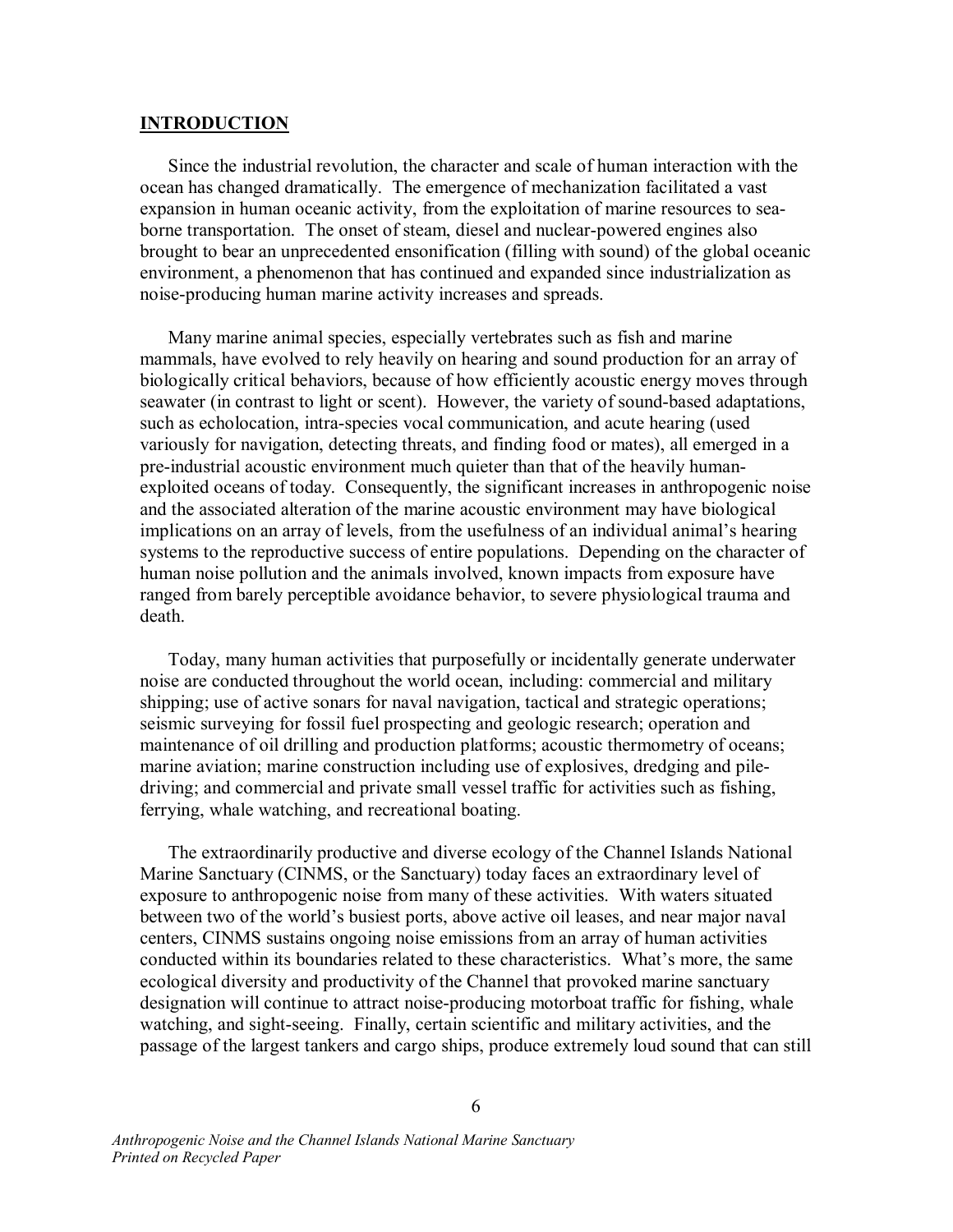be detectable or influential to certain species within Sanctuary waters even if those activities occur tens or hundreds of kilometers away.

 A complex mix of sound produced by human activities, in concert with sound from ongoing natural phenomena including weather, seismological dynamics, wave action and animal noises, comprise the general background din of any marine environment. However, based on measured sound emissions from large ships and the volume and consistency of freighter and tanker traffic traveling through and around the Sanctuary, large cargo vessel traffic represents the single greatest contributor— and thus the single greatest ongoing threat— to the CINMS acoustic environment. Military use of low- and mid- frequency active sonars, and commercial and scientific high-energy seismic surveying, while much more isolated and incidental in occurrence, also represent threats of negative impact to CINMS biodiversity based on the significant physical trauma, alteration of behavior, and even lethality to marine wildlife associated with these activities in other areas around the world. And, central to examination of anthropogenic noise pollution in the Sanctuary, economic and geopolitical trends strongly suggest global and local increases in shipping, and, longer-term, in seismic surveying and active sonar use as well.

 Scientific research on marine bioacoustics and noise impacts on marine wildlife has accelerated and matured in the last ten years, since its (approximate) inception in the early 1970's. In the 1990's, proposals for activities such as shipshock trials by the US Navy, the ATOC project (Acoustic Thermometry of the Ocean Climate), and naval lowfrequency active sonar decisively focused both public and scientific attention on the ecological impacts of anthropogenic noise, particularly on whales and dolphins. In 1995, William Richardson and colleagues published *Marine Mammals and Noise*, a text that continues to serve as the backbone of many marine bioacoustics and anthropogenic noise pollution investigations. Since then, scientists have expanded our understanding of cetacean and pinniped bioacoustics, as well as our understanding of fish biological and ecological use of sound, through field observations and laboratory experiments.

 Unfortunately, due to both the relatively recent focusing of scientific investigation on marine bioacoustics, and the unique challenges associated with researching oceanic wildlife (particularly the large, endangered whale and dolphin species, which can be both highly elusive in the field, and for which laboratory-based research is prohibitively impractical due to their size), many important questions about how marine creatures use sound— and are impacted by noise— remain unanswered. For example, direct testing of hearing ability (to ascertain sensitivity and hearing range) has yet to be conducted for any baleen whale species, while little is known about how marine mammal acoustics depend on seasonal, diurnal, or geographical contexts beyond a few studied species. Despite the presence of much circumstantial evidence, little direct research has been done on the impact of elevated background noise (rather than isolated, impulsive sound) to various marine species. Significant discoveries in hearing and vocalizations in fish species (many of which aren't yet understood) have occurred just within the last few years, and reptile and invertebrate bioacoustics remain largely unexplored.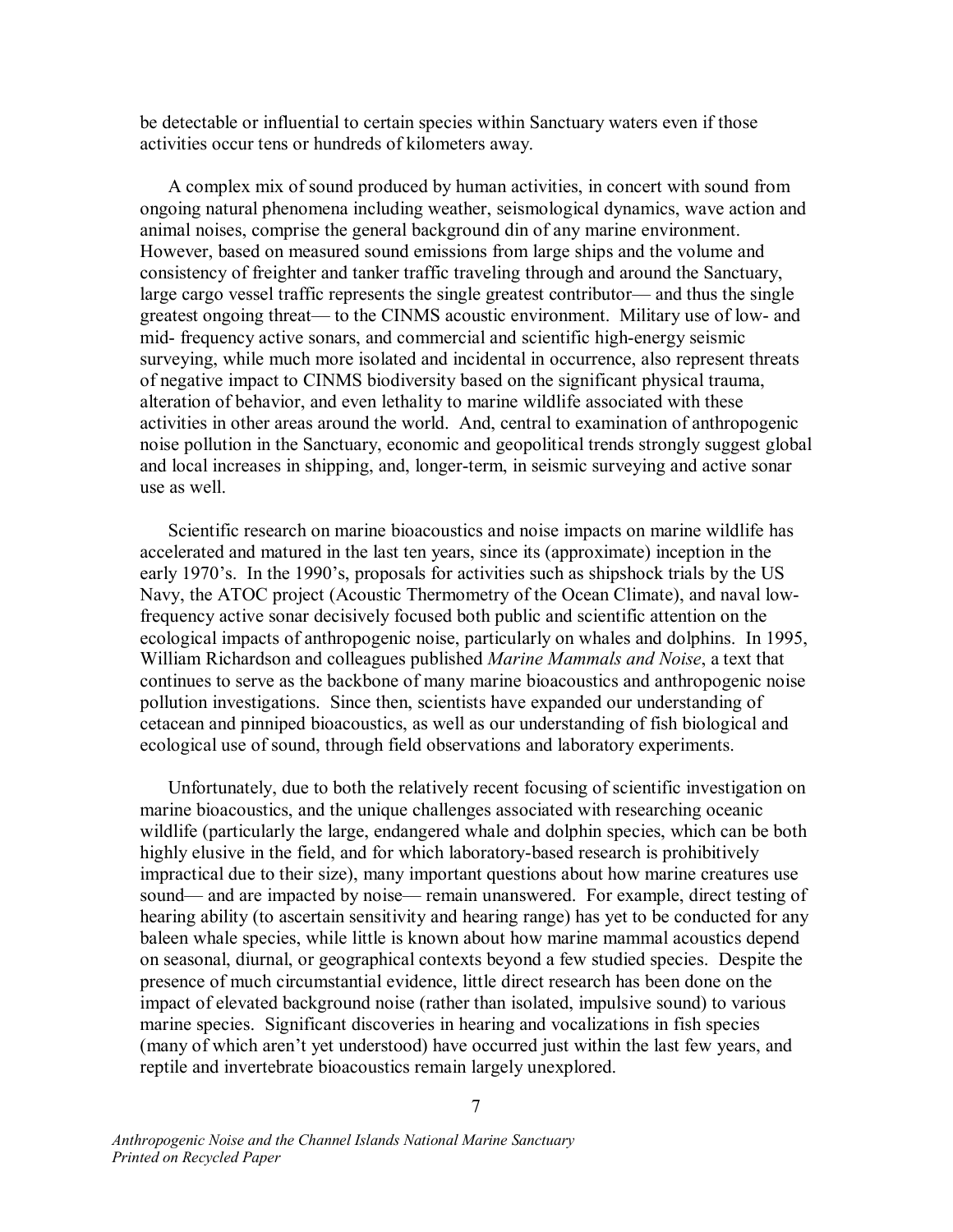While current scientific understanding of the ecological impacts from anthropogenic noise remains incomplete, existing data on the impacts to marine mammals and fishes from human-generated sound demonstrates consequences ranging from negligible to traumatic to fatal for individuals of these biological communities. In fact, sufficient data exists to identify alteration of the underwater acoustic environment of the CINMS from anthropogenic noise as both a considerable and increasing threat to the Sanctuary's ecology. Of particular concern are the Sanctuary's rorqual whale species, already endangered from decades of commercial whaling, which may be especially sensitive to the types of noise pollution most prominent in CINMS.

 This document reviews existing biological and bioacoustics research pertinent to the Sanctuary's acoustic environment and its sound-dependant marine species, and summarizes the noise-producing human activities in and around the Sanctuary that may be impacting them. Other human activities known to produce significant underwater noise but that don't appear to threaten CINMS resources at present, such as acoustic thermometry, will also be discussed. Taken collectively, existing data, anecdotes and bioacoustical/ecological expertise strongly indicate the need for prompt precautionary management of anthropogenic noise in CINMS, to countervail the dramatic— and increasing— alteration to the Sanctuary environment caused by human noise. The imperative to respond with precaution to anthropogenic noise in CINMS must be acted upon in concert with active, Sanctuary-specific research on the acoustics and acoustic ecology of its wildlife, toward the goal of management that balances conservation of the Sanctuary's special resources with the important economic activities of Southern California.

 This document is organized by human activity. Sources of anthropogenic noise that impact or potentially threaten CINMS ecology are outlined and discussed in order of decreasing magnitude of threat, as assessed based on current research. Species and biological communities in the Sanctuary that are or may be impacted by each particular activity are detailed within each activity's section. Different anthropogenic noise sources may have the same or dramatically different known and potential impacts, based on differences in intensity, duration, character and proliferation of the causal humangenerated activity, thus the necessity for a wide-ranging discussion. Beyond scientific review and discussion, the document will conclude with ideas for specific science and policy research with the potential to better inform and facilitate management of noise pollution in CINMS. A list of citations and an appendix appear at the end of the document, with background information on a few important acoustics concepts including measurement of sound intensity (including definition of the *decibel* and some basic physics of sound propagation), and the biological phenomenon of *masking.* 

 A final note: three documents, *Sounding the Depths* (NRDC 1999), *Oceans of Noise* (WDCS 2003), and *Ocean Noise and Marine Mammals* (NRC 2003) each attempt to provide summary coverage of underwater noise and marine wildlife. The latter two works provide up-to-date review and synthesis of research to date on marine bioacoustics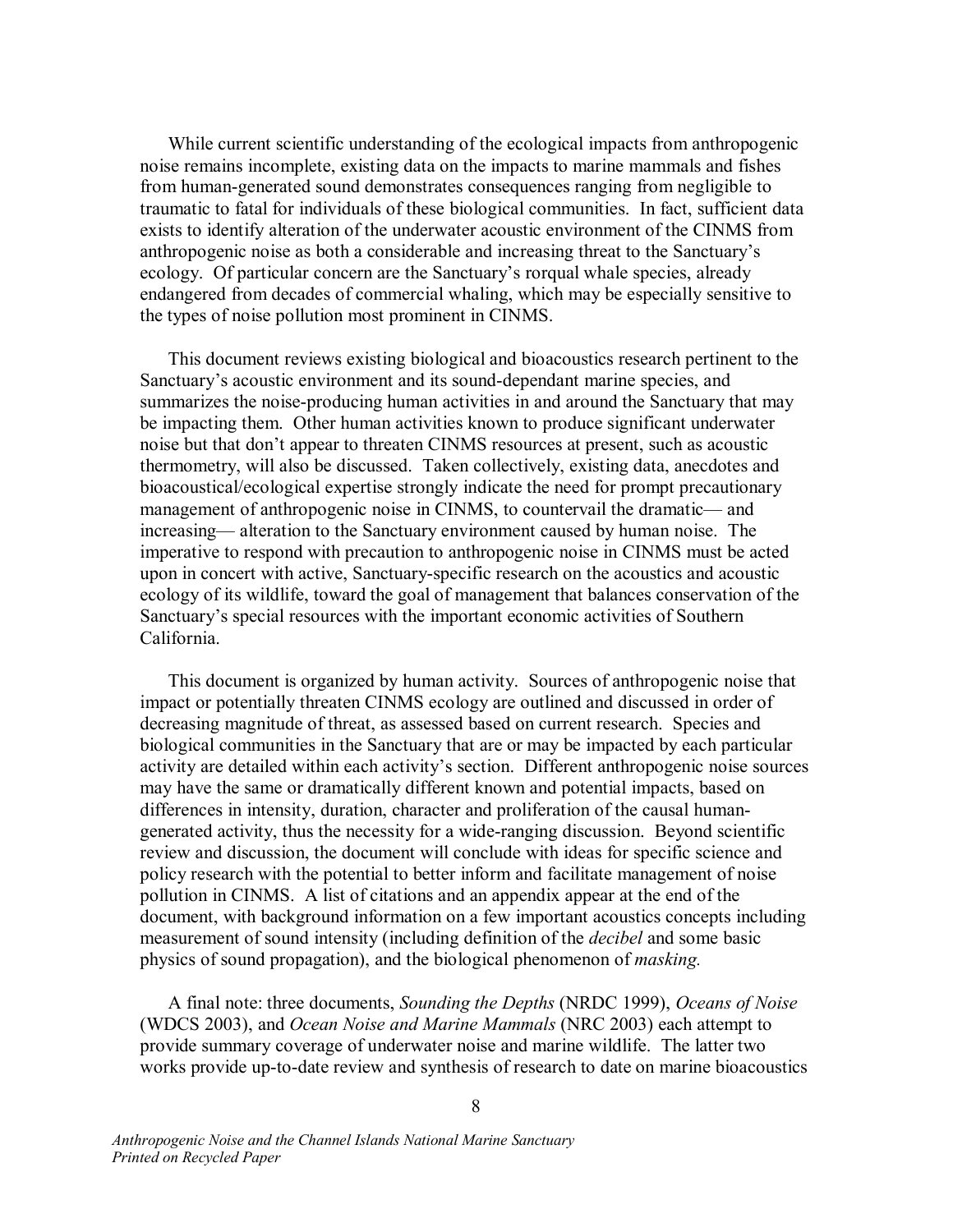and anthropogenic noise, and were thus extensively relied upon for the present discussion. Similarly, *Marine Mammals and Noise* (Richardson et al. 1995) exhaustively gathers and organizes marine mammal bioacoustics science up to its date of publication, and is thus the core text for understanding many fundamentals of the field. These works are recommended for further information on anthropogenic noise and marine ecology.



*A loaded southbound container ship passing by Anacapa Island (photograph courtesy of Channel Islands National Marine Sanctuary).* 

# **LARGE VESSEL TRAFFIC**

 Large vessel traffic is the principle source of noise in the World Ocean (NRC 2003, Croll et al. 2001), and in the Channel Islands National Marine Sanctuary (Pierson 2004, CINMS 2003(a)). This pre-eminence is due to a combination of factors, including the properties of sound emitted underwater by cargo vessels, the geographic location of the Sanctuary relative to major ports and shipping lanes, and the growth and increasing interconnection of the global economy and international trade.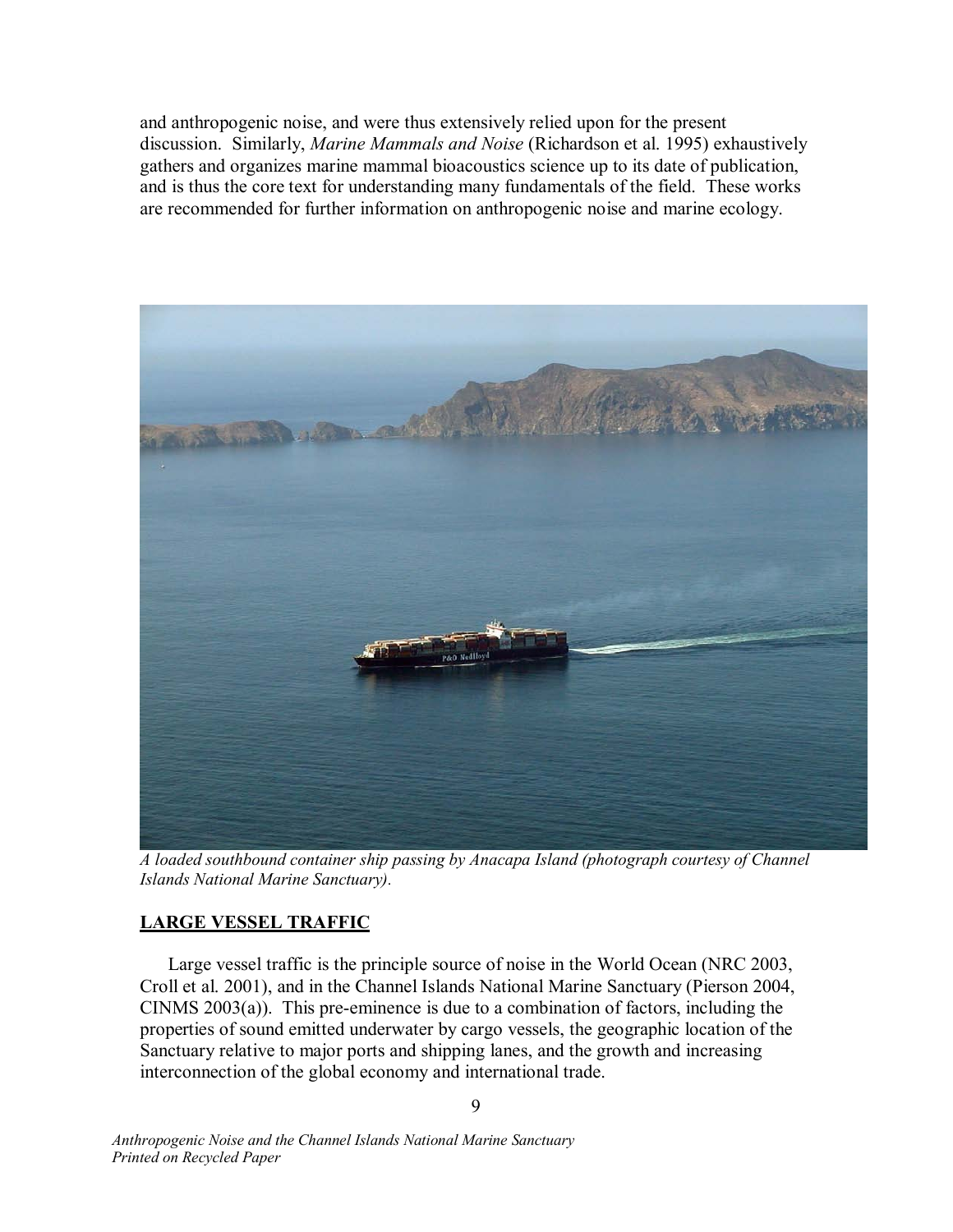Large cargo vessels, defined by Lloyd's Register as ships 100 gross tons (gt) or larger (Westwood et al. 2002), and loosely by Richardson et al. as ships approximately 85m or greater, individually produce significant sound emissions. Ship propulsion and electricity generation engines, engine gearing, compressors, bilge and ballast pumps, as well as hydrodynamic flow around the ship's hull and any hull protrusions all contribute to a large vessel's noise emissions (NRC 2003). All prop-driven vessels also generate noise through *cavitation*, a process in which the rotating propeller continuously creates bubbles in the water it passes through due to pressure gradients across the spinning propeller blades; the bubbles then immediately collapse under the ambient water pressure. Cavitation accounts for approximately 85% or more of a large vessel's noise, and tends to be lower in frequency and louder with vessel size (Ross 1976). In general, older vessels tend to produce significantly more noise per unit of capacity, due to greater inefficiency in design and poorer operating condition of older mechanical systems, and due to the increased cavitation of propellers with more imperfections such as imbalance, corrosion, damage and barnacles, which tend to accrue with vessel age (Richardson et al. 1995).

 Sonically, large cargo vessel noise is characterized as low frequency, continuous, and tonal, while its intensity<sup>1</sup> and pervasiveness over long distances lead it to be characterized by some scientists as spatially and temporally indistinguishable (NRC 2003). Sound levels from cargo ships and tankers are approximately related to speed, burden, capacity and length (Gordon and Moscrop 1996, WDCS 2003, Richardson et al 1995). Large container vessels, freighters and tankers ranging from 135m to 337m generate peak source sound levels from 169 to approximately 200 decibels between 8Hz and 430Hz (WDCS 2003 summarizing an array of research, Richardson et al. 1995). Importantly, the physical properties of low-frequency sound and seawater combine to minimize sound absorption and facilitate sound propagation: sound energy travels approximately 4.5 times faster in seawater than in air, and while a high frequency sound of 100 kHz loses 36  $dB$  in intensity per km, the intensity of a medium or low frequency sound ( $\leq 1$  kHz) decreases no more than 0.04 dB per km (Richardson et al. 1995). As a result, lowfrequency tones from a single large vessel are evident in sound readings139-463 km away (Ross 1976), demonstrating the vast geographic area of ensonification from just a single large vessel. As NRC reports, the high sound levels of cargo vessel emissions make it so "very large geographic areas are affected," and even distant vessel traffic "contributes to the general acoustic environment" (2003).

 Between 1985 and 1999, world sea-borne trade increased by 50 percent, to approximately 5 billion tons of cargo per year. During 1990-1998, annual growth in shipping-based trade averaged 3.2%; by 2002 more than 95% of world trade by tonnage was transported by large cargo vessels (Westwood et al. 2002). Because no transportation alternative exists to convey cargo at such scale, merchant vessel traffic will continue to increase in proportion to the growth of international trade and the global

<sup>1/</sup> For definitions of important acoustic terminology and basic coverage of acoustics concepts such as *frequency*, *amplitude* and the decibel scale, see *Appendix A*.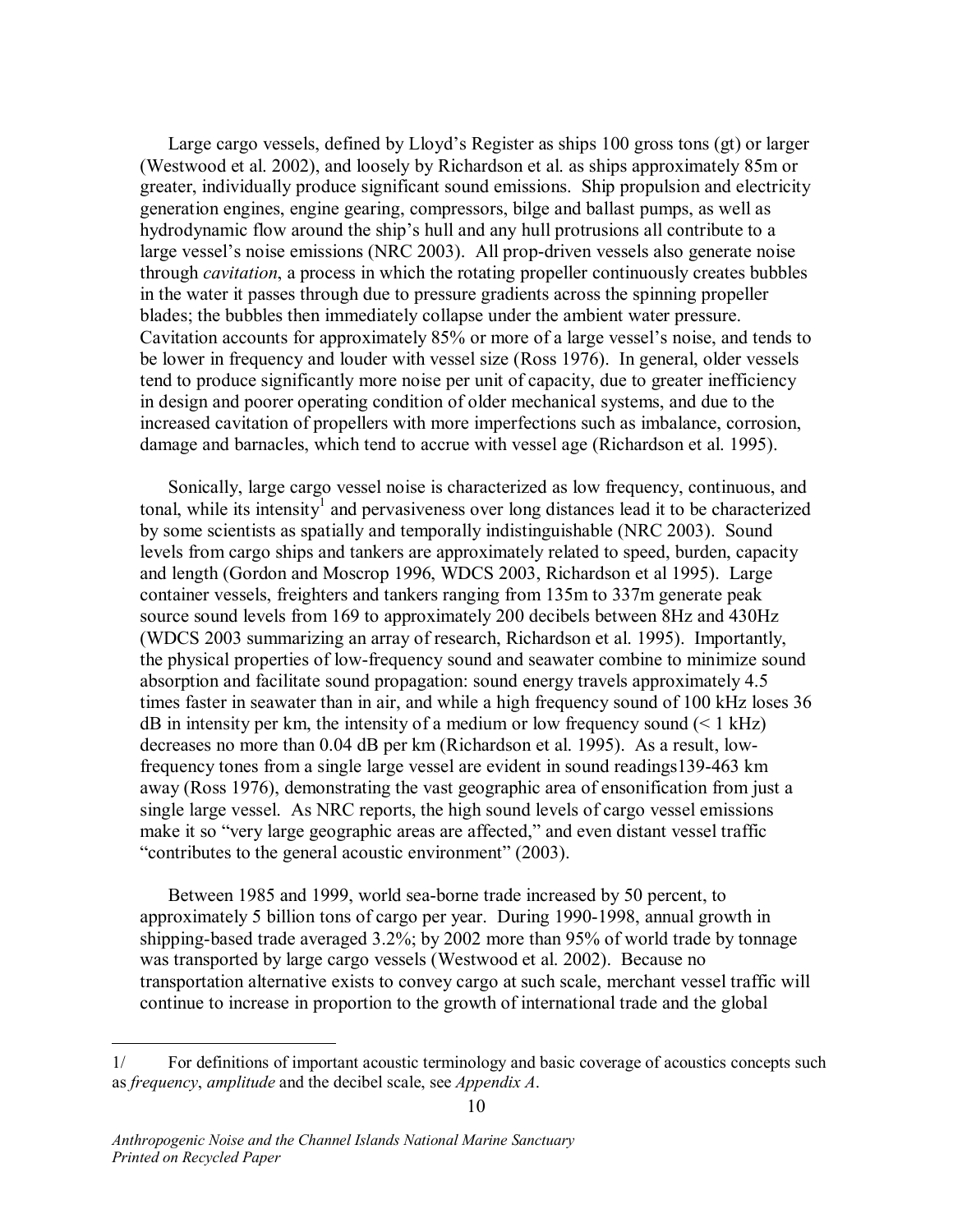economy (NRC 2003). While the number of vessels in the global merchant fleet is increasing, cargo vessels also continue to increase in size. Between 1982 and 2002, Lloyd's Register data show that the world's large vessel fleet grew from 73,832 to 88,168 ships (a trend that suggests a global fleet of more than 130,000 vessels (or similar shipping capacity) by 2026). Meanwhile, since 1970 the average vessel size has grown by 43% from 4,337gt to 6,201gt (Westwood et al. 2002).

 Global shipping capacity is understood to be concentrated in the northern hemisphere, facilitating trade between the north's industrialized nations (WDCS 2003), and along defined routes and coastlines (NRC 2003), all characteristics of the Santa Barbara Channel area. More specifically, the global expansion of large commercial ship traffic pertains to CINMS because of the Sanctuary's location between the ports of San Francisco and Los Angeles/Long Beach, which, as the 18th and 10th busiest ports of call in the world respectively in 2000 (US DOT 2002) receive the bulk of Asian exports to the United States (Wignall and Womersley 2004). In fact, LA/LB and San Francisco are respectively the first and third busiest ports for container ship arrivals in the US, and projected to increase their containership arrivals by 5-10% per year over the next ten years (Wignall and Womersley 2004).



*CINMS and the Santa Barbara Channel Vessel Traffic Separation Scheme (map courtesy of Channel Islands National Marine Sanctuary).* 

*Anthropogenic Noise and the Channel Islands National Marine Sanctuary Printed on Recycled Paper*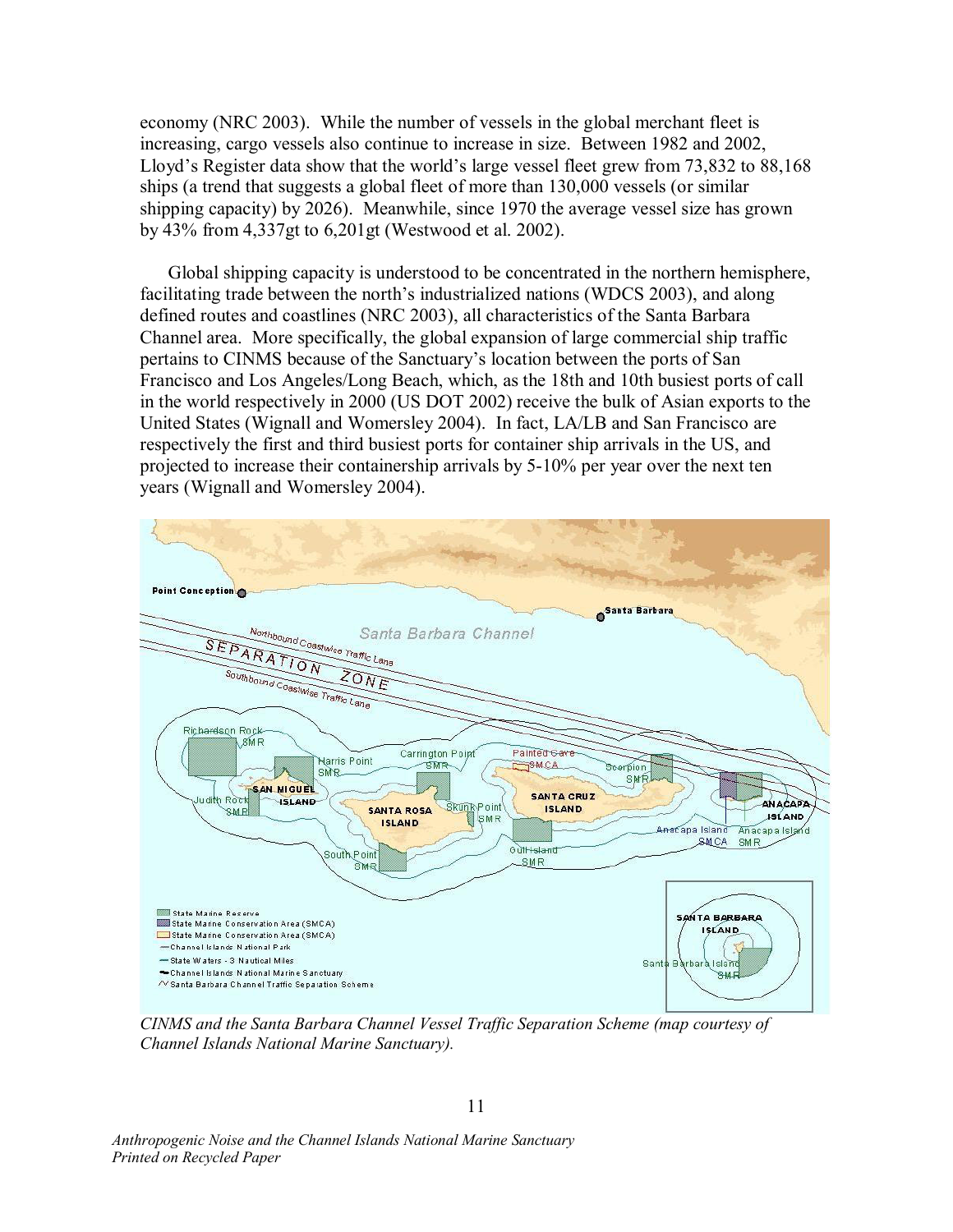Large merchant vessels that arrive at or leave from these two ports bound for many other domestic and international ports travel the North- and Southbound Coastwise Traffic Lanes through the Santa Barbara Channel under the "Vessel Traffic Separation Scheme" (VTSS), which routes ships directly through the northeast end of the Sanctuary. Traffic enters and exits almost due east of Anacapa Island; northbound traffic exits the Sanctuary approximately 2 miles north of Scorpion State Marine Reserve on Santa Cruz Island, and southbound traffic enters the Sanctuary approximately six miles north of Painted Cave State Marine Conservation Area on the west end of Santa Cruz Island (NOAA/CINMS 2003). In 2002, approximately 6500 north and southbound cargo vessels traveled through the Channel and the Channel Islands National Marine Sanctuary, roughly 17 ships per day<sup>2</sup>. Along with traffic between the various West Coast ports, container ship traffic traveling between LA/LB and Asian ports also passes through the Channel following navigation routes that trace a northerly arc across the Pacific.

 As discussed, large vessels are *individually* very significant sources of underwater noise. However, because of the low attenuation rate of the characteristic low-frequency sound emission, and an average ship passage rate of about 84 minutes (yielding an estimated average vessel separation distance of 21 nautical miles), CINMS ecology faces essentially incessant, cumulative exposure to ubiquitous large vessel traffic noise. With about 120 ships transiting per week, any respites from large vessel noise are countervailed by concurrent passage of multiple ships. In addition, based on global trends, CINMS faces an increasing volume of vessel traffic, comprised of ships of increasing size (and, consequently, loudness) (Wignall and Womersley 2004).

 In its preliminary draft Management Plan Update, CINMS identifies large vessel traffic as the "principle source of low-frequency noise" in the Sanctuary (CINMS 2003(a)). This conclusion is reinforced by the aforementioned data on the propagation and intensity characteristics of noise from ships (Richardson et al. 1995, Roussel 2002), by the proximity of the Sanctuary to the flow of commercial vessel traffic (the northern shores of all Channel Islands from Richardson Rock to Anacapa are less than 30km from the Southbound Coastwise Traffic Lane, and no more than 2km from the shores of Anacapa Island (NOAA/CINMS 2003)), the current and projected quantity of traffic in Southern California (Wignall and Womersley 2004) and thus low-frequency sound production, and the stated opinions of several experts (Pierson 2004, Clark 2004, Croll et al. 2001).

1

<sup>2/</sup> Unfortunately, no systematic monitoring of large vessel traffic passing through the Santa Barbara Channel is known to exist. The Southern California Marine Exchange (a San Pedro-based non-profit nongovernmental organization) maintains a database of all vessels entering and leaving LA/Long Beach, including each ship's previous port of call and destination port. By counting ships arriving in LA/LB from a northern origin, or departing for a northern port, an estimate of passage rates through the Santa Barbara Channel can be achieved. However, this lack of direct traffic monitoring through the Sanctuary should be considered a significant gap in the needed management and understanding of noise and any other impacts large vessel traffic may have on the Sanctuary.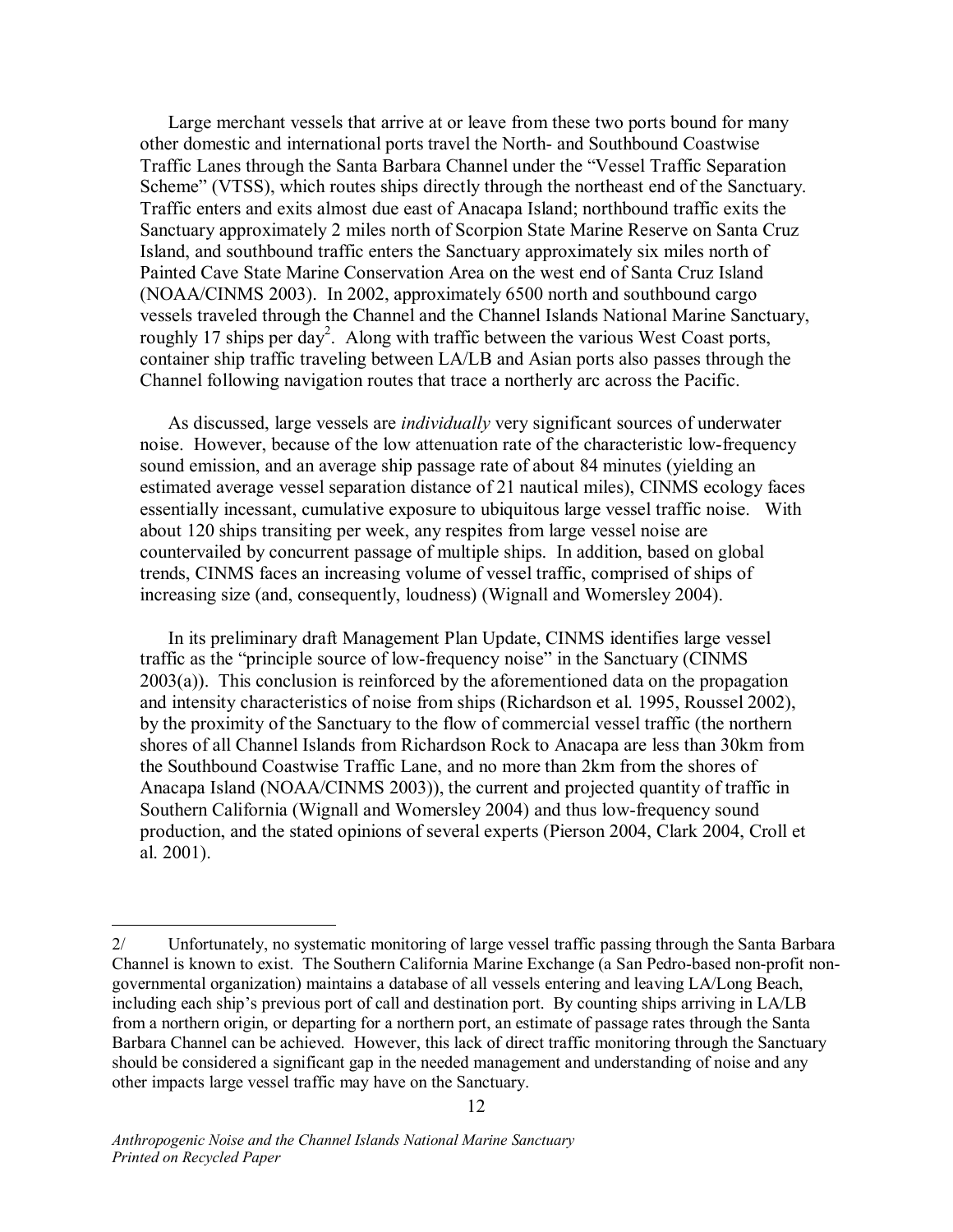This assessment is also buttressed by anecdotes and marine acoustics research conducted in Central and South Coast offshore areas specifically. Ross (1976), using a Navy hydrophone array, documented a 15dB increase in 5-100Hz noise off Point Sur between 1950 and 1975 which he attributes solely to increased ship traffic (and noted that 6.8 Hz noise from a supertanker could be detected 139-463 km away). Andrew, et al. (2002), building from Ross's data through observations with the same Point Sur hydrophone array, document a 10 dB increase in ambient oceanic noise at 20-80Hz between the early 1960s and the late 1990s, representing more than another full order of magnitude of increase. They also attribute the increase to greater vessel traffic<sup>3</sup>. In 1998, MIT researchers attempted an acoustics experiment in which seafloor hydrophones in the Santa Barbara Channel were employed to ascertain the location of a moving, ship-towed sound source emitting up to 170dB between 0 and 500 Hz. The experiment essentially failed due to unpredicted and overwhelming masking of the towed sound source across its spectrum by cargo vessel traffic noise from the north and southbound lanes of the Vessel Traffic Separation Scheme (VTSS) just northeast of Anacapa. At over 11km from the passing ships, the hydrophones received vessel traffic noise of over 125 dB, approximately 300 times greater than the received intensity of the researchers' towed 170 dB sound source (MIT 2000).

 These reports begin to illuminate both the power and the wide-reaching effect of large vessel traffic in the Central and South Coast regions: not only is large vessel traffic noise the primary anthropogenic contribution to the CINMS acoustic environment, but in absolute terms establishes CINMS as an exceptionally ensonified (i.e. noisy) marine environment within the world ocean. Compared with its pre-industrial ambience, and the acoustic environment of remote, rarely traveled locations (see, for example, Cato 1976 for measurements of ambient acoustics off Western Australia), the acoustic environment of the Southern California Bight could be considered "urbanized" (Clark 2004).

 From this basic understanding of the physical magnitude of large cargo vessel traffic and the sound it produces, discussion of the extensive known and potential ecological significance can begin. In sum, research to date on the impact of low-frequency noise upon various marine species raises the possibility of several negative outcomes for CINMS biodiversity resulting from the intense and pervasive sound of large vessel traffic. These include persistent masking of ecologically vital sound for marine mammals and fishes, temporary and permanent threshold shift in marine mammals and fishes, avoidance of important and historical habitat and the manifold secondary ecological consequences of these impacts. Each will be discussed in turn below<sup>4</sup>.

<sup>3/</sup> Perhaps more precisely, the increase is due to a combination of increase in total vessel numbers as well as average vessel tonnage.

<sup>4/</sup> Marine bioacoustics research has to date largely focused on cetaceans (Popper 2003, NRC 2003). To a lesser extent, pinnipeds, fishes, sea turtles, and some cephalopods and crustaceans have also been studied or have had behavioral responses documented (NRC 2003, WDCS 2003). This discussion focuses on the biological communities for which meaningful acoustics research has been conducted and published, namely whales and fishes. Hopefully future bioacoustics research will broaden as well as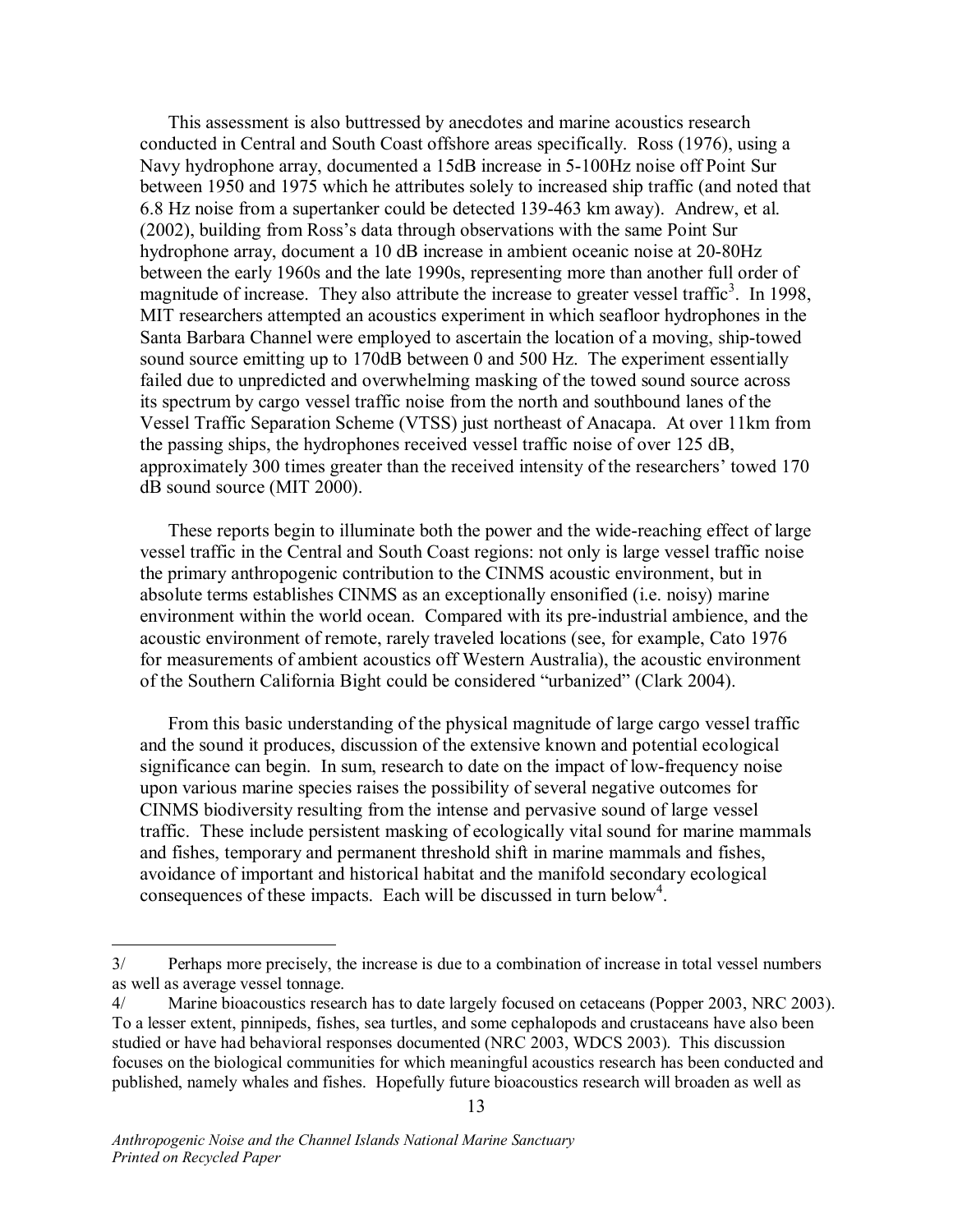Several species of baleen whales (members of suborder Mysticeti) inhabit the Sanctuary area, including gray whales (*Eschrictius robustus*), and at least four members of Family *Balaenopteridae*, including blue whales (*Balaenoptera musculus*), fin whales (*B. physalus*), sei whales (*B. borealis*)*,* and humpback whales (*Megaptera novaeangliae*) (CINMS 2003(b)). Among the balaenopterids, recordings of vocalizations and documentation of conspecifics' reactions to those vocalizations imply significant reliance on sonic communication in the low frequency range, 5-500Hz (Croll et al. 2002, WDCS 2003, Roussel 2002), the same range in which large vessel traffic emits its most intense output (NRDC 1999, NRC 2003, Richardson et al. 1995). This overlap of the acoustic characteristics of anthropogenic sound and balaenopterid communication, i.e. masking<sup>5</sup>, has direct implications for CINMS blue and fin whale ecology and perhaps survival. These implications are just beginning to be elucidated.

 Croll et al. (2002), through locating and sexing (via biopsy and DNA analysis) vocalizing fin whales in the Gulf of California, ascertained that all vocalizing animals were male. The researchers conclude that the patterned, 15-30Hz scooping calls characteristic of fin and blue whales are mating displays used by males to attract mates from long distances (to the order of hundreds of kilometers) to feeding and breeding areas, and they support this proposal with some key observations. First, "fin and blue whales do not aggregate in specific areas for breeding," unlike the related humpback whales, which gather in tropical waters during a definite breeding season. Second fin whales "use the Loreto (Baja California) study area to forage on dense aggregations of krill;" and finally, the "low-frequency vocalizations of [genus] *Balaenoptera* are optimal for long-distance communication in deep water" (Croll et al. 2002).

 These findings illuminate the significance of the acoustic environment to balaenopterid reproduction, foraging and thus general survival; extremely pertinent to our discussion of CINMS acoustics, the researchers also address the interaction of anthropogenic noise and fin- and blue whale vocalizations:

*Our results help to focus growing concern over the effects of human-produced sound on* Balaenoptera *species. Sound levels from commercial ships, military sonar, seismic surveys and ocean acoustic research are extremely high (190–250 dB) and, at least since the early 1960s, the amount of human produced sound in the frequency range used by large whales has increased (Andrew et al. 2002). A sound is detectable if its received level exceeds that of background noise by enough to be detected by the animal. An increase in ambient noise could thus reduce the distance over which receptive females might hear the vocalizations of males. To the extent that growth of* Balaenoptera *populations is limited by the* 

1

deepen current understanding, so that discussions such as this can include a more complete cross section of a region's ecology.

<sup>5/</sup> NRC (2003) defines masking as "a reduction in an animal's ability to detect relevant sounds in the presence of other sounds."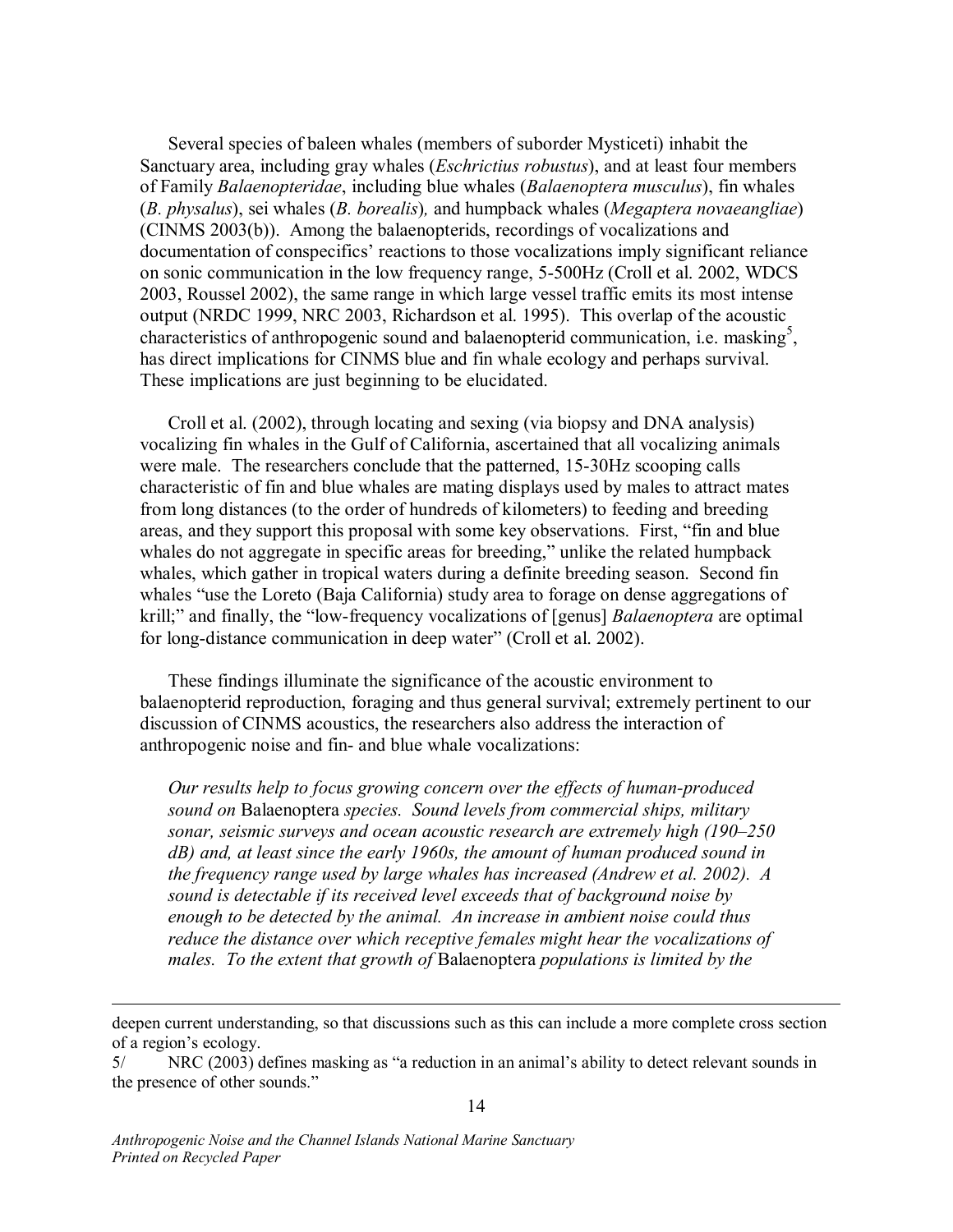*encounter rate of receptive females with singing males, the recovery of fin- and blue whale populations from past exploitation could be impeded by low-frequency sounds generated by human activity.* [Croll et al. 2002]

Fin and blue whales regularly inhabit CINMS and the greater Southern California Bight area, exploiting the productivity of waters in and around the Sanctuary to forage (CINMS 2003 (b)). Dr. Christopher Clark, a coauthor of Croll et al. (2001), Croll et al. (2002), and other cetacean bioacoustics studies, describes the Channel Islands area as rich with evidence of balaenopterid-whale breeding and feeding activity, including plumes of feces and vocalization noises (Clark 2004). Management of CINMS and its cetacean populations should thus be conducted with these conclusions, including rorqual whale sensitivity to low-frequency noise, in mind.

 For all cetaceans, aforementioned mysticetes as well as the toothed whales (odontocetes), large vessel traffic noise may be associated with higher energy-costs involved in the modification of vocal echolocation and communication in noisy environments. Both baleen and toothed whales have been documented modifying vocalization to countervail masking from anthropogenic noise<sup>6</sup>, through increases in amplitude and frequency of vocalizations (NRC 2003). These modifications may also increase difficulty in foraging, navigation, and intra- and interspecies communication due to use of sub-optimal frequencies for these activities (NRC 2003).

 In all known vertebrates, exposure to noise of sufficient intensity can result in temporary or permanent loss of sensitivity to sound at a given frequency range: threshold shift, as it is known, can occur instantaneously if the received sound levels are high enough, or can occur over time at lower intensities through continuous or cumulative exposure (Richardson et al. 1995). Temporary or permanent threshold shifting may occur in cetaceans, pinnipeds and fishes in the Sanctuary as a result of exposure to large vessel traffic noise because of its intensity, broad geographical effectiveness, and constancy, which collectively imply significant cumulative exposure to any individuals or populations exhibiting site fidelity. As discussed in the context of masking, impairment in sound sensing can significantly impinge on the survival of many marine species; published research on threshold shifting in marine wildlife, summarized below, suggests that harmful and fatal changes in normal behavior can result from hearing loss due to excessive exposure to underwater anthropogenic noise.

<sup>6/</sup> NRC summarizes the key literature on masking and marine mammals: *Beluga whales increased call repetition and shifted to higher peak frequencies in response to boat traffic (Lesage et al. 1999). Gray whales increased the amplitude of their vocalizations, changed the timing of vocalizations, and used more frequency-modulated signals in noisy environments (Dahlheim 1987). The physiological costs of ameliorating masking effects have not been reported. Although these examples all appear to show animals adapting their vocal behavior to reduce the impact of masking, this does not imply that there were no costs resulting from increased levels of noise. Masking may have been reduced but not eliminated.* [NRC 2003].

*Anthropogenic Noise and the Channel Islands National Marine Sanctuary Printed on Recycled Paper*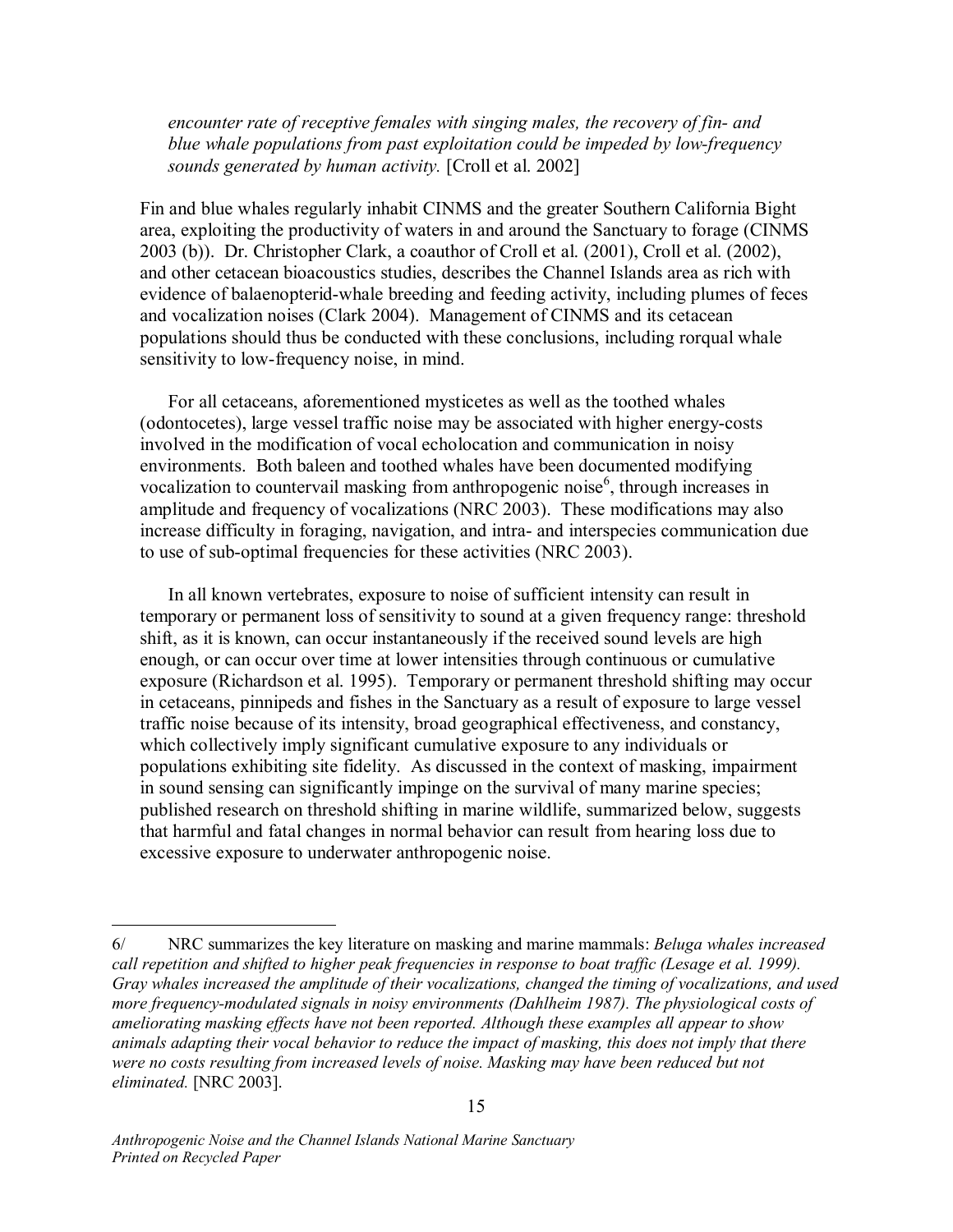André et al. (1997) studied the impacts of high-speed ferry traffic on sperm whales (*Physeter macrocephalus*) in the Canary Islands, including the application of lowfrequency noise emitters from the ferries to deter sperm whales and reduce shipstrike. Sadly, attempts at acoustic deterrence with a variety of different sounds failed to significantly increase vessel avoidance, which the researchers suggest stemmed from sperm whale habituation to large vessels, or to threshold shift. Citing subsequent research by André et al. (1998), NRDC (1999) reports that two sperm whales in the Canary Islands were struck and killed by a cargo ship without any apparent attempt at avoidance. André et al. conducted necropsy on the whales, revealing discernable cell damage in the inner ears of both individuals. The researchers suggested that heavy vessel traffic was causing the discovered permanent threshold shift in the resident sperm whales, thus reducing or eliminating their awareness of approaching ships (1998).

 Similar to the sperm whale research, Todd et al. (1996) reported on humpback whales in Newfoundland that were subject to potentially damaging levels of sound from underwater explosions (from marine construction) over the course of a season in historic and productive humpback feeding grounds. Explosions emitted maximum levels of sub-1000Hz sound estimated at 209 dB at the source, and measured at 153 dB approximately 1.8 km away. Humpback individuals were subject to the sound at a range of distances from the sound source, yet showed no significant change in behavior despite some extremely high, acute received sound levels. Over the subsequent two years, however, humpback entanglements in gill nets with sonic deterrence devices in the region dramatically spiked, from an average of 2.5/year from 1979 to 1900, to 19 and 14 recorded entanglements in 1991 and 1992 respectively.

 The researchers suggest that the explosions resulted in threshold shifting sufficient to significantly impinge on the whales' ability to acoustically detect gill nets. While underwater explosions are dramatically different in acoustic character compared to large vessel traffic, the research of Todd et al. reveal that cetaceans, or at least humpbacks, may not flee from biologically important habitat despite physiologically traumatic sound levels.

 All great whales known to inhabit CINMS (baleen and sperm whales) are understood to be transient (temporary or migratory inhabitants) (CINMS 2003(b), Calambokidis et al. 1998), which, in light of the aforementioned research, raises some troubling possibilities worth considering in the context of large vessel traffic and CINMS wildlife management.

 First, balaenopterids that reside for any duration in the Sanctuary area are subjected to high ambient noise levels shown to both mask vital intraspecies communications for foraging and reproduction, and also cause either imperiling habituation to vessel traffic noise<sup>7</sup> (and the ships themselves), or some degree of auditory threshold shift with the

<sup>7/</sup> Bioacoustics researcher E. Gerstein points out the biological usefulness of habituation (in the context of Atlantic right whales): if whales in areas of heavy vessel traffic stopped feeding and fled at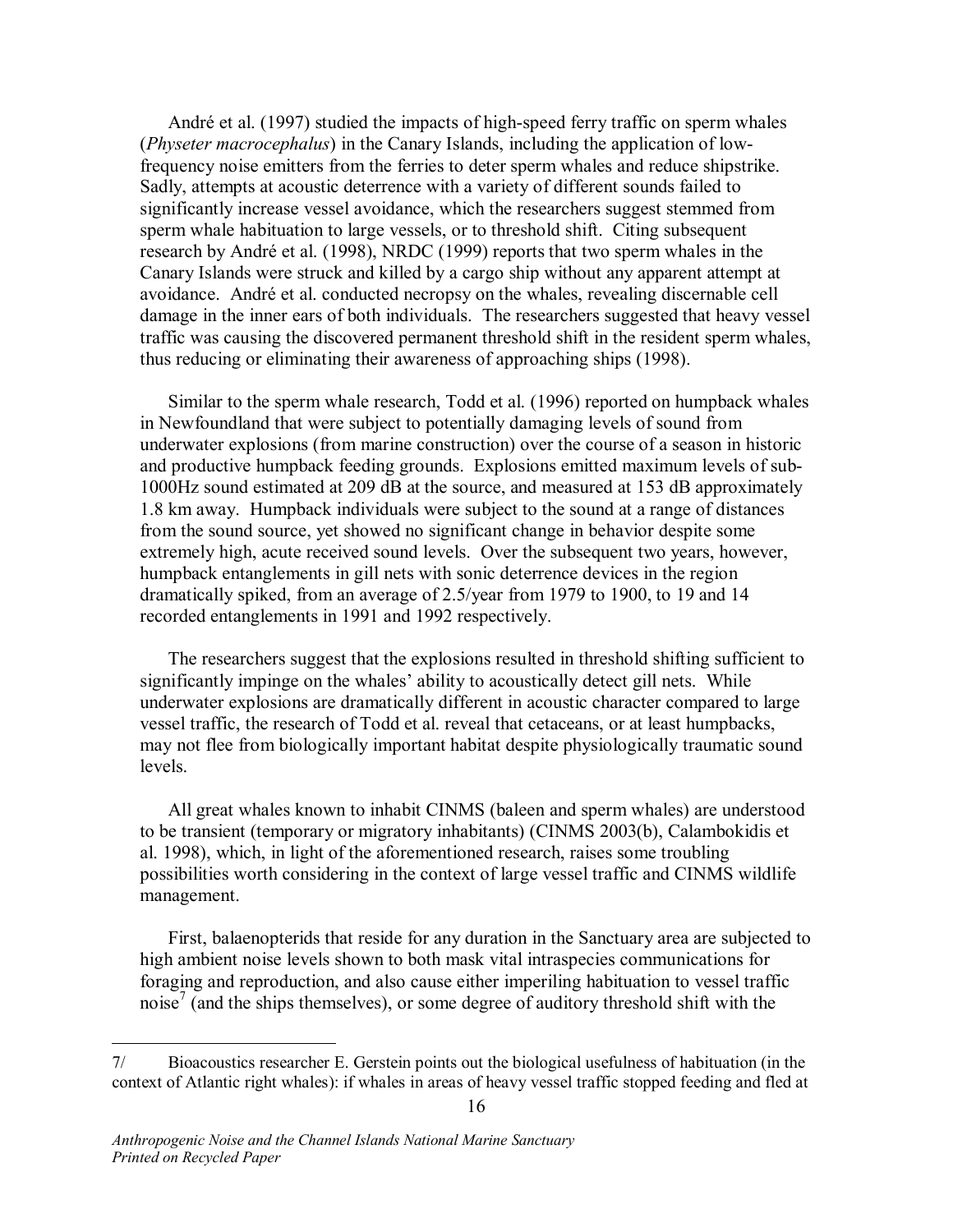same behavioral outcome of reduced avoidance. An increase in whale shipstrike over time could be the first telling result (analogous to that observed by André et al. (1997) in the Canary Islands), as sensitivity to aural cues and avoidance response diminishes. Such a hypothetical increase could be attributed simply to the ongoing increase in vessel traffic alone; nonetheless, an active and continuous monitoring program for shipstrike $\delta$  vis-à-vis vessel traffic volumes and whale distribution patterns would produce data valuable for understanding large vessel impacts on whale population dynamics. Furthermore, some form of active monitoring could provide opportunities to investigate the possibility of discernible damage to cetacean aural physiology through immediate necropsy of any ship-killed individuals.

 Over a much longer period of time, a reduction in birth rate for balaenopterid whales inhabiting CINMS may also occur and be used as an indicator that the effective distance of male calls summoning females to krill plumes and sex in the Channel area is reduced due to masking from shipping noise (Clark 2004). Unfortunately, the long life spans and naturally slow reproduction rates of fin and blue whales make measurements in birth rate change a prohibitively long and slow process (such an endeavor would span human lifetimes), and passive observation of human-caused decline in these already endangered populations would be unacceptable.

 Published reports on marine mammal avoidance and long term abandonment of historical habitat due to anthropogenic noise raise this scenario as a future possibility for CINMS and its surrounding waters, and should also be considered in light of increasing large vessel traffic. Bryant et al. (1984), studying gray whales (*E. robustus*) recorded abandonment of a calving lagoon in Baja California after initiation of dredging and an increase in small vessel traffic. Years later, cow-calf pairs were again seen in the lagoon after cessation of the noise-producing mechanical operations in the Lagoon. Similarly, Northwestern Pacific gray whales were documented abandoning historical feeding grounds near Sakhalin Island to avoid commercial seismic surveying noise (IWC 2004(a)) [this report is also discussed in the seismic surveying section]. Morton and Symonds (2002) report that in *orca* of the Pacific Northwest, transient and resident subpopulations were equally affected by the acoustic harassment devices (AHDs) deployed by the fish farms to deter predation from salmon pens in their study area. Both sub-populations completely abandoned their historical habitat within the study area until the AHD's were removed. While these subpopulations of *orca* are a unique feature of this species, the researchers' observation may be pertinent to our discussion in that two groups with distinct habitation and migration patterns both significantly altered their behavior due to introduction of anthropogenic noise.

every sign of an oncoming ship, they would never get to eat (informal comment at bioacoustics conference).

<sup>8/</sup> NOAA Fisheries data report ten ship collisions with whales in the Santa Barbara Channel between January of 1983 and June of 1998 (NOAA Fisheries, California Marine Mammal Stranding Network Database 2004). However it is likely that not all strikes are observed or reported.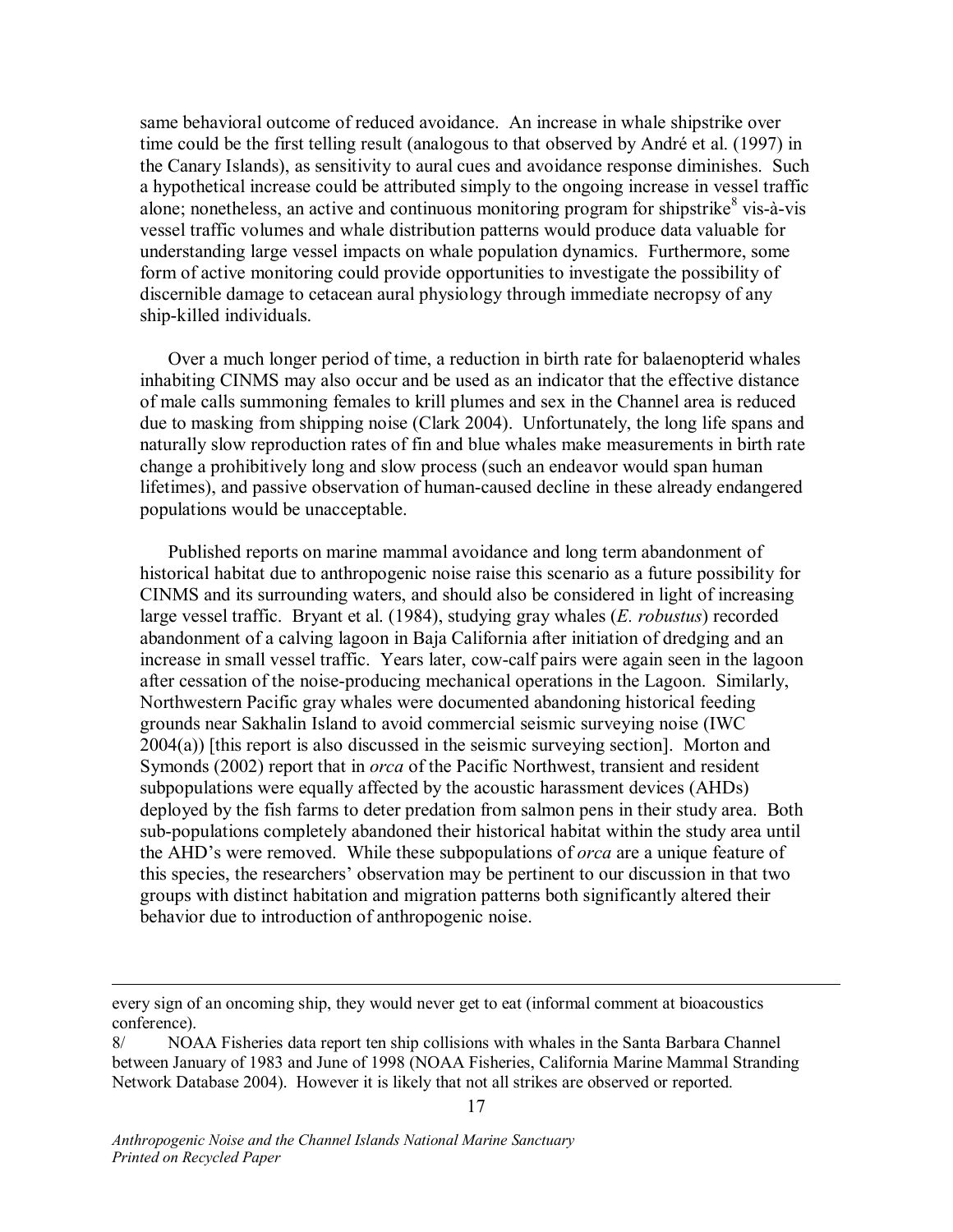Whale survey data indicate that humpback and blue whale numbers have increased significantly in the Santa Barbara Channel, including around the VTSS, over the last 20 years (Howorth 2004). This hopeful information may disqualify the possibility of cetacean avoidance or abandonment of Channel Islands habitat due to shipping noise. Nonetheless, as discussed above, large vessel traffic is projected for roughly 5-10% annual growth for many more years. Barring a significant change in large vessel traffic patterns through the Santa Barbara Channel, it remains to be seen if a threshold of tolerance for habitat ensonification exists for CINMS whales. In the meantime, the several documented incidents of long-term abandonment of even critical habitat due to anthropogenic noise should implore Sanctuary stakeholders to be alert for changes in both the ambient noise levels and local whale population numbers in the Sanctuary.

 Apart from marine mammals, fish also show sensitivity to anthropogenic noise. While no in-depth studies have yet been completed on impacts to fish specifically from large vessel traffic noise, current research of hearing in fishes and the impacts of sound on fish ecology strongly suggest that loud anthropogenic sound and increases in ambient noise level can have significant impact on fish species. Data from such studies, summarized below, should also be considered in the context of shipping noise and CINMS.

 Most species of fish, including the cartilaginous species like sharks, rays and skates, have inner ear physiology very similar to terrestrial vertebrates, and are able to detect sounds from well below 50 Hz (some as low as 10 or 15 Hz) to 1,000 Hz (some species show acuity to 10 kHz and beyond); all species of fish tested have been able to hear (Popper 2003). This implies fish sensitivity to most, if not all, of the spectrum of emissions from large vessel traffic, and thus the potentiality of consequences similar to those faced by marine mammals, that could similarly impinge on individual and population survival, including masking of biologically important sound, auditory tissue damage (threshold shifting), avoidance of otherwise suitable habitat, and chronic stress.

 Many fish species depend on sound for navigation, reproduction, foraging, and as a cue for avoidance of peril, whether emitted from their physical environment, from conspecifics (other individuals of the same species) or from predator or prey species (Popper 2003). An increase in ambient noise level, whether from constant large vessel traffic or another noise source, could alter fish behavior (NRC 2003); alteration of any of these crucial behaviors could obviously impact survival. As one example, Popper (2003) mentions how shark species are attracted to the sound of prey struggling in the water, and the increased difficulty in finding food in noisy environments in which such sound is masked. NRC summarizes important research on the impact of masking on recruitment in reef fishes whose life cycles have an offshore larval stage:

*…at least some larval fish are likely to use the reef sounds to find the reefs and that the fish will go to regions of higher-level sounds (Tolimieri et al., 2003). Thus, if there are intense offshore sounds, larval fish may be confused and not be* 

*Anthropogenic Noise and the Channel Islands National Marine Sanctuary Printed on Recycled Paper*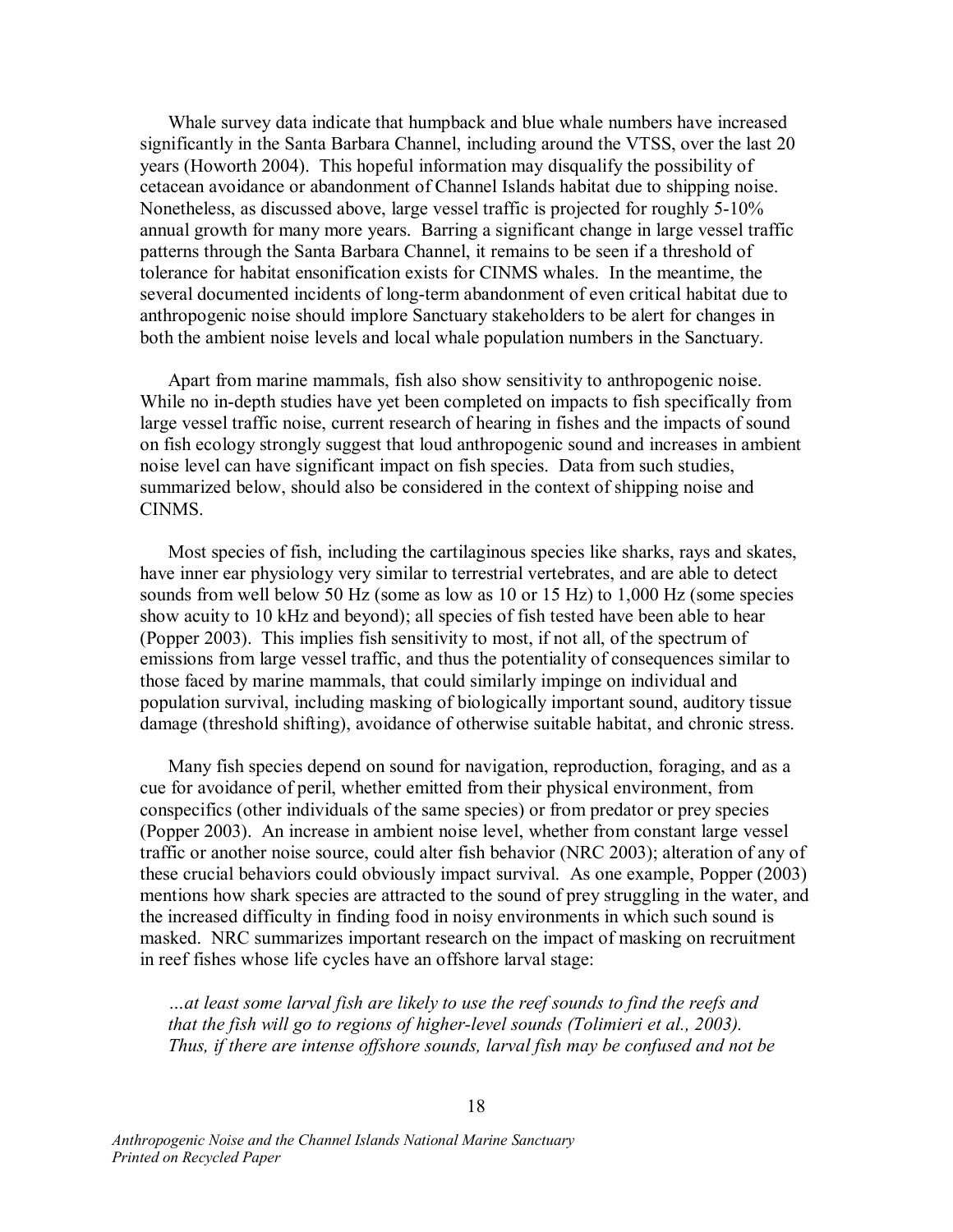*able to find the reef. Alternatively, such sound may mask reef sounds, again preventing larval fish from finding the reef.* [NRC 2003]

That large vessel traffic noise has the potential to impact Sanctuary fishes reveals the need to better understand the magnitude and character of the threats to CINMS fishes specifically. Useful research may include necropsy of fish ears from animals with a high exposure rate to shipping noise, e.g. from near the north shore of Anacapa. Concurrently, continuous monitoring of the Sanctuary's acoustic environment in several locations would provide basic data on approximate exposure rates for all marine species, as well as establish a useful baseline to compare future anthropogenic output.

 NRDC (1999) reports that, *"managers at Monterey Bay and other sanctuaries have thought to form voluntary associations with shippers, mainly to reduce the risk of oil spills sludging up protected waters, but also to guard against habitat degradation and acoustic harassment<sup>9</sup> ."* Currently this partnership routes volunteering oil tankers outside the Santa Barbara Channel to approximately 50 miles off the coast. From the perspective of managing the CINMS acoustic environment for wildlife conservation, encouraging the routing of the largest and loudest vessels a similar distance offshore may ameliorate the risk to Sanctuary ecology posed by the large vessel traffic output.

#### **ACTIVE SONAR**

1

 Active sonar, in which sound is broadcast and its echoes recorded in order to "characterize physical properties and locate marine objects," is divided into lowfrequency (<1 kHz), mid-frequency (between 1 and 10 kHz), and high-frequency ( $>10$ kHz) (NRC 2003). Currently, active sonar is not assessed to directly impact CINMS ecology. However, the extreme intensity of sound levels broadcast by low- and midrange active sonar and the dramatic impacts associated with its application, as well as the national and global proliferation (NRDC 1999) of all ranges of active sonar technology, warrant its assessment as an ecological threat worthy of this discussion and for consideration from the standpoint of CINMS biological resource management.

 High-frequency active sonar has an array of applications, including civilian use for fish-finding; vessel side-scanning or high resolution sea-floor imaging, and military use for side-scanning and mine hunting (NRC 2003). Development and testing is also currently underway for hull-mounted "whale-detecting" high frequency active sonar, aimed at reducing shipstrike.

 Due to the physical characteristics of high frequency sound used by these systems (approximately 10 to 500 kHz), emissions are quickly absorbed in seawater and thus localized in effect. Detailed understanding of the impacts of high-frequency sonar on

<sup>9/</sup> Personal communication between NRDC authors and Ed Cassano, former Manager, Channel Islands National Marine Sanctuary (July 23, 1997).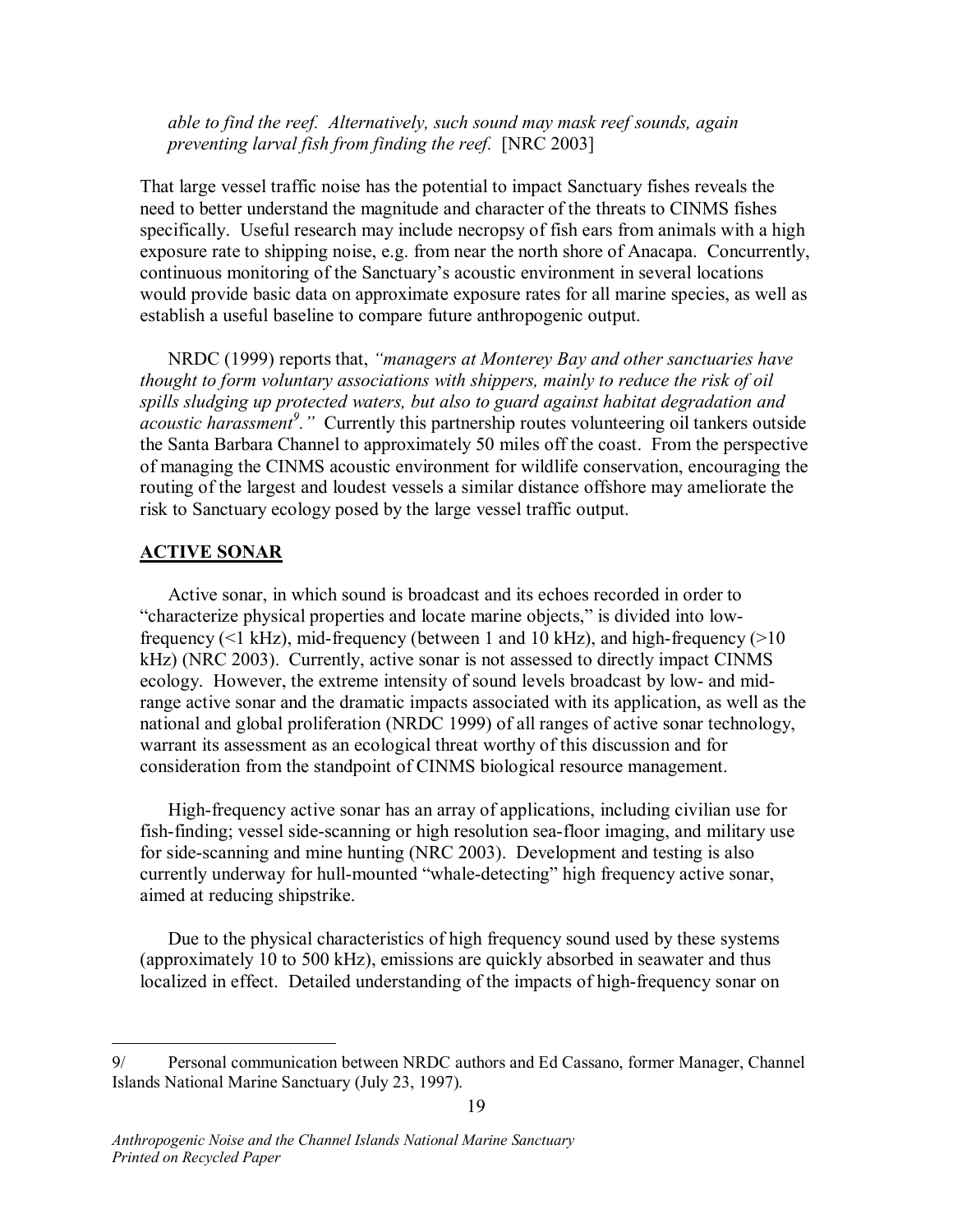either specific species or general ecosystems has yet to be articulated<sup>10</sup>. However, delfinids (species of the dolphin family) such as bottlenose (*Tursiops truncates*) and common dolphins (*Delphinus delphis* and *Delphinus capensis*) which rely heavily on echolocation have acuity at high frequencies (into ultrasonic range) for their own active sonar, and certain fishes of the family Alosinae that range through the Santa Barbara Channel, including American shad (*Alosa sapidissima*) (an introduced species) and Pacific herring (*Clupea pallasii*) have aural sensitivity of 10 kHz and beyond (perhaps for detection of predatory bottlenose dolphins, or communication with conspecifics) (Mann et al. 2001, Wilson et al. 2003). Use of high frequency sonar may thus impact behavior and survival of these species through masking or causing avoidance of habitat if used extensively or in ecologically sensitive areas within the Sanctuary.

 In contrast, mid- and low-frequency active sonars are limited to naval (military) application. NRC (2003) summarizes the systems and their respective application:

*Military sonars are typically operated at higher power levels than civilian sonars and are used for target detection, localization, and classification. Military lowfrequency sonars are used for surveillance and are designed to gather information over large areas. If conditions permit, these sonars can collect information over entire ocean basins. The mid-frequency military systems are tactical sonars and are designed to look over tens of kilometers for the localization and tracking of targets.* 

 *The class of surveillance sonars presently in the fleet is designed to locate targets, primarily submarines and to some extent surface ships, at tens to hundreds of kilometers away to provide early alerts of potential threats to navy vessels. The U.S. Navy's Surveillance Towed Array Sensor System Low Frequency Active (SURTASS-LFA) system utilizes a vertical line array of up to 18 source projectors operating in the frequency range of 100-500 Hz. The source level of each projector is approximately 215 dB.* 

 *In addition, the U.S. Navy reports that the hull-mounted AN/SQS-53C tactical* [mid-frequency] *sonars can generate pulses in the 1-5 kHz band and have been operated at source levels of 235 dB, and that the AN/SQS-56 sonars generate pulses in the 5-10 kHz band and have operated at 223 dB source levels.*  [Evans and England 2001]

Impulsive sound of these extreme source-levels has very high potential for negative impact to marine wildlife on several levels, from individual physiology to general ecology. Pertinent implications for low and mid-range frequency sonar vary based on their respective frequencies, and thus will be individually addressed in turn.

1

<sup>10/</sup> An effort to initiate commercial testing of high-frequency systems off the Central Coast for vessel-based detection and avoidance of whales has caused some controversy (See: San Francisco Chronicle, 1/17/04, "Judge allows tests of sonar for sake of finding whales").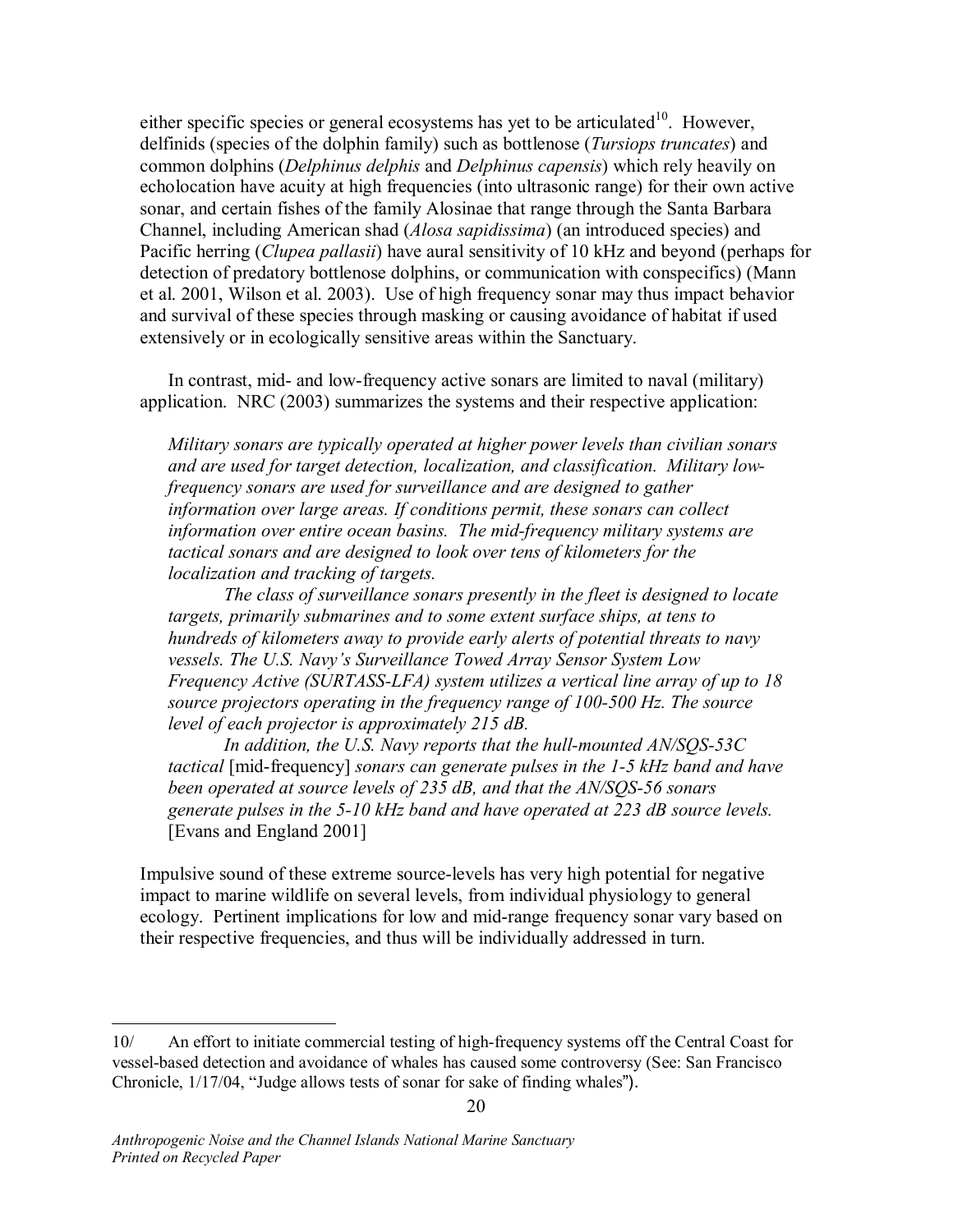The high intensity, impulsive sound in the 1kHz-10kHz range that characterizes midfrequency sonar has been implicated in cetacean fatality stemming from acoustic trauma (Evans and England 2001) and decompression sickness (resultant from startle/flight response triggering ascension at excessive velocity) (Jepson et al. 2003), mass stranding (WDCS 2003; summarizing four incidents), severe damage to hearing physiology (Evans and England 2001), alteration of vocalizing behavior (Watkins et al. 1985, Rendell and Gordon 1999) and abandonment of habitat (Parsons et al. 2000).

 Findings of the Evans and England (2001) report are worth highlighting. The joint report of NOAA and the US Navy stated that mid-frequency tactical sonar used by several ships within 24 hours of a mass stranding of Cuvier's beaked whales (*Ziphius cavirostris)* and a Blainville's beaked whale (*Mesoplodon densirostris*), on the northern Bahamas coastline, was the most plausible source of the acoustic trauma that caused the beaked whales to strand. The writers base this conclusion on recordings from NOAA operated hydrophone arrays in the Atlantic and Caribbean which reveal the tactical sonar as the only sound present during the time period capable of causing the physiological trauma suffered in the cranial cavities, aural structures and tissues of the odontocetes, and on the results of extensive computed tomography (CT) scanning and autopsy work performed for the investigation.

 The Jepson et al. (2003) report is similarly worth elaborating upon, as the researchers also gathered detailed pathological data implicating tactical sonar in beaked whale mass stranding and death. In their case, "fourteen beaked whales were stranded in the Canary Islands close to the site of an international naval exercise in September 2002. Strandings began about 4 hours after the onset of mid-frequency sonar activity." Jepson et al. performed necropsy on eight Cuvier's beaked whales, a Blainville's beaked whale, and a Gervais' beaked whale (*Mesoplodon europaeus*), "six of which were very fresh." The necropsies of these individuals revealed "[i]ntravascular bubbles… present in several organs," which they propose, as mentioned, was representative of decompression sickness caused by excessively rapid ascension from depth. Unfortunately the researchers did not have hydrophonic data to reference with the incident, however they note that their observations are "unprecedented in marine mammal pathology," implying extraordinary causal circumstances.

 Further incidents in which the use of mid-frequency active sonar has been implicated in cetacean harm or death, through coincidence with mass stranding, have occurred throughout the world. These include: Madeira, Spain (2000), Kyparissiakos Gulf, Greece (1996), Puerto Rico, and Washington state (2003) (NOAA 2002, WDCS 2003), and, in 2004, in Hawaii<sup>11</sup> (a "near-stranding") and the Canary Islands<sup>12</sup>.

<sup>11/ &</sup>quot;Navy's use of sonar suspected in near-stranding of whales: Hawaii incident intensifies debate on ocean noise." Marc Kaufman, September 1, 2004. Published by the *Boston Globe*.

<sup>12/ &</sup>quot;Dead whales found after military exercise: Off Spanish coast, latest case follows new report blaming sonar tests." Reuters: Fuerteventura Coast, Spain. July 23, 2004. Published at http://msnbc.msn.com/id/5488866/.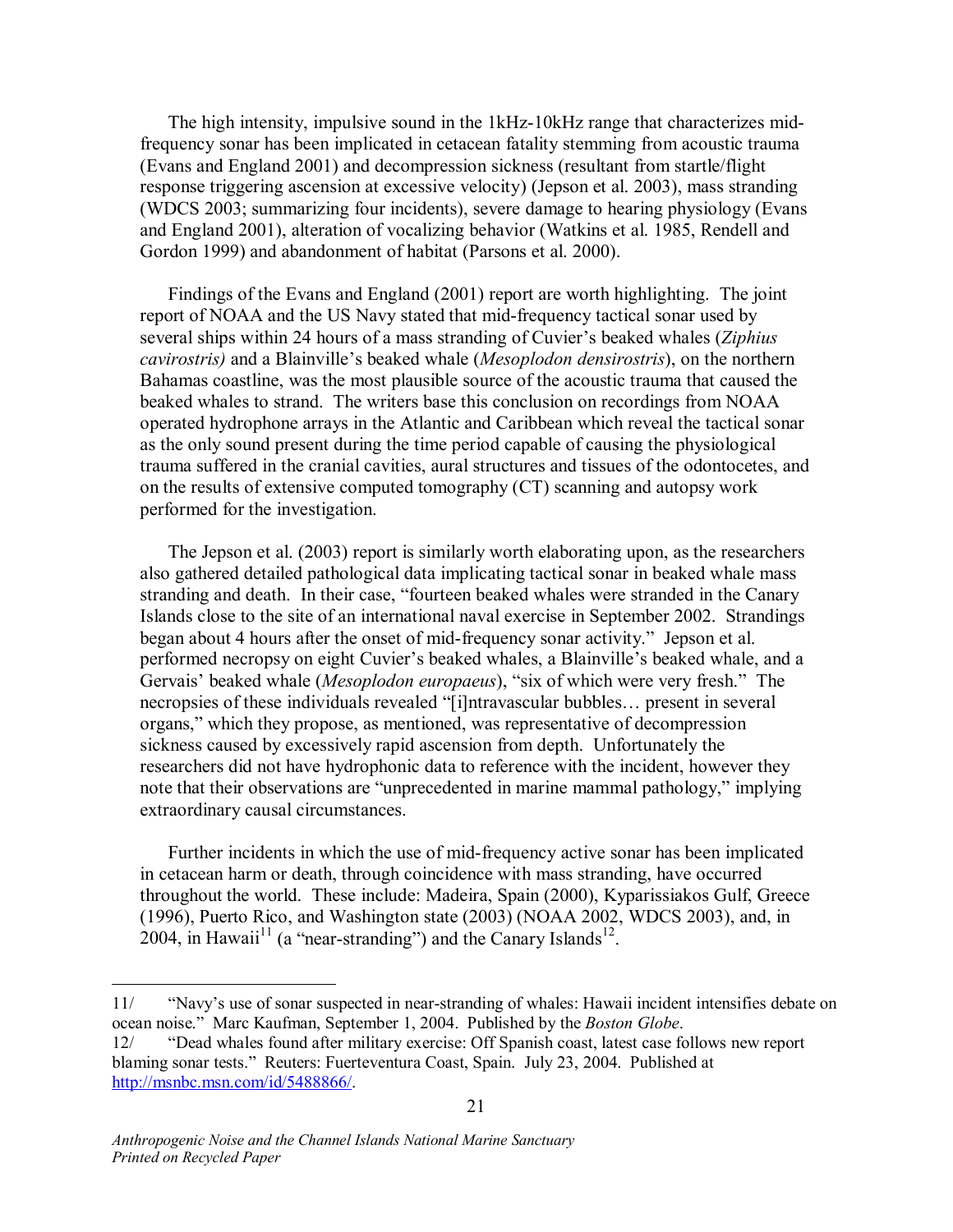Clearly, naval tactical mid-frequency sonar represents a danger to marine wildlife, particularly odontocetes such as beaked whales with particular aural acuity in frequencies typically used in these sonar systems. Pertinent to CINMS wildlife, specifically its odontocete communities<sup>13</sup>, NOAA and the US Navy (Evans and England 2001) have outlined mitigation measures to reduce marine mammal take from mid-frequency sonar deployment:

*1. Forego multi-ship, peacetime active sonar transmissions from mid-range tactical sonar in the Northeast and Northwest Providence Channels* [of the Bahamas] *unless required for National Security reasons.* 

*2. The Navy will carefully assess and closely scrutinize future training and training areas with an eye toward avoiding those situations where the combination of factors presented in this report (oceanography, bathymetry, sonar usage, etc.) would be likely to occur.* 

*3. If the factors cited in this report are present in another location, and relocation is not feasible, and the Navy must proceed but has not received a Letter of Authorization (LOA) or an Incidental Harassment Authorization (IHA), then:* 

*• Immediately before the operation use whatever facilities or assets are on hand to visually and acoustically survey for marine mammals* 

*• Establish a zone of influence appropriate to the existing oceanographic conditions and source level settings* 

*• Employ properly trained lookouts* 

*• Implement shutdown procedures if marine mammals are detected within the zones of influence established for those species* 

*• Immediately after the operation ends (where feasible, usually in near shore waters) survey for injured, disabled or dead marine mammals using whatever survey facilities and assets are on hand, and notify NMFS if any such animals are found so that an appropriate stranding response can be implemented.* 

*4. NMFS will continue to conduct broad area surveys of marine mammal locations, migratory pathways and habitats that can be used by Navy planners in selecting exercise sites.* [Evans and England 2001]

Measures (2) and (4) imply that the Navy and NOAA Fisheries must consider the biological richness of prospective mid-frequency sonar activities sites before deployment. Such consideration may suggest that CINMS will be outside the zone of influence of any future West Coast naval exercises involving tactical sonar. While this suggestion is reasonable and reassuring, the stringency of the Navy's application of the mitigation

<sup>13/</sup> The acoustically sensitive Cuvier's and Baird's beaked whales are known to occur in Southern California, as well as several other beaked whale species including Blainville's, Hubb's, Ginko-toothed, Perrin's, and Stejneger's beaked whales (Leatherwood et al.1987).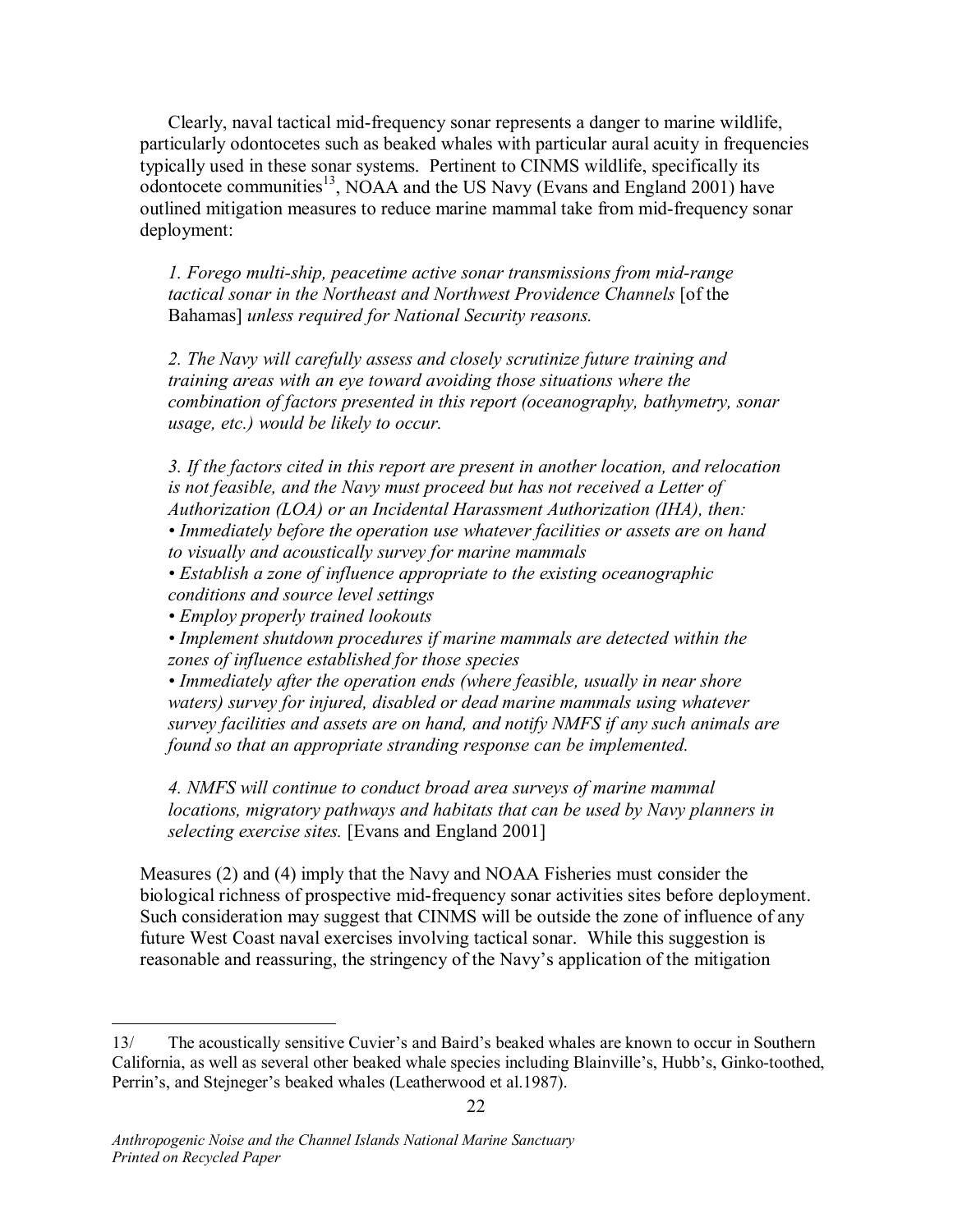measures is unknown, and thus the future impacts of tactical sonar on CINMS remains uncertain.

 Low frequency active sonar (LFAS) is currently a more nascent and extraordinary technology than active mid-frequency sonar. Designed as a strategic oceanic surveillance system to monitor ultra-quiet "enemy" submarines that elude detection by passive hydrophones, the US Navy considers the technology a necessity for national security and protection against the "224 submarines operated by non-allied nations… prowling the world's oceans" (US Navy 2004). LFAS takes advantage of the low attenuation rate of low-frequency sound waves in seawater, as well as the thermoclines in the oceanic water column that confine sound waves to layered channels of water of distinct temperature, to transmit sound and receive its echoes over thousands of kilometers (NRC 2003). NRDC summarizes the Navy's Surveillance Towed Array Sensor System of low frequency active sonar (i.e. SURTASS LFA):

*Eighteen separate loudspeakers, each one slightly smaller than a bathtub, are lowered from the vessel's hull 300 to 500 feet downward. The speakers are synchronized through electrical lines running the length of a central cable, and when the proper code is entered on the ship's computer and the LFA protocol is launched, they sound in tandem, creating at several hundred meters a focused beam of intense, deep noise: a series of pure tones and frequency sweeps pitched somewhere between 100 Hz and 500 Hz, and reportedly reaching over 230 decibels. The point at which the individual sound waves converge varies with their frequency. Given the length of the 18-speaker array (approximately 57 meters) and the average speed of sound in water (1500 meters/second), transmissions of 100 Hz and 500 Hz meet at roughly 110 meters and 540 meters, respectively. Within this range, zones of great intensity alternate with pockets of relative quiet.* 

In court proceedings, the Navy has acknowledged that SURTASS-LFA sound transmits at such intensity to have a received level of around 140dB more than 650 km from the sound towed array sound source (*NRDC, et al. v. Evans, et al*., 2003). Obviously, huge geographic areas would be ensonified and thus potentially impacted by operation of even a single array. SURTASS-LFA has been in testing since 1994 at the latest (WDCS 2003) (including, in rather direct relation to our discussion, at least two test exercises in the 1990's "south of the Channel Islands" (NRDC 1999)).

 Study of potential biological impacts from LFAS to marine wildlife has thus far focused on cetaceans, specifically the great whales which, as mentioned earlier, have significant or primary aural sensitivity to low frequency sound. Dr. Peter Tyack, writing in NRDC (1999), summarizes three US Navy-sponsored studies in which he took part that attempted to assess great whale reaction to LFAS sound:

*Three different species and settings were selected, the first involving blue and fin whales feeding in the Southern California bight (Sept.-Oct. 1997); the second,* 

*Anthropogenic Noise and the Channel Islands National Marine Sanctuary Printed on Recycled Paper*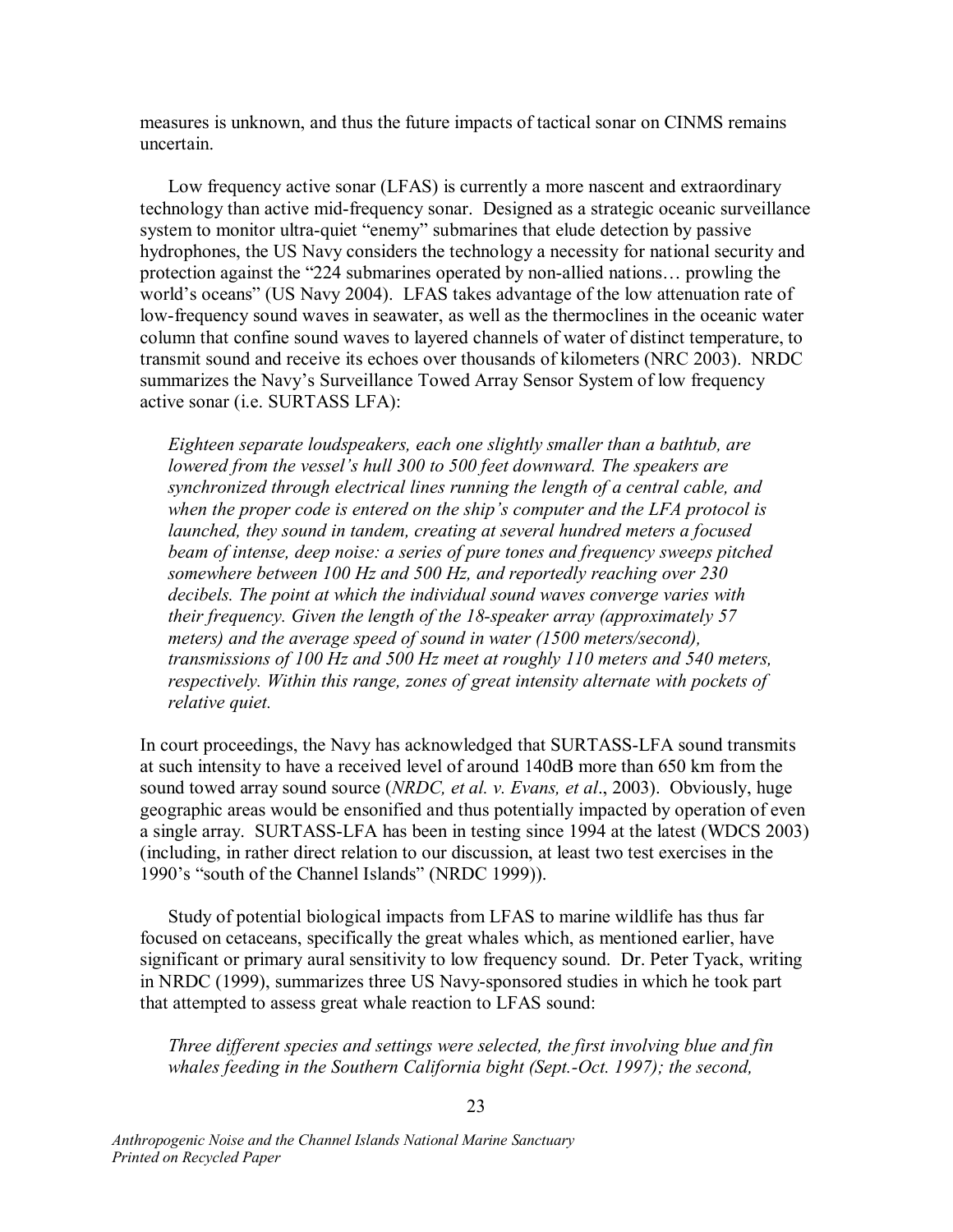*gray whales migrating past the central California coast (Jan. 1998); and the third, humpback whales breeding off the Hawaiian Islands (Feb.-Mar. 1998). For each experiment, researchers broadcast a series of low-frequency pulses and waves that simulated the LFA signal (albeit at lower intensities), and monitored the reactions of the local whales. Our primary focus was avoidance-- but attention was also paid to such issues as whale vocalization and mother-calf behavior. Our preliminary analyses did reveal reactions of whales to LFA playbacks. During the first experiment, the number of fin and blue whales heard vocalizing decreased during playback. During the second experiment, gray*  whales deviated from their migration paths<sup>14</sup>: the louder the sound, the greater *the avoidance reaction. During the third experiment, about a third of the singing*  [humpback] *whales stopped singing in response to the LFA playback* [see also Miller et al. (2000), describing humpbacks lengthening songs in response to LFAS sound.]*. We determined the acoustic exposure for each whale that was a subject in these playback experiments; this allows us to develop a model of what exposure conditions evoke these different responses. There remains the critical issue of estimating the biological significance of these responses to low-frequency sound.* [NRDC 1999]

While cessation or increase of duration of vocalization could be construed as a minimal impact, NRC cautions against such assumptions, stating:

*Clearly there are opportunity costs associated with even the transient behavioral changes in response to noise. The movements require energy that might otherwise have been spent in acquiring food or mates or enhancing reproduction. Repetitive transient behavioral changes have the potential of causing cumulative stress. Even transient behavioral changes have the potential to separate motheroffspring pairs and lead to death of the young, although it has been difficult to confirm the death of the young*. [NRC 2003]

 Testing and deployment of the SURTASS-LFAS was suspended in autumn of 2003 as a result of a lawsuit by NRDC challenging the US Navy's compliance with the Marine Mammal Protection Act (MMPA). According to NRDC, the presiding judge "found that a permit issued to the Navy by the National Marine Fisheries Service to deploy LFA sonar violates the MMPA, the Endangered Species Act (ESA) and the National Environmental Policy Act (NEPA) because it did not adequately assess or take steps to mitigate the risks posed by the system to marine mammals and fish<sup>15</sup>."

<u>.</u>

<sup>14/ &</sup>quot;Migrating gray whales diverted around a stationary sound source projecting playbacks of LFA sonar when the source was located in the migratory path but seemed to ignore the sound source when it was located seaward of the migratory path. When the source was in the path, received levels of 140 dB re 1 µPa were sufficient to cause some path deflection." (NRC 2003, citing Tyack and Clark 1998, unpublished)). As mentioned, LFAS sound can have a received level of 140 dB more than 400 miles from the source.

<sup>15/</sup> http://www.nrdc.org/media/pressreleases/030826.asp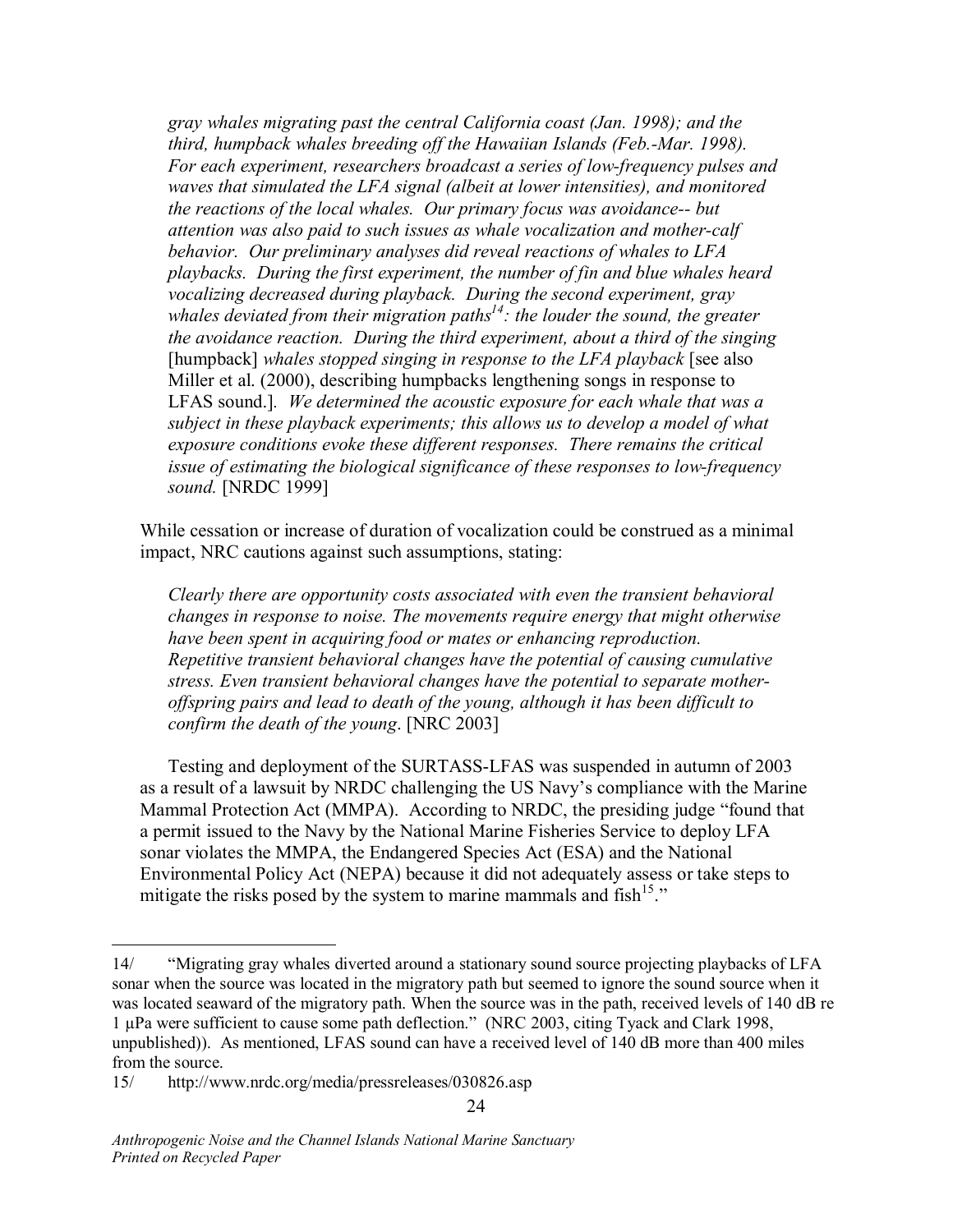In the Autumn 2003 ruling, the Court issued an injunction against proceeding with deployment of SURTASS-LFAS, until a "carefully tailored" agreement is established between NRDC and co-plaintiffs, NOAA and the Navy that allows "the Navy to meet its needs for peacetime training and testing, *while also* providing reasonable safeguards for marine mammals and other sea animals." Judge Laporte elaborates:

*The Court's injunction will permit the Navy to train and test LFAS in a wide range of oceanic conditions as needed, while restricting it from operating in certain sensitive areas when marine mammals are particularly abundant there. In particular, the injunction will extend the coastal buffer zone beyond the current twelve miles to include more of the continental shelf in the great majority of coastlines where the record shows that the Navy need not operate closer to shore. The injunction will also require the Navy to avoid certain areas of the deep ocean during seasons when data on marine mammals and other endangered species such as sea turtles shows that they are migrating, breeding, feeding or otherwise clustering there. The evidence in this case shows that this kind of data is available to enable the Navy to refine its operations in order to afford reasonable protections to marine life, while still meeting its testing and training needs. Indeed, the Court appreciates that, in response to the preliminary injunction issued earlier, NMFS and the Navy have decided to engage in further analysis of this kind of data for potential use in planning routes that minimize sea creatures' exposure to the sonar. Further, where the Navy needs to operate close to shore in areas where sea life tends to be abundant and where conditions may make strandings of whales more likely, whenever feasible the Navy shall use additional measures to check for the presence of marine mammals before activating the sonar. In sum, the Navy and NMFS can fully comply with environmental laws and also meet the need to test and train with this new type of sonar.* [*NRDC v. Evans*, 2003]

 Clearly this injunction pertains to areas of biological richness and significance such as CINMS (and other national marine sanctuaries), and thus implies a level of protection for the Sanctuary.

 Subsequent to the Court's decision, the US Navy and NRDC reached agreement to restrict SURTASS-LFAS operation to certain areas of the Western Pacific (across the Pacific Ocean basin from CINMS), until the Navy corrects the legal deficiencies in the program identified by the court (Horowitz 2004).

 While this litigation will likely lead to more ecologically-sensitive LFAS-SURTASS deployment by the US Navy in the future, proliferation of LFAS systems among other national and coalition navies not subject to environmental protection requirements is predicted (NRDC 2003), based on historical patterns of military technology dispersion (the globally imperiling one-upsmanship of an arms race). In support of this prediction, the *Taipei Press* reported on February 15, 2004 that the US has agreed to sell two landmounted LFAS arrays to the Taiwanese navy, for deployment by 2006; subsequent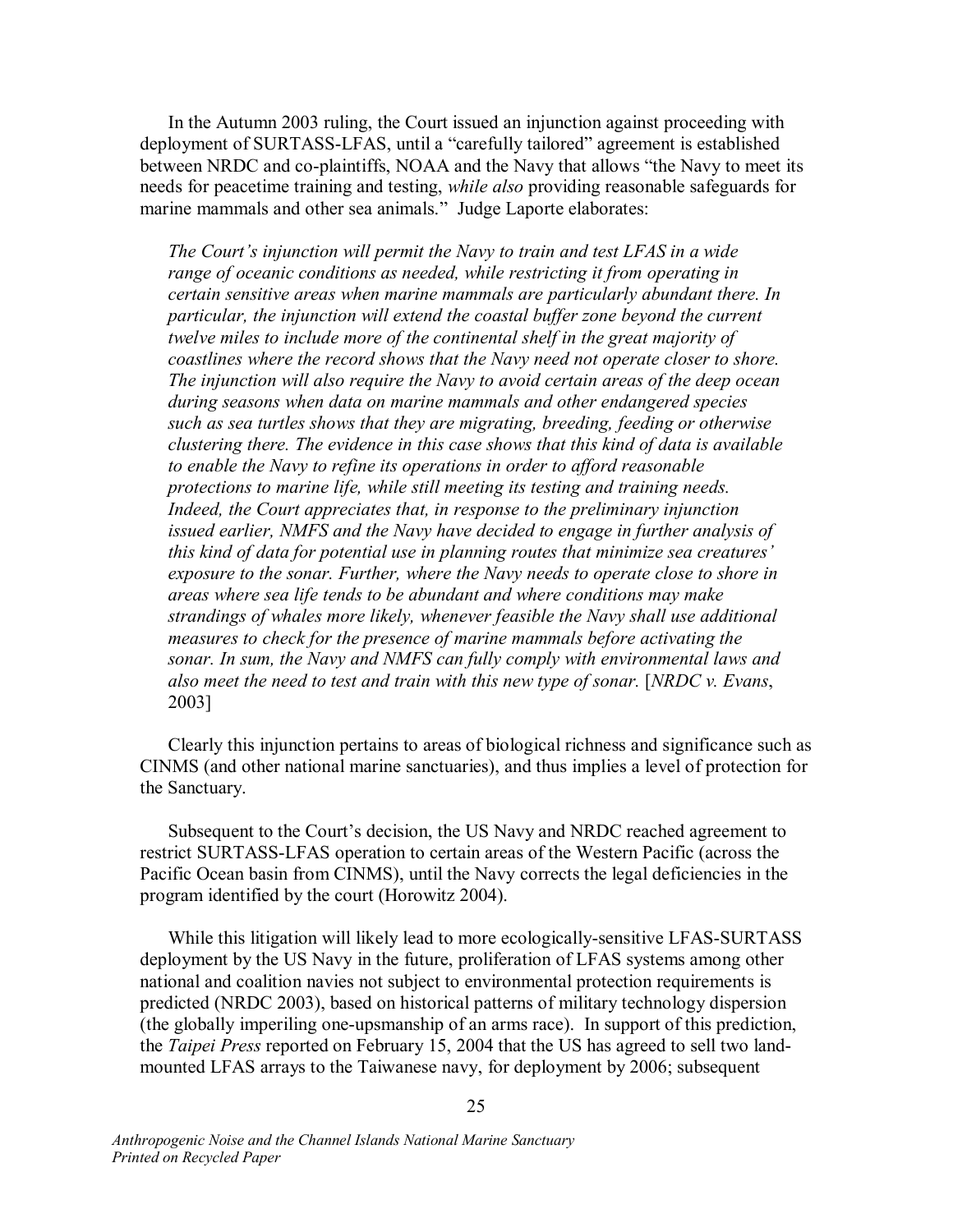deployment by the Chinese navy of a countervailing LFAS system seems like a probable result. Meanwhile, the British Royal Navy continues to test their LFAS system, towards imminent deployment under NATO (NRDC 1999).

 While LFAS currently remains a nascent technology of limited distribution, Sanctuary ecology may yet be impacted by its deployment. The acoustic background of CINMS would likely undergo discernable increase from sonar use hundreds of kilometers away, while arguably inevitable proliferation of LFAS could increase the chance of both direct impacts on the Sanctuary, or impacts on transient or migratory species that temporarily inhabit CINMS but suffer exposure to LFAS sound elsewhere.

# **HIGH ENERGY SEISMIC SURVEYING**

 Seismic-surveying involves synchronized firing of a towed airgun array. Airguns fire quantities of highpressure (approximately 2000psi) air vertically into the water, directing 10Hz-300Hz (low-frequency) impulsive sounds toward the sea floor so that sound waves penetrate the geology and reflect back to sensors (Lissner and Greene 1998). Analysis of received echoes provides sub-sea geologic imagery, and thus yields information such as the presence of extractable hydrocarbons (oil and natural gas) and tectonic characteristics (WDCS 2003, NRC 2003). Peak source levels for



*Seismic surveying. Note towed airgun array. (Photo: IEA Greenhouse Gas R&D Programme, UK)*

seismic surveying typically exceed 200 dB, and exceed 250 dB in some surveys with a high total array volume (combined volume of all guns in the array, a number that captures both the size of the guns and number of guns involved) (Engås et al. 1996).

 The sub-sea geology of the Santa Barbara Channel area has been subject to seismic surveying in the past for both scientific and commercial purposes (Lissner and Greene 1998; Calambokidis et al. 2002; Pierson 2004). Future surveying for both purposes is possible: the imperative for greater understanding of the tectonically dynamic South Coast area may motivate researchers to conduct further surveying, while a significant increase in global oil and gas prices could stimulate future offshore prospecting for oil or gas in deep water areas currently considered uneconomical.

 Acoustically, seismic-surveying sound is significantly directional; sound of 230-255 dB between 10Hz and 100Hz is typical in the downward direction (Richardson et al. 1995). This is of particular concern for deep diving marine mammals such as elephant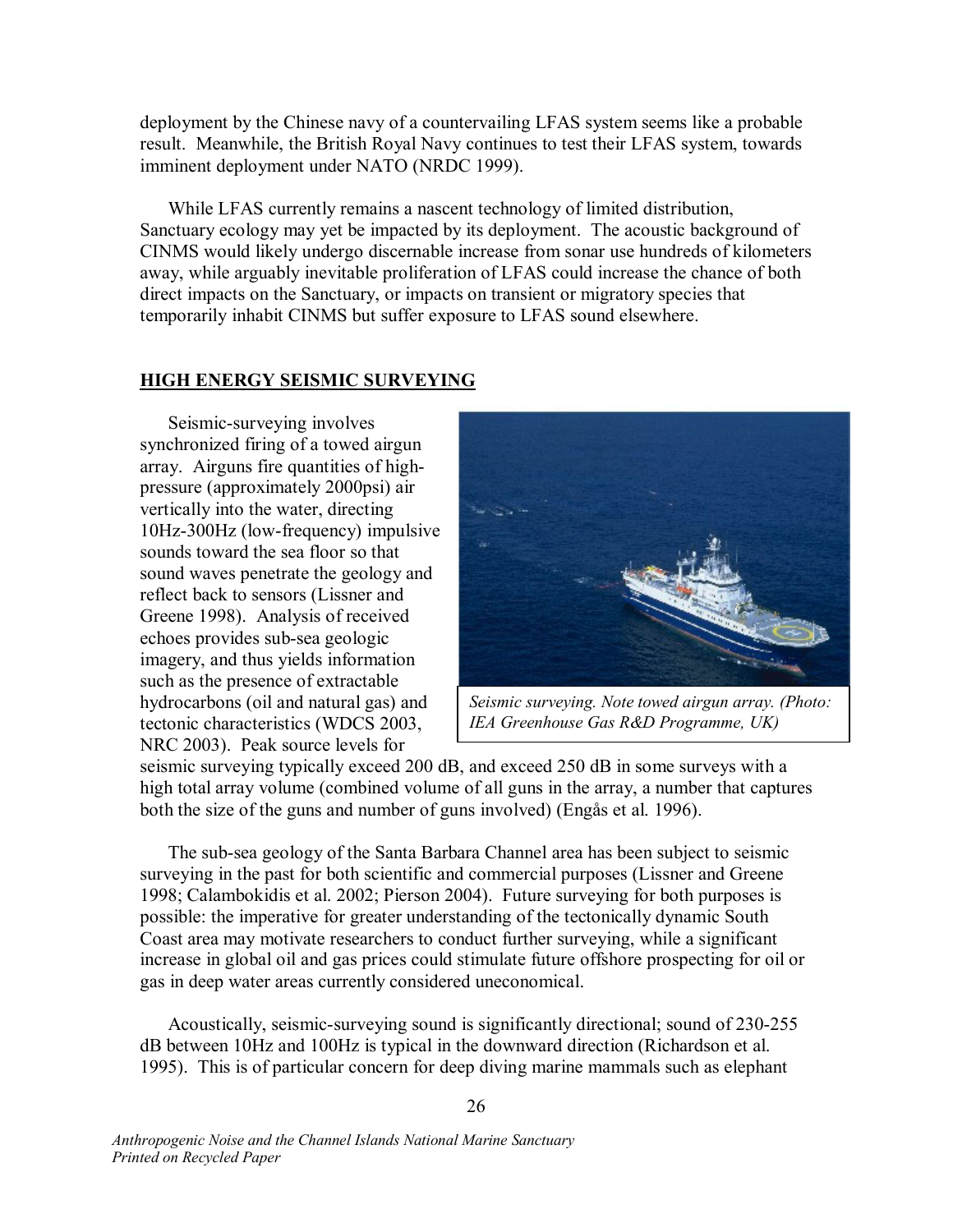seals, sperm whales, beaked whales, and any fishes, reptiles or invertebrates that may be present in the water column between the targeted seafloor and the operating airgun array. Documentation of physiological impacts to wildlife from close range exposure to seismic surveying sound is limited, however the existing reported outcomes associated with such exposure, described below, suggest the potential for significant injury in at least cetaceans and fishes (no studies or documentation of impacts on marine invertebrates, reptiles or birds are known to exist).

 McCauley et al. (2003), in perhaps the most comprehensive study to date on direct physiological impacts to wildlife from airgun noise, report on damage to hearing structures and tissue in several fish species subject (through cage confinement) to airgun blasts at a variety of distances. Necropsies of the subsequently sacrificed pink snapper revealed the following:

*Fish exposed to an operating air-gun sustained extensive damage to their sensory epithelia that was apparent as ablated* [destroyed or missing] *hair cells. The damage was regionally severe with no evidence of repair or replacement of damaged sensory cells up to 58 days after air-gun exposure.* [McCauley et al. 2003]

As discussed in "Large Vessel Traffic", many fish species depend on hearing function for an array of behavior essential for survival. Hearing loss from excessive exposure to airgun sound could thus impinge on the survival of individual fish or fish populations.

 No studies have yet been conducted to determine direct (physiological) impacts of airgun noise on marine mammals; research has been limited to recording of visually observed behavioral responses within a small radius of operating seismic surveying projects (WDCS 2003) (see Calambokidis et al. 2002, for example).

 However, the body of incidental evidence continues to grow. In 2002, episodes of increased humpback whale strandings in coastal Brazil coincided with commercial seismic surveying in the area (IWC 2004(b)). Also in 2002, two Cuvier's beaked whales (*Ziphius cavirostris*) that appeared to be in good physical condition and disease-free, stranded and died on Isla San Jose in the Gulf of California, in proximity to geology research involving seismic surveying. The project, conducted by the National Science Foundation's (NSF) R/V *Maurice Ewing*, involved operation of a 2000 psi, 20 unit, 8300 cubic-inch, tuned airgun array with source levels of at least 263 dB at low frequencies (LDEO 2004). NOAA Fisheries scientists coincidentally in the area contemporaneous with the surveying testified that they believed the airgun sound caused the cetaceans to strand and die (in a manner similar to the stranding deaths of acoustically traumatized beaked whales in the Bahamas). Unfortunately both carcasses were too decomposed to investigate for the implicated acoustic trauma (WDCS 2003). Nonetheless, a temporary restraining order was subsequently issued in US District Court halting the experiment after Judge J. Larson found that operation of the airgun array was likely in violation of the National Environmental Policy Act and the Marine Mammal Protection Act, and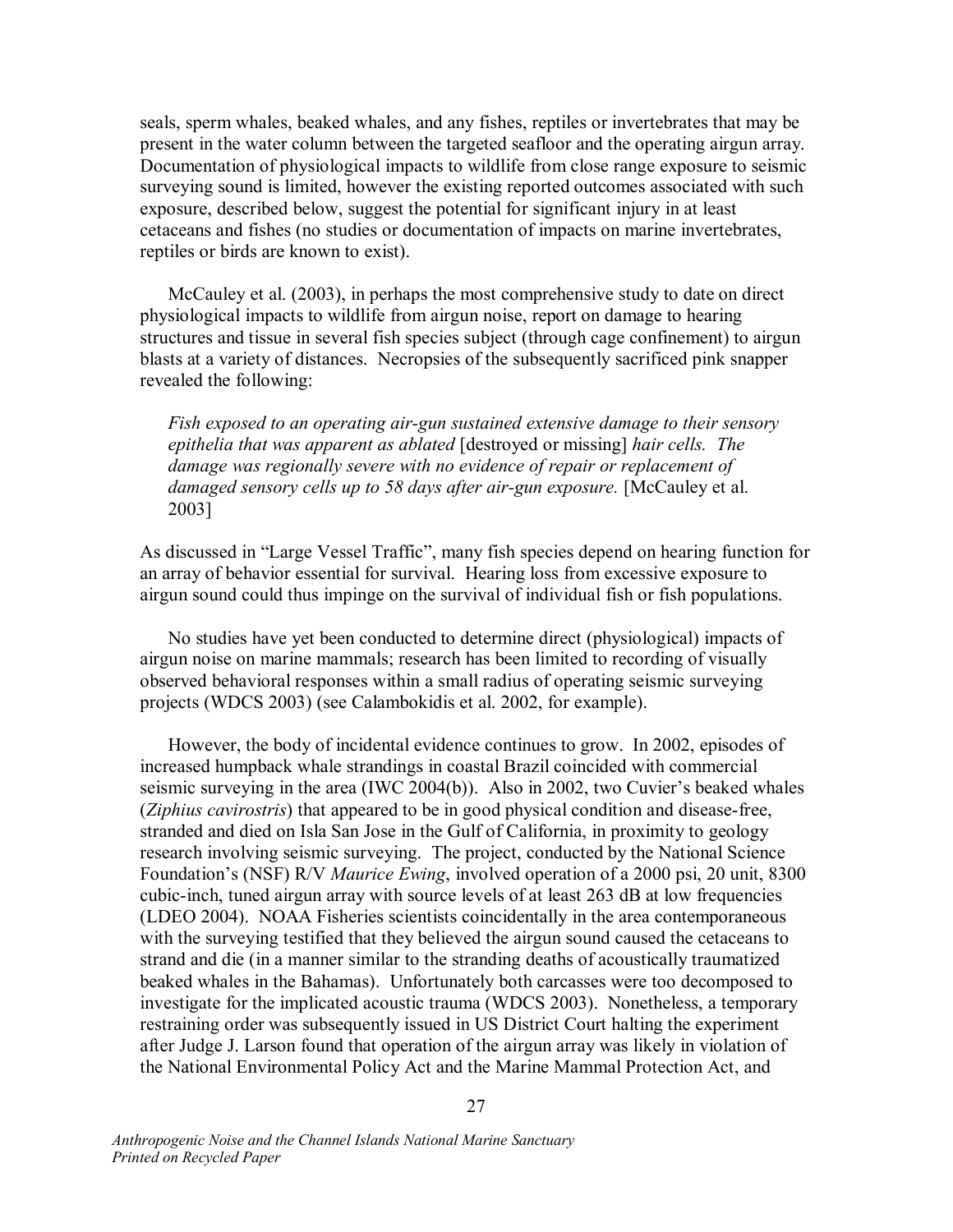likely to cause irreparable harm to beaked whales in the Gulf of California where surveying was occurring (Teel 2004, *Center for Biological Diversity (CBD) v. NSF,* 2002). Judge Larson also pointed out that, as "easily-spooked" (resulting in diving response), and deep-diving foragers, beaked whales are both highly susceptible to injury from seismic surveying, and not likely to be spotted to trigger mitigation or shut-down protocols (*CBD v. NSF,* 2002).

 A later settlement between CBD and the NSF formalized a more precautionary protocol for the *Maurice Ewing* to better prevent marine mammal harassment and injury while operating the airgun array (Teel 2004).

 Strandings in Brazil and in the Gulf of California, and the US District Court decision indicate that, while comprehensive research has yet to be completed on the physiological impacts on marine mammals from seismic surveying sound, such exposure can likely have significant, even lethal consequences. Furthermore, until more comprehensive data on the impacts of airgun noise on marine mammals becomes available for permitting, any future seismic surveying in the CINMS area should be managed with precaution to preclude such impacts on Sanctuary species.

 Significant sound propagation perpendicular to the aimed direction of firing airguns also occurs, implicating seismic surveying in substantial contribution to ambient sound levels in large areas around the shooting. WDCS (2003) reports that sound from seismic surveys conducted off Nova Scotia were "prominent in the acoustic background off the Bahamas and along the Mid-Atlantic Ridge, several thousands of kilometers away." A study conducted in 1998 involving shooting with a small (8 unit) airgun array near Platform Harmony off Gaviota (northwest of Santa Barbara) determined that, with a measured peak source level of 232 dB, the airgun sound superseded ambient noise levels in the frequency range 20 Hz to 2000 Hz by up to 20 dB, more than 6 km away. The researchers also reported that between 130 and 180 meters from the airguns, received sound levels were still at 180 dB, the sound level threshold identified by NOAA Fisheries and the US Navy as detrimental to marine mammals (Lissner and Greene 1998). Seismic surveys designed to generate three-dimensional images of a geological region can involve thousands of low-frequency airgun shots of 220 dB or greater. The last full-scale survey in the Santa Barbara Channel, conducted in 1995, lasted over a month, and covered an area of approximately 300 square kilometers (Pierson 2004).

 Studies of behavioral impacts on marine wildlife from airgun noise reveal that entire populations of a variety of species respond to surveying (or surveying sound). Dahlheim (1993) tracked route deviation in migrating gray whales exposed to a stationary sound source playing recorded airgun sound, and reported that avoidance of the noise resulted in course deviation from the noise roughly proportional to the sound level of playback. Corresponding data in the Western Pacific exist as well: displacement from a primary feeding area off Sakhalin Island by the endangered western North Pacific gray whale population because of seismic activity is reported (IWC 2004(b)).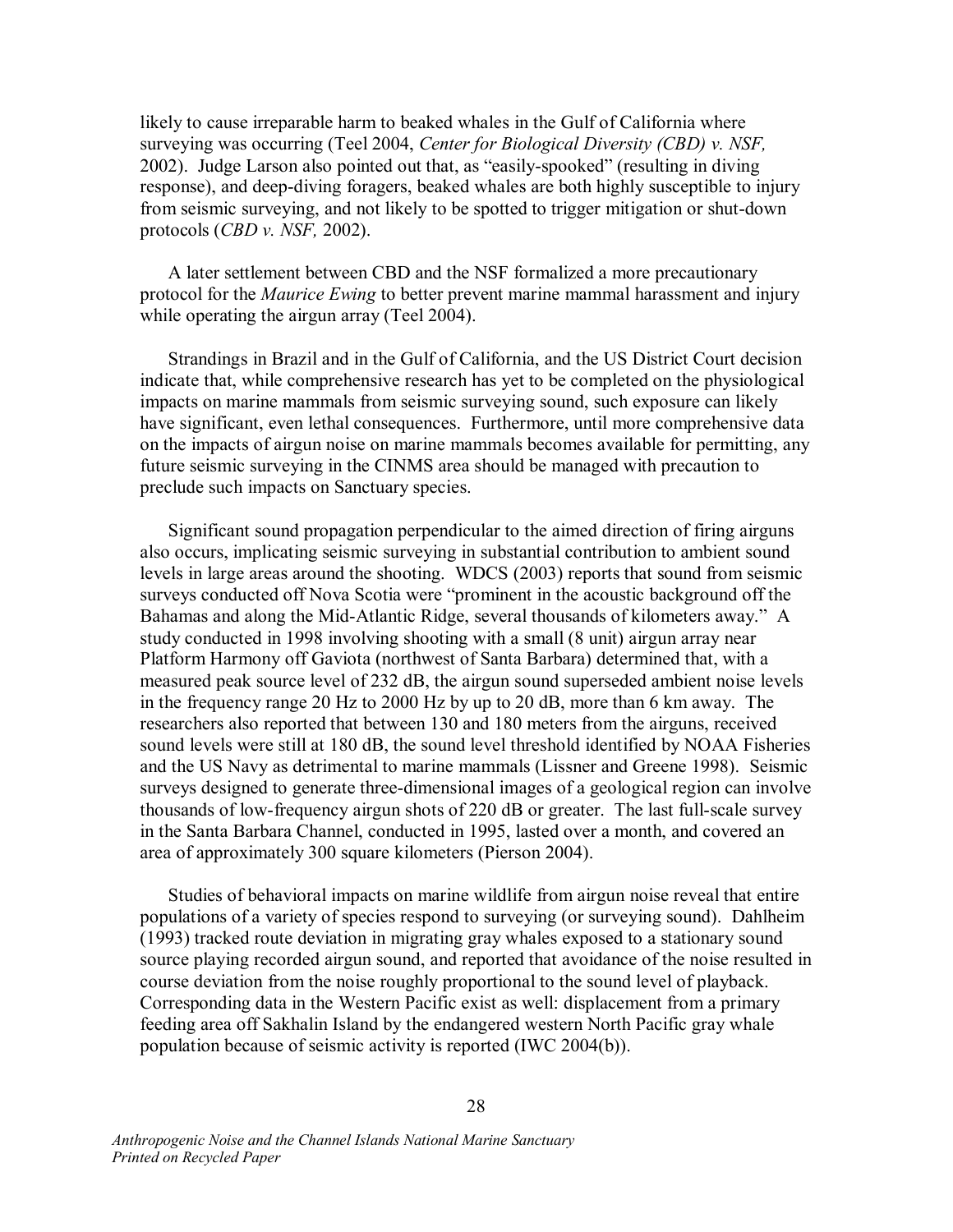Engås et al. (1996) studied the effect of seismic surveying (with an airgun array with peak levels at approximately 255 dB in the 20-150Hz range) on fisheries off the coast of Norway. Their abstract summarizes the information pertinent to this discussion:

*Seismic shooting severely affected fish distribution, local abundance, and catch*  rates in the entire investigation area of 40x40 nautical miles. Trawl catches of *cod and haddock and longline catches of haddock declined on average by about 50% (by mass) after shooting started, which agreed with the acoustic abundance estimates; longline catches of cod were reduced by 21%. Reductions in catch rates were observed 18 nautical miles from the seismic shooting area (3x10 nautical miles), but the most pronounced reduction occurred within the shooting area, where trawl catches of both species and longline catches of haddock were reduced by about 70% and the longline catches of cod by 45%; a relatively greater reduction was found (in catches and acoustic estimates) for large (>60 cm) than for small fish. Abundance and catch rates did not return to preshooting levels during the 5-day period after seismic shooting ended.* [Engås et al. 1996]

Løkkeborg and Soldal (1993) also investigated seismic surveying impacts on fisheries through analysis of catch data obtained from commercial vessels operating on fishing grounds where seismic surveys were being conducted. They found a 56% reduction in longline catches of cod and a reduction of 81% in the by-catch of cod in shrimp trawling.

 Engås et al. (1996) also report that seismic surveying at the levels they observed is sensed and reacted to by fish as far as 30-100km from the sound source, reinforcing the immensity of the range of impact of past and future surveying in the Santa Barbara Channel.

 Collectively, this information suggests that any future surveying in the Santa Barbara Channel will contribute significantly to the Sanctuary's acoustic environment, and may impact cetacean individuals and communities, fish and fisheries, and other interdependent members of Channel marine ecology. Reinforcing this conclusion, the Scientific Committee of the International Whaling Commission recently stated that it "views with great concern the impacts on large whales in critical habitats from exposure to seismic sound impulses," and thus recommends that "all seismic surveys in areas that could have significant adverse demographic consequences for large whales should be planned so as to be out of phase with the presence of whales" (IWC 2004(a)). The importance of CINMS to large whales and other wildlife is well known-- the importance of implementing the IWC recommendation locally should be equally clear. Sanctuary resource managers must be aware of any future proposed seismic surveying that may impact CINMS wildlife and ecology, while mineral and biological resource managers must coordinate as recommended to minimize cetacean harassment and harm from survey noise.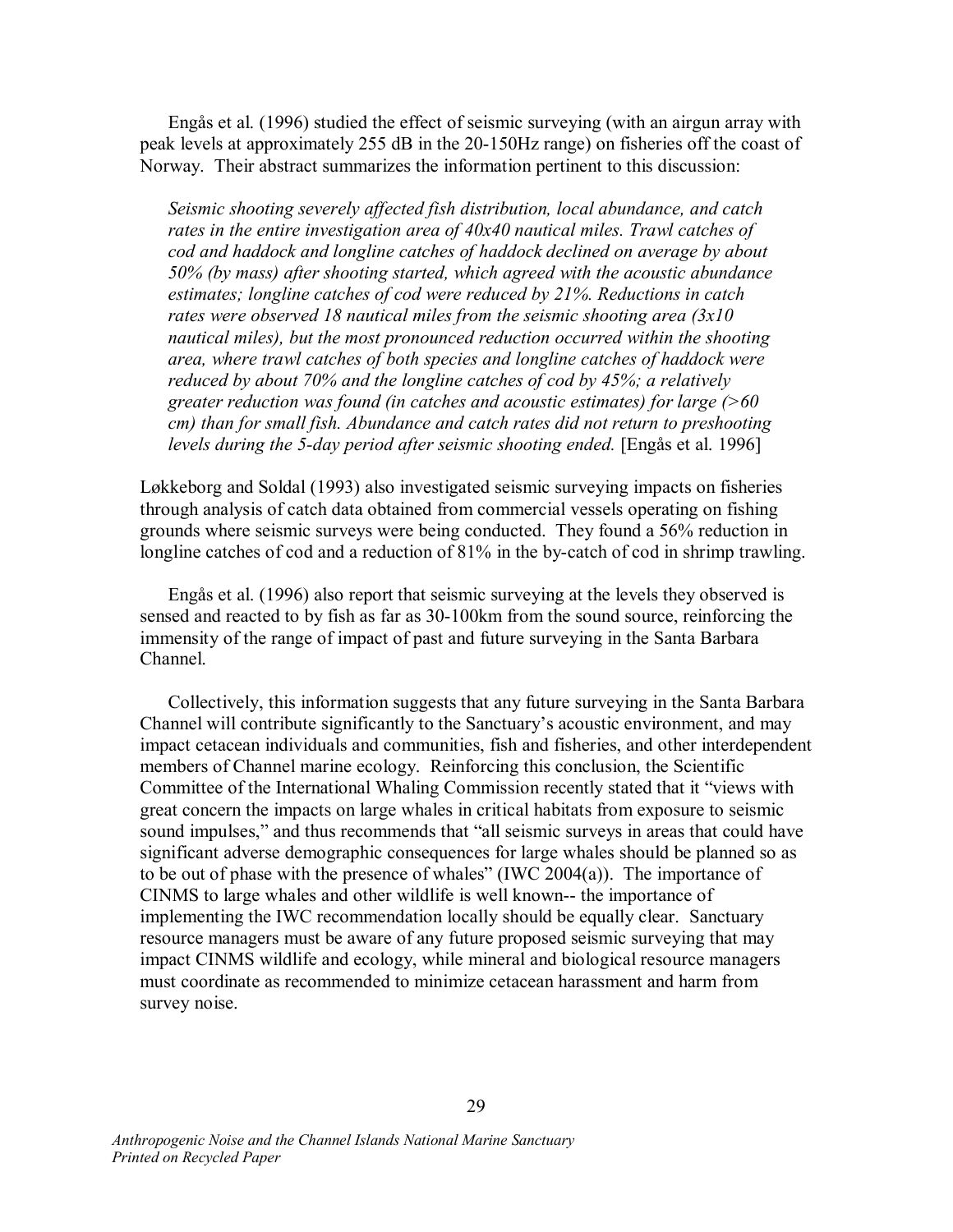#### **SMALL SHIPS, BOATS AND PERSONAL WATERCRAFT**

 Small ships are characterized as typically diesel-powered, twin propeller craft roughly 55-85m in length, producing broadband (20-1000Hz) noise between 130-141 dB while operating. Nozzles are often fitted around the propellers to direct thrust and improve maneuverability, which also can significantly reduce sound emissions in some directions. Scientific research vessels such as the 70m *Maurice Ewing<sup>16</sup>* (discussed in the Seismic Surveying section above), commercial, and military support or supply vessels exemplify this category (Richardson et al. 1995). Boats 55m or less, which include most ferries and whale watching vessels in South Coast Harbors (such as the dive boat *Vision* and the charter/whale watcher *Condor Express*, both at approximately 26m in length<sup>17</sup>), and personal water craft such as jet skies, are typically powered by outboard motors or jetthrusters (Richardson et al. 1995). While these vessels all produce constant, tonal underwater sound through mechanical operation, hydrodynamic flow and cavitation as described for large vessels, peak amplitudes for vessel emissions tend to occur at increasingly higher frequencies inversely proportional to the length of the given vessel (i.e. the smaller the vessel, the higher the peak frequency) (NRC 2003, Richardson et al. 1995). Sound of higher frequency attenuates, or is absorbed much faster in seawater compared to low-frequency sound (Roussel 2002), implying a less general, more localized acoustic effect from small vessels operating in and around the Sanctuary. Noise from small vessel traffic also tends to be concentrated in shallower coastal areas (NRC 2003), and is not concentrated in lanes, implying much more scattered and isolated underwater ensonification compared to large vessel traffic.

 Channel Islands, Santa Barbara, and Ventura harbors provide slips and moorings for over 5000 recreational, commercial, and research vessels, while "numerous recreational, commercial, research and military vessels traverse the region while in transit between other ports" (CINMS 2003(a)). In Santa Barbara Harbor, 58% of vessels harbored in its slips and moorings are sail-powered<sup>18</sup>; assuming a roughly similar proportion for Ventura and Oxnard Harbors suggests that between 2,000 and 3,000 engine-powered small vessels operate off the South Coast. Unfortunately, it is unknown how many of these vessels enter the Sanctuary, or at what rate.

 In sum, these characteristics establish small vessel traffic noise as a potential issue to smaller odontocetes and pinnipeds primarily, species that generally tend to be aurally attuned to higher frequencies<sup>19</sup> than the great whales, and tend to inhabit the shallower coastal regions where small vessels are prevalent (WDCS 2003, NRC 2003). However, unlike other baleen whales in the CINMS area, gray whales also tend to inhabit

1

<sup>16/</sup> See specifications at www.ldeo.columbia.edu/res/fac/oma/ewing/index.html

<sup>17/</sup> Vessel specifications found at www.truthaquatics.com and www.condorcruises.com, respectively.

<sup>18/</sup> Personal communication, Santa Barbara Harbor Master's office, April 29, 2004.

<sup>19/</sup> Odontocetes commonly have good functional hearing between 200 and 100,000 Hz, although some species may have functional ultrasonic hearing to nearly 200 kHz. The majority of odontocetes have best hearing in the ultrasonic ranges, and moderate sensitivity to sounds from 1 to 20 kHz (NRC 2003).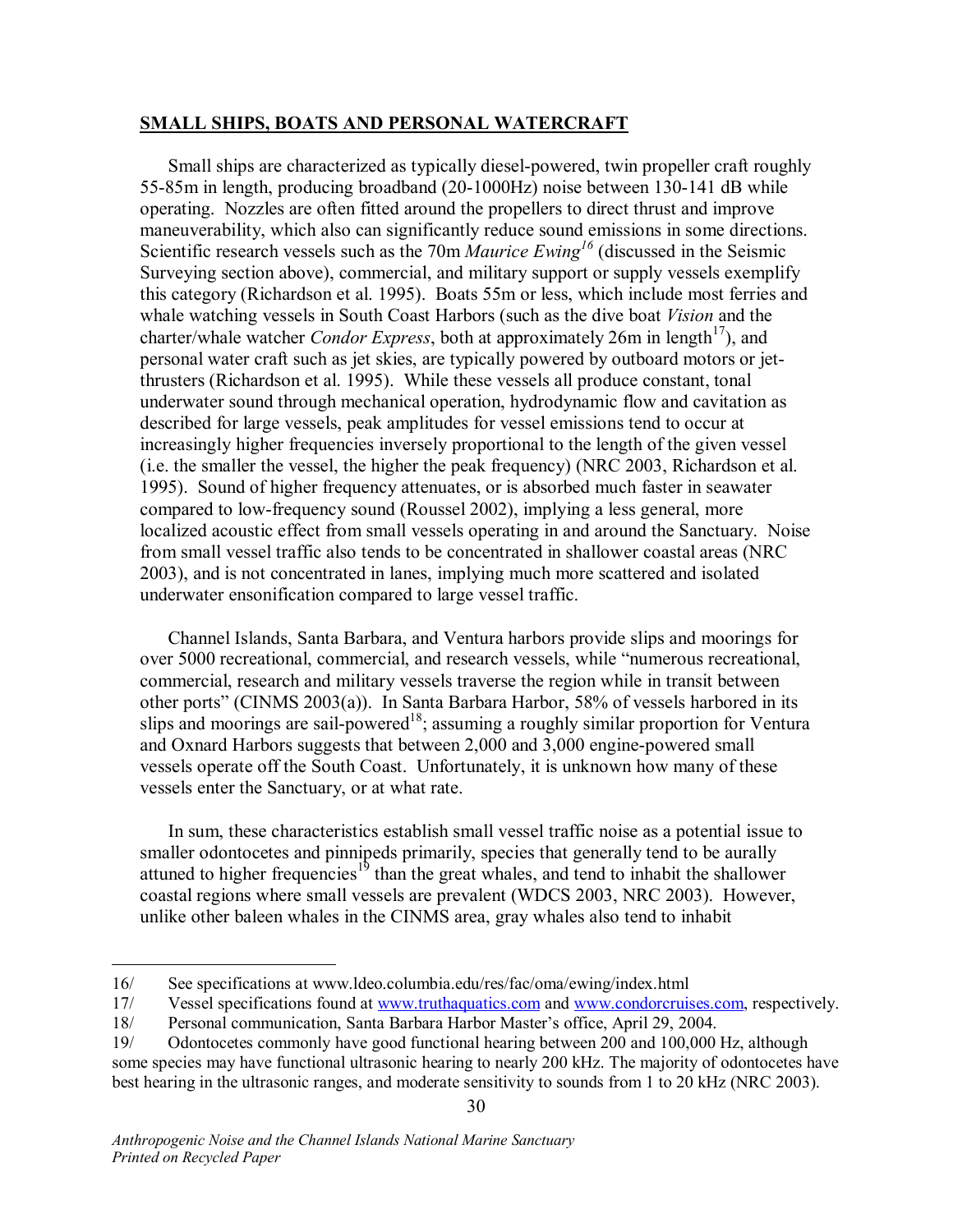shallower, coastal waters frequented by small vessels, and are thus also highly subject to potential impacts from small vessels noise.

 NRC (2003) effectively captures the range of observed cetacean response to small vessel traffic noise in their discussion of beluga whales *(Delphinapterus leucas)*:

*At distances of up to 50 km from… ships operating in deep channels, beluga whales respond with a suite of behavioral reactions. The reactions include rapid swimming away from the ship for distances up to 80 km; changes in surfacing, breathing, and diving patterns; changes in group-composition; and changes in vocalizations. The initial response occurs when the higher frequency components of the ship sounds, those to which the beluga whale are most sensitive, are just audible to the whales.* 

 *Beluga whales in the St. Lawrence River appear more tolerant of larger vessels moving in consistent directions than they are of small boats, fast moving boats, or two boats approaching from different directions. Older animals were more likely to react than younger ones, and beluga whales feeding or traveling were less likely to react than animals engaged in other activities, but when the feeding or traveling whales did react, they reacted more strongly. In contrast to the lower rate of observed reactions of these beluga whales to larger vessels, a study of the response of beluga whale vocalizations to ferries and small boats in the St. Lawrence River showed more persistent reactions to the ferries. The whales reduced calling rate from 3.4 to 10.5 calls per whale per minute to 0.0 or under 1.0 calls per whale per minute while vessels were approaching. Repetition of specific calls increased when vessels were within 1 km, and the mean frequency of vocalizations shifted from 3.6 kHz prior to noise exposure to frequencies of 5.2- 8.8 kHz when vessels were close to the whales.* 

 *In Alaska, beluga whale response to small boats varies depending on the location. Beluga whales feeding on salmon in a river stop feeding and move downstream in response to the noise from outboard motorboats, whereas they are*  less responsive to the noise from fishing boats to which they may have habituated. *On the other hand, in Bristol Bay beluga whales continue to feed when surrounded by fishing vessels and resist dispersal even when purposely harassed by motorboats.* 

 *Thus, depending on habitat, demography, prior experience, activity, resource availability, sound transmission characteristics, behavioral state, and ever-present individual variability, the response of beluga whales can range from the most sensitive reported for any species to ignoring of intentional harassment. Beluga whales also show the full range of types of behavioral response, including altered headings; fast swimming; changes in dive, surfacing, and respiration patterns; and changes in vocalizations.* [NRC 2003]

This lengthy excerpt reveals the complexity of small vessel traffic noise as an issue to consider in the context of Sanctuary Management. The sporadic exposure of small vessel traffic noise that Sanctuary wildlife are subject to could potentially induce stress in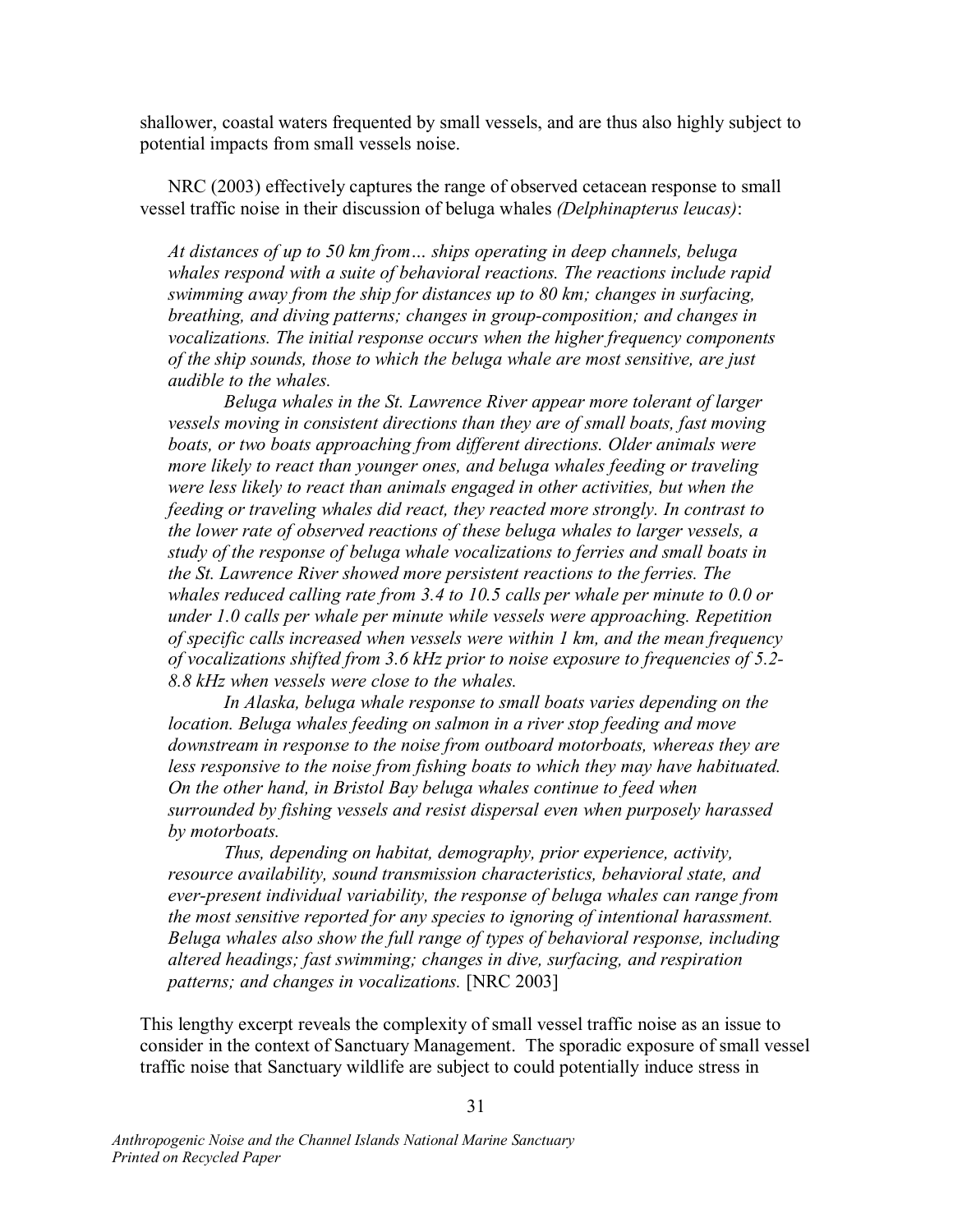individuals or groups of individuals of a given odontocete species, while other species or even conspecifics may be behaviorally impervious to the same sound due to habituation.

 It's also critical to note that, in contrast to most of the baleen whales in the CINMS area, gray whales also tend to inhabit the shallower, coastal waters frequented by odontocetes, pinnipeds, and small vessel traffic, and thus also may be subject to impacts from small vessel traffic noise.

 Useful to consider in this discussion are points raised in a study conducted by Erbe (2002) pertaining to orcas in the waters between British Columbia and the Olympic Peninsula. Resident pods of killer whales there face extreme levels of small vessel noise during the whale watch season, between mid-May and August. During this season in the years 1995-1999, groups of orcas were followed in the daytime by an average mean (the five-year average of each season's mean) of 21 private motorboats and commercial whale watch vessels at any given time; in the five seasons of Erbe's observation, a maximum of 60-70 pod-following motorboats were documented following at the same place at the same time.

 Reviewing published literature on the behavioral impacts of whale watching on killer whales, Erbe shows that *orca* demonstrate a complex suite of effects similar to that of beluga whales, including avoidance of boats, attraction, shortened surfacing, longer dives, and interruption and termination of feeding and traveling behavior (2002). In general, however she states that "whales swam away from boats at speeds greater than those of undisturbed whales, and swimming speed increased with the number of boats present<sup>20</sup><sup>20</sup> (Erbe 2002). Unpublished reports from other orca researchers in the Pacific Northwest indicate physiological effects typical of stress inducement from pursuit by even one whale watching boat, including increased respiration and heart rates (Anderson 2001).

 The biological significance of observed behavioral responses to small vessel traffic is still unknown; questions remain as to whether whales disturbed from feeding by small vessels move to forage elsewhere, or sustain a reduced energy intake, and whether there are impacts to mating or rearing behavior (Erbe 2002). Nevertheless NRC (2003) reports on chronic stress as causal of fundamental impacts to cetacean survival, through the modulation of immune response. Roussel (2002) similarly states that such stress from chronic noise exposure can reduce immune function and increase marine mammal susceptibility to environmental toxins.

 Erbe (2002) suggests that exposure to the extreme level of motorboat presence and noise (as well as inhabiting waters near a "busy, noisy commercial shipping lane") may be responsible for the lack of recovery from historical human killing and capture by the studied orca community, as well as the population's decline by almost 20% between 1995

<sup>20/</sup> Erbe (2002) also notes importantly that research (Schevill 1968) has shown boat noise, not the mere presence of the boat, evokes marine mammal response.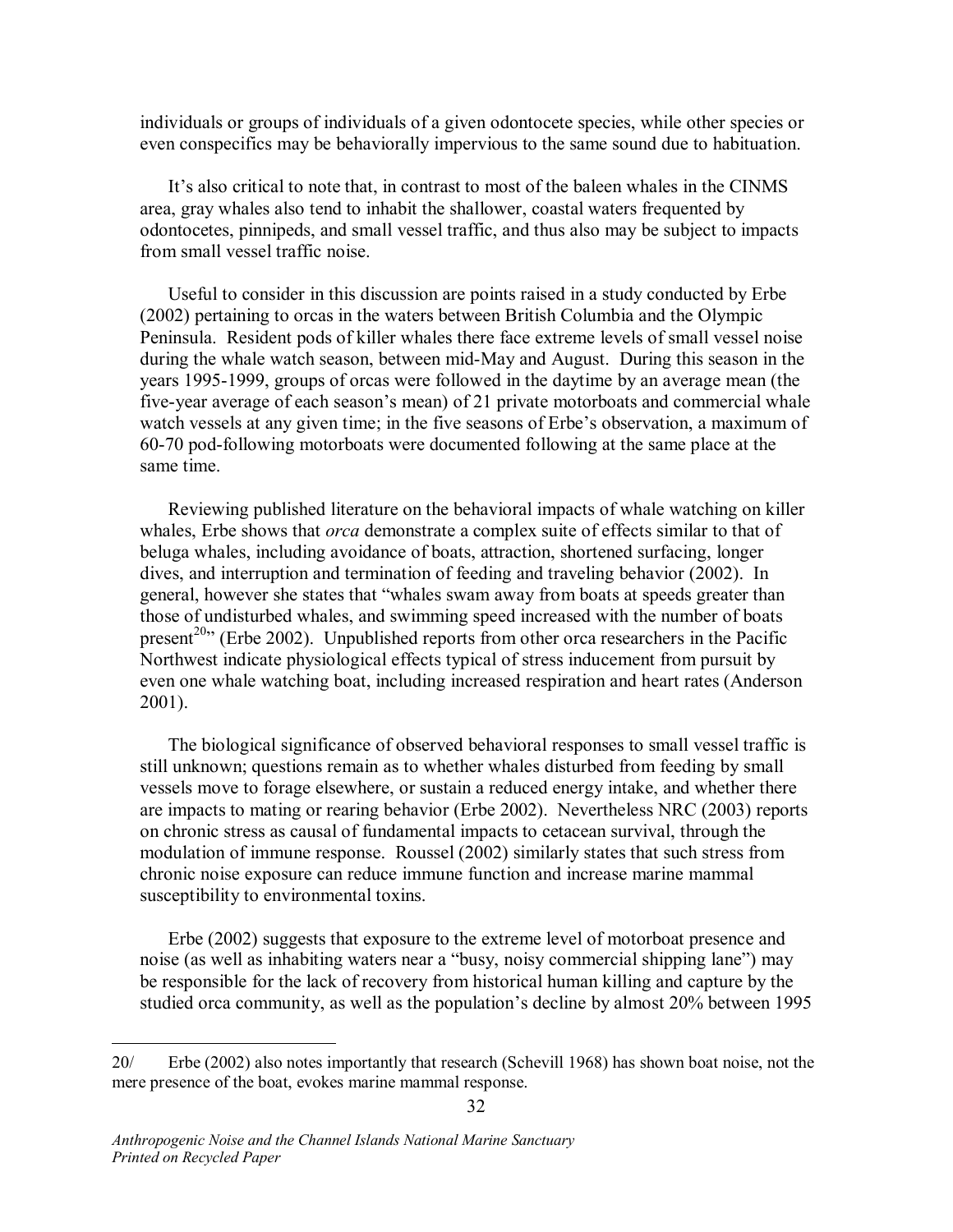and 1999. In what may be further illumination of the connection between vessel traffic noise and the resident orca population decline, Foote et al. (2004) report a general increase in the duration of orca vocalizations in tandem with the increase in attendant small vessels. They conclude that, in the approximately five-fold increase in vessels attending the southern resident orca population between 1990-2000, a threshold level of disturbance may have been crossed, initiating "a response… to counteract anthropogenic noise" (Foote et al. 2004). This data may provide an empirical basis for hypothetical connections between reductions in critical sensory and communications capabilities, and increased stress and reduced survival in the orcas.

 To assist in development of an appropriate conservation-oriented management approach to this situation, Erbe applied a software-based "sound propagation and impact assessment model" to generate quantitative estimates. Her modeling results showed that,

*When boat source levels ranged from 145 to 169 dB (increasing with speed)… the*  noise of the fast boats was modeled to be audible to killer whales over 16km, to *mask killer whale calls over 14km, to elicit behavioral response over 200m, and to cause a temporary threshold shift in hearing of 5 dB after 30-50 minutes within 450 meters. Superposed noise levels of a number of [multiple] boats circulating around or following the whales were close to the critical level assumed to cause a permanent hearing loss over prolonged exposure.* [Erbe 2002]*.*

 CINMS wildlife do not currently face a concentrated acoustic threat from small vessel traffic like that facing the killer whales in Erbe's study. Nonetheless, there are potentially important conclusions related to, and drawn directly from their straits to consider for future Sanctuary management. First, CINMS is likely to sustain an increase in whale watching and small vessel traffic proportional to Southern California population growth and tourism, which could bring us closer to the situation facing the orca north of the Olympic Peninsula. Research, consideration and planning initiated now could preempt similar negative impacts on CINMS whales and dolphins resultant from poorly managed growth in "eco-tourism." Second, while no definitive connection has yet been drawn between excessive whale watching and the decline of the resident orca population (as Erbe (2002) herself points out), the circumstantial evidence indicating such a linkage is strong; preservation of the remaining resident orcas appears to necessitate a precautionary approach to conservation management, rather than an approach that waits on absolutely definitive science.

 Finally, Erbe (2002) notes: "a major problem is posed by private whale-watchers, who can vastly outnumber commercial operators. Private people are unaware of the whale-watching code of ethics and often do not know how to watch whales properly." Off Santa Barbara and in the Sanctuary, motorboaters do often illegally pursue migrating gray whales and other marine mammals to close range, and also unintentionally harass the same animals by navigating quickly through important migration paths. As discussed above, such contact is known to cause significant stress-inducing avoidance response in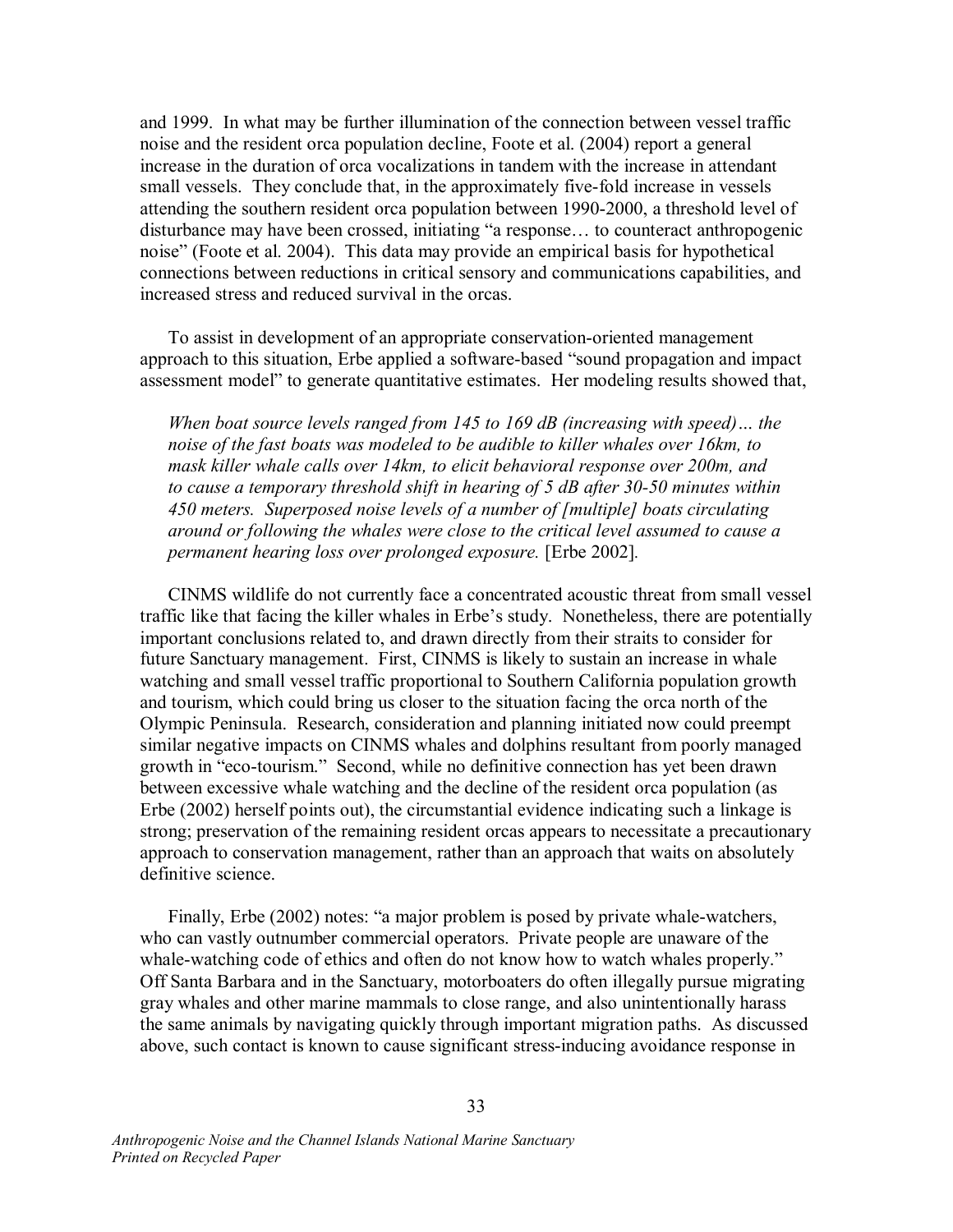marine mammals, and thus represents a distinct noise related impact on Sanctuary resources (Howorth 2004).

 While the relatively dispersed character of motorized small vessel traffic in CINMS suggests that cumulative small vessel traffic is not currently a significant threat to the area, private power boaters that fail to adhere to the Marine Mammal Protection Act may negatively impact CINMS cetaceans due to both acoustic output and harassment associated with close following. Small vessel traffic will likely become more ecologically problematic for CINMS should total vessel numbers increase. The greater cumulative contribution to the Sanctuary's ambient noise level and the higher rates of motorboat noise/wildlife interaction would further heighten the need to address this acoustic threat to CINMS resource conservation. In the meantime, more Sanctuaryspecific research is needed in this area, both to better determine small vessel traffic rates in the Sanctuary, and to gather quantitative data on the concomitant impacts to CINMS marine mammals. This could be particularly important in order to identify whether any CINMS animal communities suffer, or are near experiencing chronic exposure to small vessel traffic noise, which existing science suggests as potentially much more deleterious.

#### **OIL AND GAS DEVELOPMENT**

 Offshore drilling and oil production in the Santa Barbara Channel may contribute to the acoustic environment of CINMS, however, current research suggests that direct acoustic contributions and impacts are low.<sup>21</sup> The limited completed research on noise from one drilling platform and three combination drilling/production platforms in the Santa Barbara Channel found that noise was "nearly undetectable even alongside the platform[s] during sea states [equal to or greater than] 3 [small waves, moderate breeze of 12-16 knots, wave heights  $1.4 - 3$ ft]," with the strongest sound from all four platforms at an extremely low 5 Hz (Gales (1982), in Richardson et al. (1995)).

 While noise output from platforms may be moderate overall, having peak amplitude at such low frequencies implies minimal attenuation of the emissions: Richardson et al. (1995) predict that noise from a production platform is audible to mysticetes to about 2.5 kilometers. Platform noise has also been shown to have a discernable if modest behavioral impact: migrating gray whales were observed to swim away from playbacks of drilling noise at levels corresponding to distances of less than 100 meters from an operating platform (Malme et al. 1984).

 The fixed position of the noise source (the operating drill, gearing, generators and pumps) implies the possibility of avoidance as well as habituation for marine species; within some ranges masking of acoustic environmental information or communication from predators, prey or conspecifics may occur. In the Santa Barbara Channel however, rig noise has minimal impact on an array of marine mammal species based on anecdotal

<sup>21 /</sup> For a discussion regarding seismic exploratory activities, see pp. 26-29 above.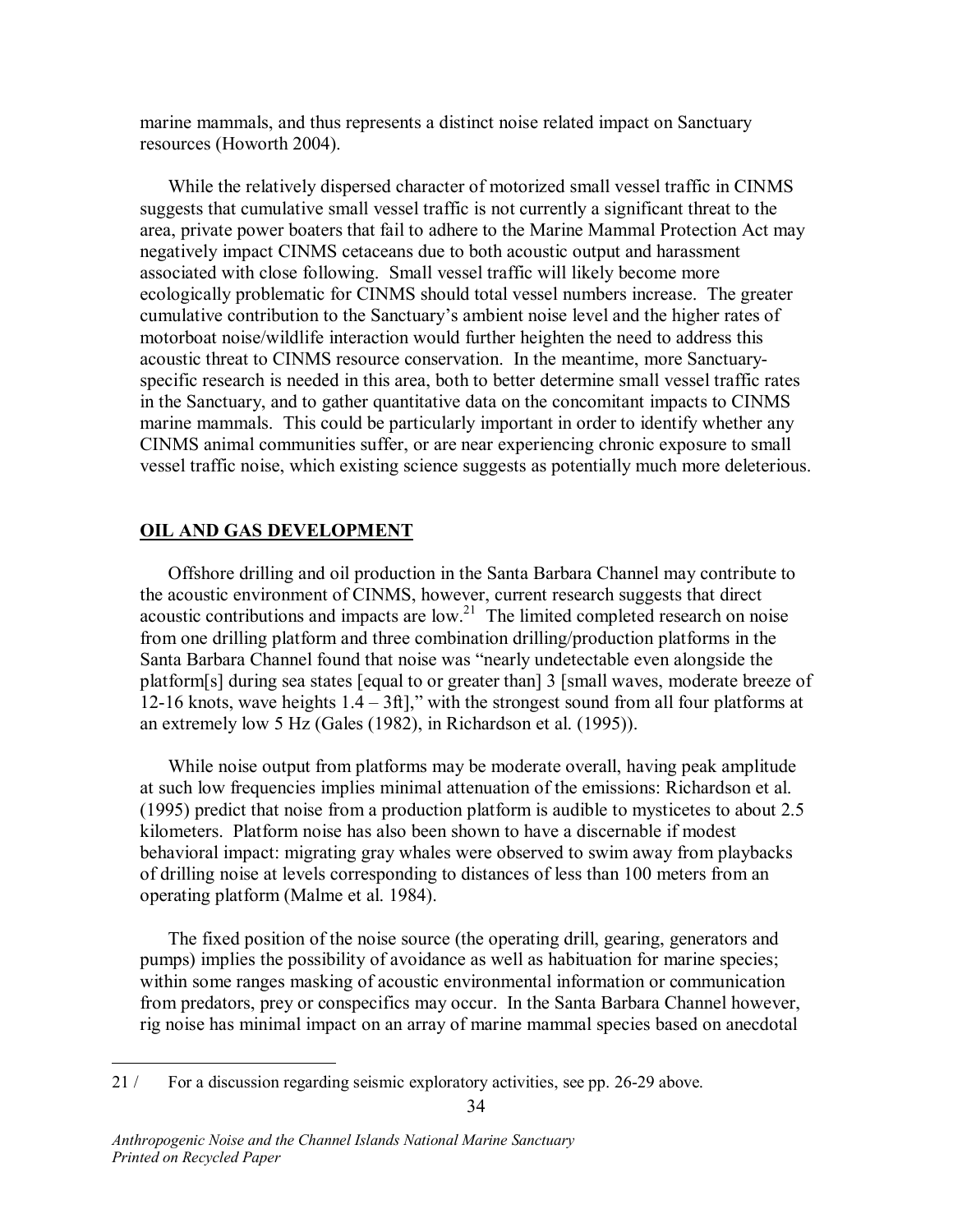evidence. According to MMS biologist Mark Pierson, "migrating gray whales, humpback whales, and dolphins are all frequently seen near platforms, and... California sea lions use the lower decks and mooring buoys at all the OCS platforms as haul-out areas" (Pierson 2004).

 Drilling and oil production also add noise to the surrounding marine environment from the helicopters and vessel traffic required to support platform operations. Acoustic implications from aircraft and small craft are addressed elsewhere in this document.

#### **ACOUSTIC THERMOMETRY**

 Acoustic thermometry exploits how the velocity of sound varies in seawater of different temperatures and pressures in order to measure average temperature of an entire ocean. The "Acoustic Thermometry of the Ocean Climate" (ATOC) experiment was the first such project, which in December of 1995 began five years of intermittently broadcasting high-intensity, low-frequency sound from two sources, one off Kauai, and the second on the Pioneer Seamount approximately 80 kilometers offshore Half Moon Bay. ATOC receivers were positioned off Hawaii, New Zealand, the Aleutian Islands, and other locations about the Pacific, up to more than 6000 kilometers away from the sound source (ATOC 2003). In order to maintain a coherent signal over such ranges, the ATOC sound source transmitted at source levels of 195 dB centered at 75 Hz with a 37.5- Hz bandwidth (Costa et al. 2003) (a signal very similar to the Navy's low-frequency active sonar signal, due to being similarly optimized for transoceanic coherence and detectability).

 During ATOC, biologists conducted monitoring and research to assess the impact of ATOC sound on whales and elephant seals, and reported minimal impacts:

*In summary, all preliminary*… *results for the species so far selected for study reveal that a) animals do not vacate the Pioneer Seamount area during periods when the ATOC source is operating, b) northern elephant seals do not show any acute responses when exposed to the ATOC source, c) two species of odontocetes have poor hearing abilities in the 75 Hz range (a finding that is not unexpected and is in agreement with previous behavioral and anatomical evidence), d) humpback whales on the winter calving/breeding area off Big Island, Hawaii show no response when exposed to ATOC-like sounds at levels as high as 130 dB, and e) sperm whales on the summer feeding area off the Azores show no response when exposed to ATOC-like sounds at levels as high as 130 dB. Both these experimental playback received levels are as high or higher than the levels*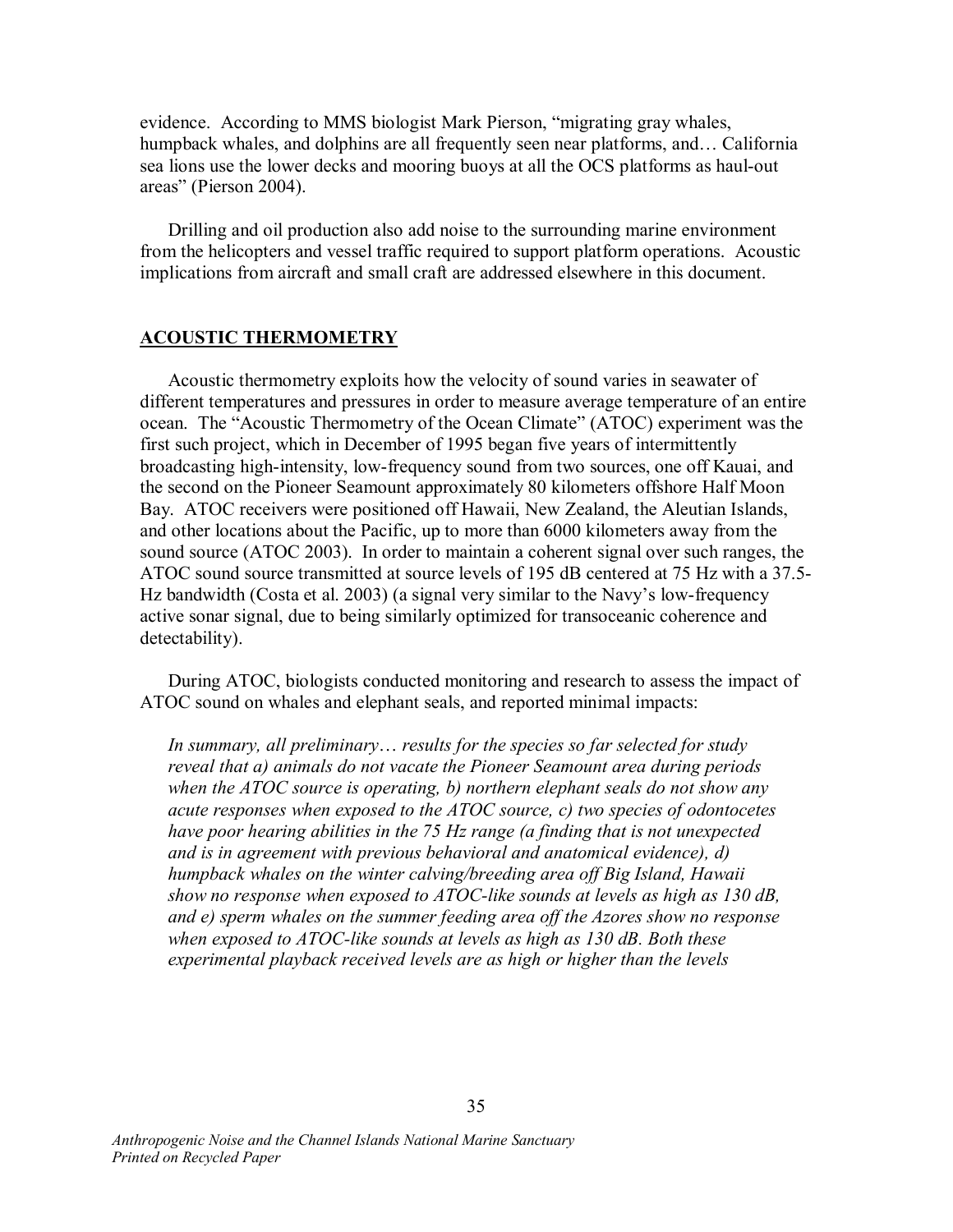*expected for animals directly above the operational ATOC source.* [ATOC  $2003$ <sup>22</sup>

However, ATOC's marine mammal researchers also reported that both humpback and sperm whales were more likely to be observed further from broadcasting sound sources than when the speakers weren't operating (WDCS 2003, citing Calambokidis 1998). Logically, the relative biological importance of the avoided ATOC ensonified habitat dictates the magnitude of impact to each species, but the documentation of impact implies that the addition of thermometry noise to a given ecology could be detrimental to it. Furthermore, specific research has yet to be conducted on impacts from acoustic thermometry on marine fishes, invertebrates or reptiles.

 Continued Pacific acoustic thermometry is currently conducted as the "Northern Pacific Acoustic Laboratory experiment" (NPAL), however only the Kauai sound source, 80 miles north of the island, at a depth of 807 meters, is now operated. NPAL is permitted from 2002 until 2007 (WDCS 2003).

 Acoustic thermometry is a capital-intensive endeavor that, almost ten years after the first application of the technology, remains isolated in application. The high-intensity sound levels involved in ATOC focused significant popular and scientific attention on anthropogenic underwater noise pollution; however acoustic thermometry does not appear to present a threat to CINMS in the foreseeable future. Hypothetical future projects proposing to broadcast sound in proximity to the Sanctuary may raise a similar suite of potential impacts as the Navy's application of LFAS due to the similarity in sound characteristics. However, while the towed arrays of LFAS tend to signal from the top of the ocean water column, acoustic thermometry sound sources broadcast from depths of hundreds of meters, suggesting that different biological communities (surface versus benthic) may be more or less intensely impacted.

1

<sup>22/</sup> Excerpt from ATOC Marine Mammal Research Program "Quick Look," a summary of independent findings published as monthly reports from researchers including W. Au, J. Calambokidis, C. Croll, D. Costa and others. Available directly at: http://atoc.ucsd.edu/quicklookpg.html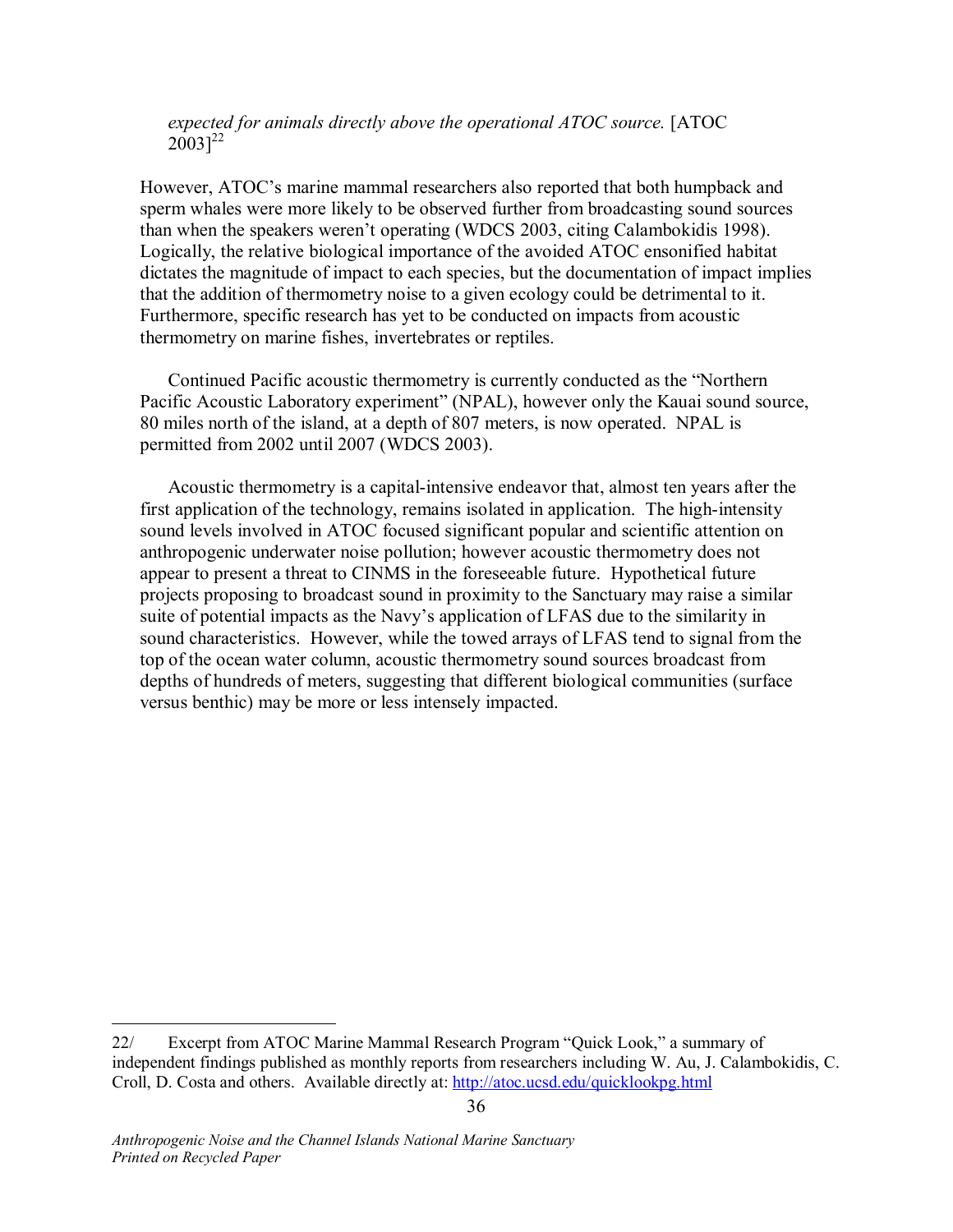#### **RECOMMENDATIONS AND IDEAS FOR RESEARCH**

 In summer of 2004, the Scientific Committee of the International Whaling Commission, comprised of approximately 200 of the world's leading whale biologists, met in Sorrento, Italy, and released its annual yearly review of "the major issues affecting cetacean conservation." The July 19, 2004 report, summarizing most recent scientific findings on the impacts of human noise on cetaceans, cites anthropogenic noise as among the major issues affecting whale and dolphin conservation worldwide.

 The committee determined, "There is now compelling evidence implicating anthropogenic sound as a potential threat to marine mammals. This threat is manifested at both regional and ocean-scale levels that could impact populations of animals" (IWC 2004(b)). The Committee went on to note the potential for negative "cumulative or synergistic effects of sounds" with non-acoustic environmental threats such as pollution and loss of habitat (IWC 2004(a)). The Committee concluded:

*Whilst noting that there is considerably more scientific work needed, the Committee emphasises that measures to protect species and habitats cannot always wait for scientific certainty, as encoded in the precautionary principle. This is especially true for cases involving the exclusion of an endangered population from its habitat. …As a result, the Committee agrees that noise should remain a standing priority item on its agenda.* [IWC 2004(a), emphasis added.]

 Along with this recommendation for a precautionary approach to anthropogenic noise, the Committee identified the importance for resource managers to consider noise within marine protected areas (MPAs) such as CINMS. Specifically, it called for "Inclusion of anthropogenic noise assessments and noise exposure standards within the framework of national and international ocean conservation plans (e.g., consideration during designation of critical habitats, MPAs and ocean zoning)" (IWC 2004(a)), and for the investigation of "novel applications of conservation tools such as designation of... marine protected areas and ocean zoning… as a means to protect cetacean populations from chronic and intense-episodic anthropogenic noise" (IWC 2004(b)).

Within the discussion of anthropogenic noise and the natural resources of CINMS, the IWC call for action could not be more timely or more pertinent. What's more, it should be clear from the data reviewed in the pages of this report that the threats and recommended responses identified by the IWC are applicable to an array of non-cetacean marine wildlife including pinnipeds and fishes. Put simply, anthropogenic noise pollution represents a growing ecological problem that must be addressed globally and locally.

 Today CINMS and the National Sanctuary Program have many opportunities for useful research, monitoring and management of noise pollution and its known and potential impacts on marine resources. By moving to address anthropogenic noise and realize these opportunities, Sanctuary management will make a significant step forward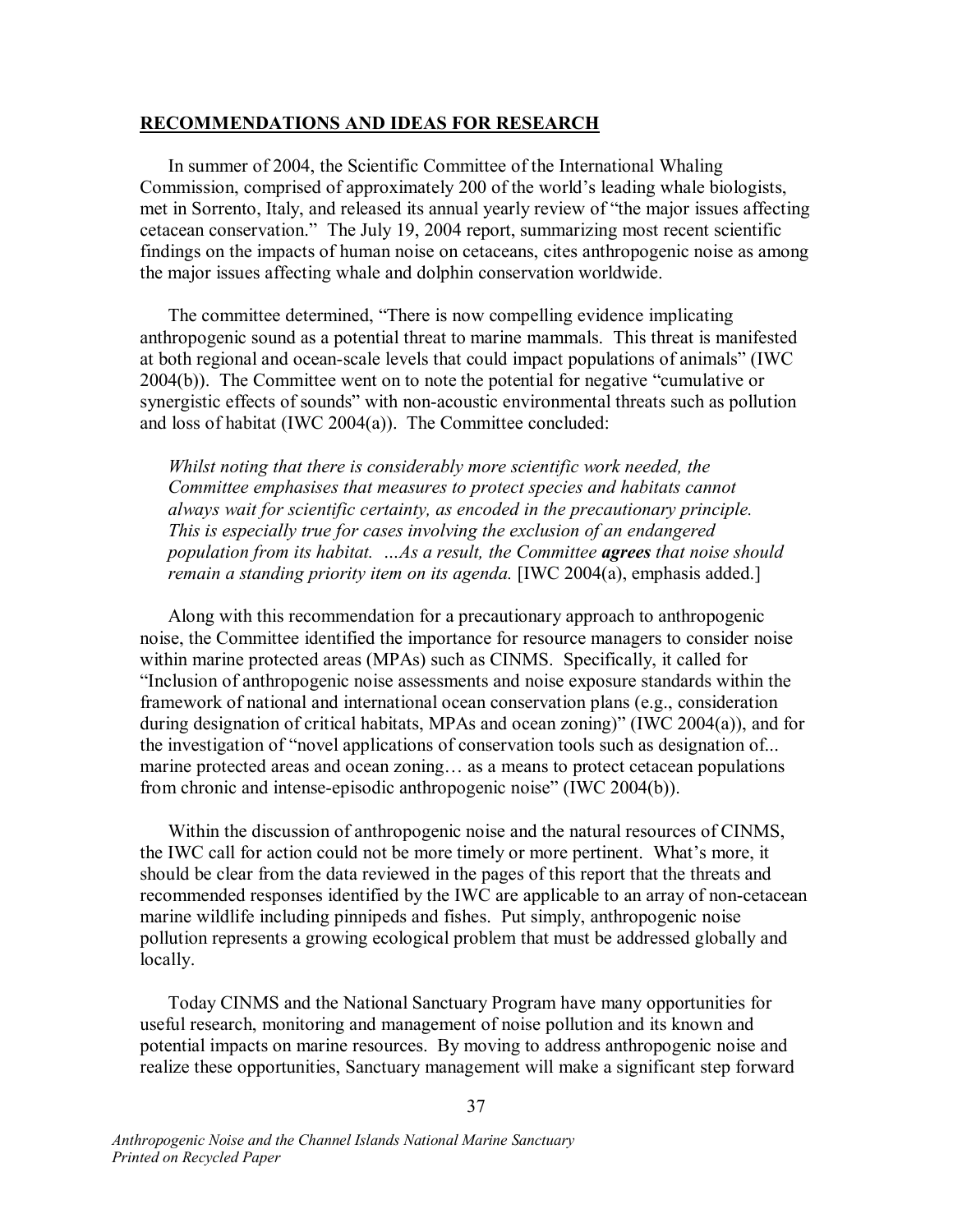in its mission to conserve CINMS and the natural resources harbored within it. Addressing and engaging the issue of noise pollution could benefit CINMS resource management and stakeholders, as well as contribute needed leadership and momentum in establishing the regional, national and intra-governmental partnerships that will be crucial in addressing marine noise pollution effectively.

 Toward that end, two sets of specific recommendations for initiatives and research areas are outlined below.

 The first set of recommendations, "Sources and Impacts," targets the lack of quantitative physical and ecological data on noise and its impacts on CINMS resources. Fulfillment of these recommendations would provide fundamental data to illuminate patterns of noise emissions and related biological impacts, and thus inform future management of Sanctuary resources.

### *Sources and Impacts*

- 1. *Initiate Sanctuary-wide noise monitoring.* An ongoing hydrophonic monitoring program should be initiated as soon as possible to gauge ambient sound levels within CINMS, identify what sound sources are significant and at what levels they occur in the Sanctuary, and track changes in these values over time. Such monitoring would provide insight into the human activities in and around the Sanctuary, while long term data on ambient sound levels and temporally discrete acoustic events would assist in investigations of the behavior, abundance and survival of various biological communities.
- 2. *Study hearing capabilities of Sanctuary wildlife.* Further study of received soundlevel impact thresholds (e.g. frequency, amplitude and exposure durations that induce behavioral response, physical trauma, cumulative impact, etc.) for individual species resident in the Sanctuary would assist Sanctuary management, at least for conservation of endangered or acoustically sensitive species. More data on the sensitivity of marine reptiles and invertebrates to anthropogenic noise would help fill significant gaps in bioacoustics literature, as well as round out understanding and management of noise pollution impacts on CINMS resources.
- 3. *Study anthropogenic noise impacts on Sanctuary ecology.* Investigators should examine effects from particular noise sources on specific biological communities. As the primary noise producing activity with the highest potential for impact to Sanctuary ecology, scientific investigation of large vessel traffic sound should be aggressively undertaken. Direct research on shipping noise impacts on Sanctuary fish species, including impacts to reproduction, recruitment and foraging, would both enlighten Sanctuary and fisheries management, and shed light on a little studied area in fisheries ecology. Similarly, any research on shipping noise and marine invertebrates would be extremely useful in estimating whether such species are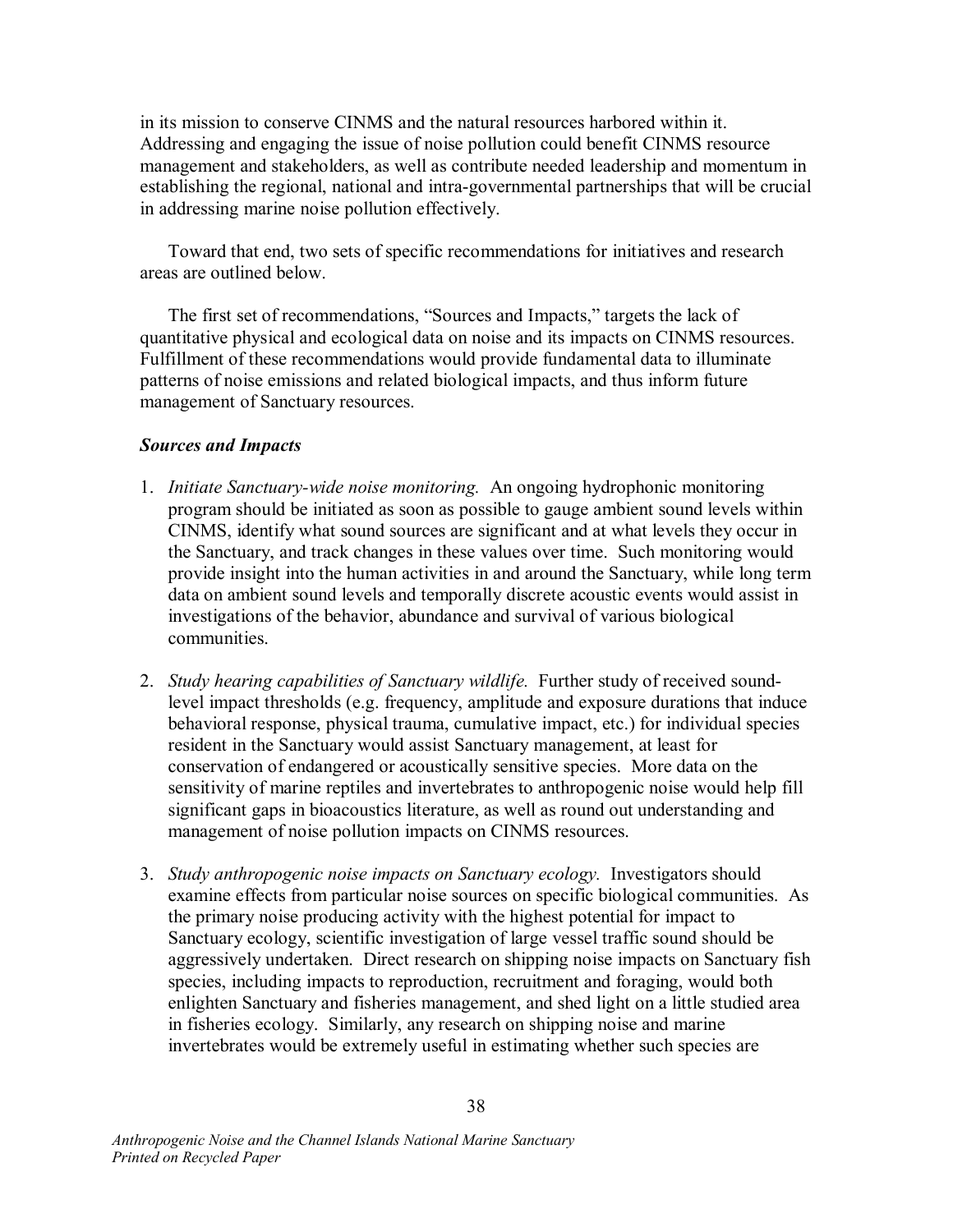subject to significant impacts from ensonification of their habitat from large vessel traffic noise.

4. *Research indirect anthropogenic noise impacts to Sanctuary ecology.* Establishment of an appropriate stringency of regulation for noise emissions (commensurate with the noise "budget" of the Sanctuary ecosystem) requires a more detailed understanding of the secondary ecological impacts of noise pollution. For example, what are the ecological consequences within the Sanctuary of hypothetical cetacean avoidance of heavily ensonified waters near the shipping lanes? Does an elevated ambient noise level reduce recruitment of any Sanctuary fish species, and if so, what are the impacts on predators of those fishes? Answers to such questions could eventually provide Sanctuary managers with data to craft more holistic, effective regulation.

 The second set of recommendations, "Policy and Partnerships," aims to identify and build potential for specific initiatives to reduce the impact of noise in the Sanctuary. In order to enact the precautionary management of noise pollution in CINMS advocated in this report, further data on the major noise-producing activities must be compiled, and research on the existing policy frameworks that regulate those activities must also be initiated. Gathered information will inform and empower Sanctuary resource managers to appropriately address Sanctuary noise pollution.

# *Policy and Partnerships*

- 1. *Establishment of a vessel traffic-monitoring program to log and quantify vessel traffic through the Sanctuary*. The non-governmental Southern California Marine Exchange is the only organization known to systematically maintain large vessel traffic data related to Southern California, and its database captures Santa Barbara Channel traffic inefficiently and indirectly. This information should be gathered in CINMS directly. Such data would be highly useful for understanding other impacts to the Sanctuary from large vessel traffic as well as noise, such as airborne diesel exhaust emissions and chemical water pollution.
- 2. *Develop partnerships.* Establishing CINMS as a partner in regional and national noise pollution monitoring, research and management partnerships will be critical. Obvious examples of collaborative partners include west coast National Marine Sanctuaries, the University of California, and state and federal agencies, such as NOAA Fisheries, the Marine Mammal Commission, US Fish and Wildlife Service, and the US Coast Guard. The CINMS should explore opportunities for collaboration with the US Navy as a means to (a) access historical acoustical data, (b) encourage the distribution of ship quieting and other technologies, and (c) better inform the Sanctuary of future naval activities. Another example would be for NOAA's National Ocean Service to coordinate with University of California researchers to locate and monitor hydrophones for acoustics research in CINMS and California's other three National Marine Sanctuaries.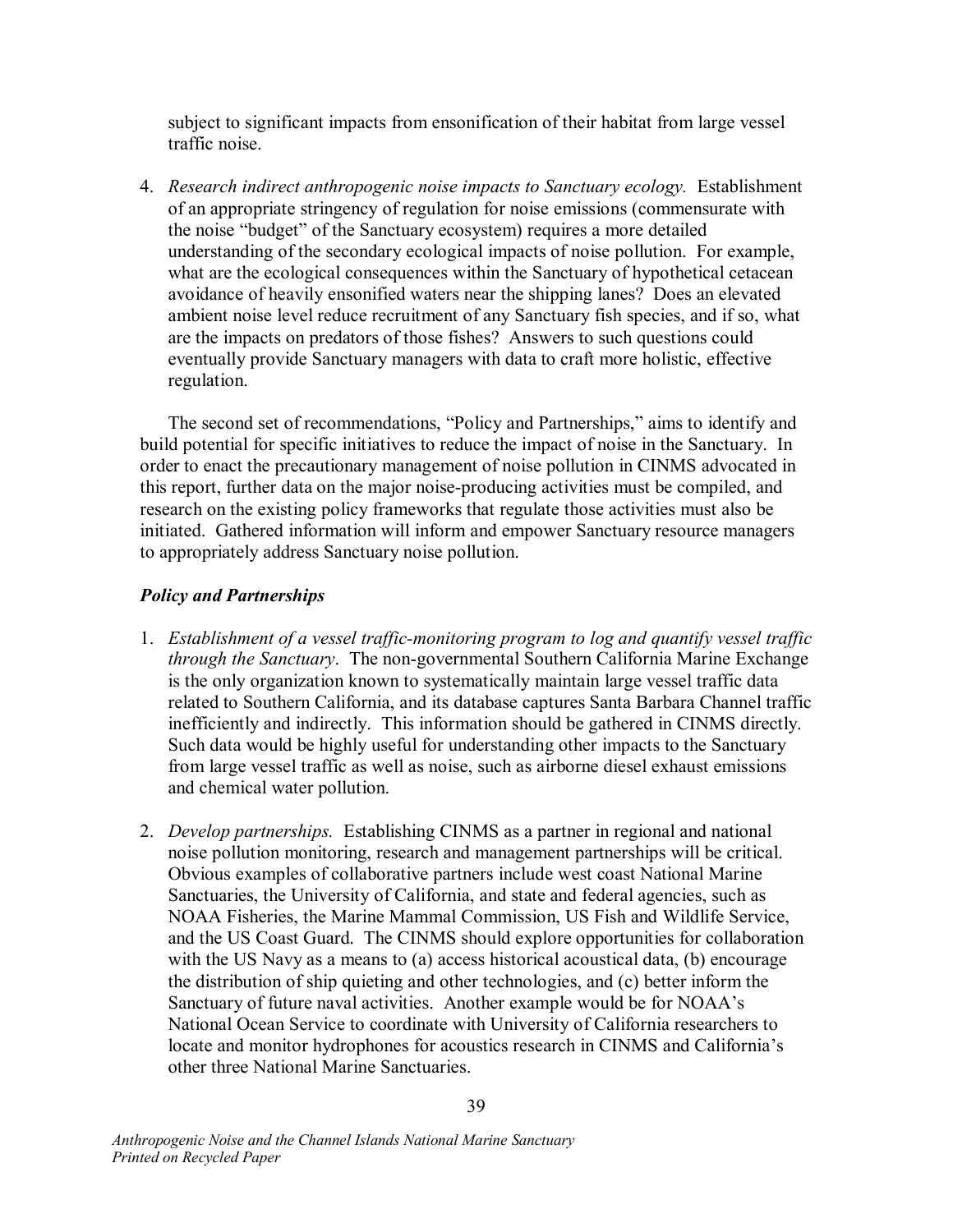- 3. *Engage the shipping industry*. Fostering collaboration between CINMS and the shipping companies and consortiums whose fleets or member companies regularly pass through the Sanctuary will benefit all. Initiating dialog with shippers and shipping organizations could result in noise reduction in the Santa Barbara Channel as well as provide valuable information for shippers interested in reducing noise emissions for vessel efficiency or conservation of particularly sensitive marine areas.
- 4. *Research international policy and regulation*. Addressing noise pollution in CINMS may require securing international cooperation, and thus working through international policy frameworks such as MARPOL (International Convention for the Prevention of Pollution from Ships 1973/1978), and the International Maritime Organization. CINMS resource managers would greatly benefit from an assessment of the costs, benefits and feasibility of regulatory options available within these international frameworks, such as modification of the Southern California Vessel Traffic Separation Scheme (VTSS) to reroute some or all large merchant vessels currently passing through the Sanctuary, and establishment of CINMS as an internationally recognized marine protected area.
- 5. *Create a role for the Research Activities Panel (RAP)*. The RAP for the Sanctuary Advisory Council (SAC) should review and report to the SAC on any scientific, commercial or non-classified military activities with significant acoustic emissions proposed to be conducted within range of influencing CINMS ecology. As discussed above, activities well outside the boundaries of the Sanctuary may produce noise that could impact CINMS resources. Sanctuary managers and stakeholders should be made aware of such activities, and avail themselves of the RAP's professional assessment of potential impacts.

 Obviously such policy and partnership research will be most fruitful if conducted in conjunction with scientific research, so that quantitative data on noise impacts in the Sanctuary become available for the establishment of meaningful goals for future collaborative or regulatory initiatives.

 Policy research could also be useful in enhancing the Sanctuary's role in the permitting process for the more temporally discrete noise production from peace-time military low and mid-frequency active sonar exercises, as well as commercial and scientific seismic surveying conducted in an influential proximity to the Sanctuary. For example, in 1999, the collaborative, stakeholder initiative resulting in the "High Energy Seismic Survey Review Process and Interim Operation Guidelines for Marine Surveys Offshore Southern California" delineated the review process and impact mitigation protocol for oil and gas seismic surveys (HESS 1999). However, the guidelines were intended to be interim pending additional research on the potential impacts of such activities. The HESS guidelines should be reviewed and updated with increased CINMS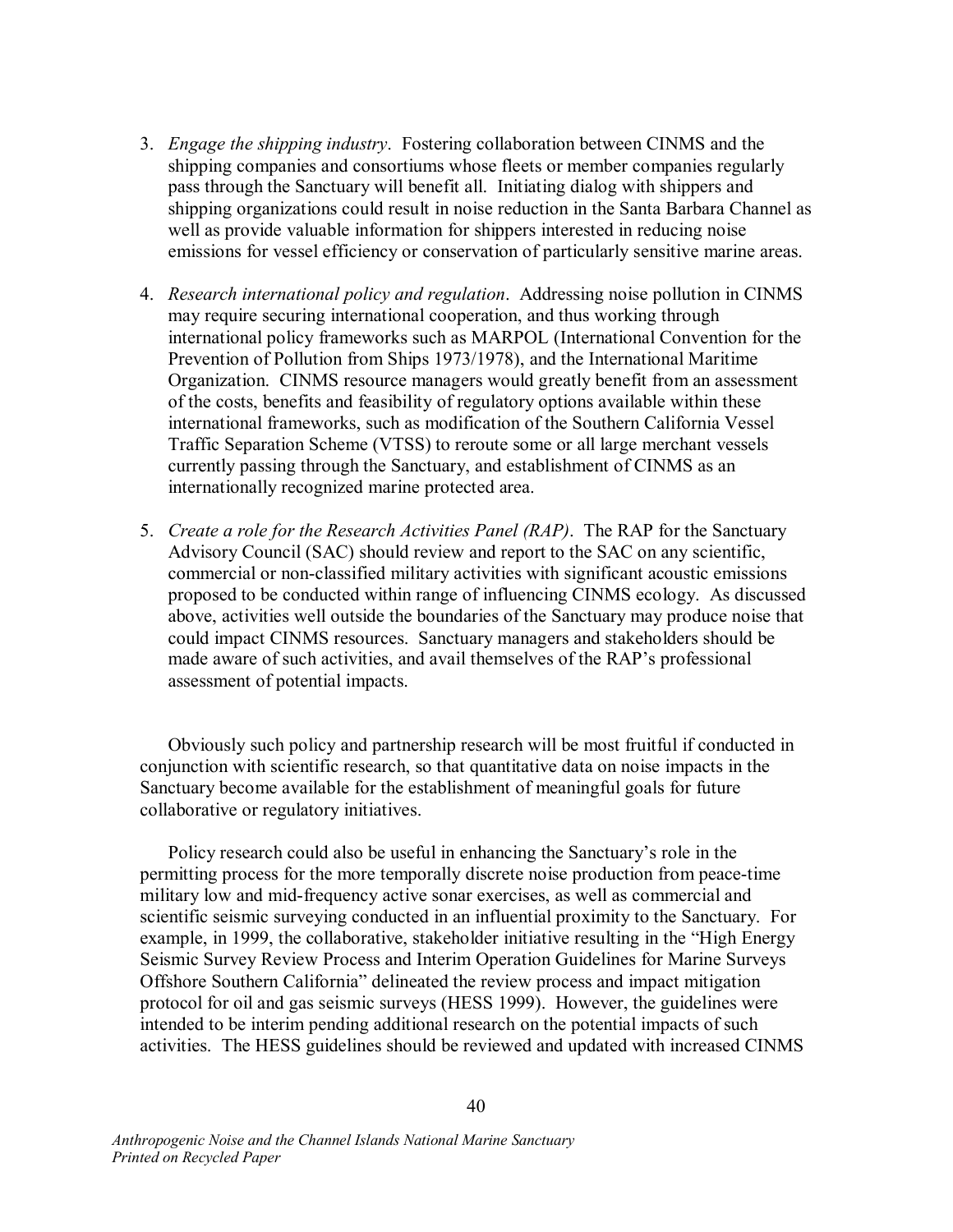involvement, and include investigation of how such guidelines should be applied to other major noise-producing activities such as military and scientific projects.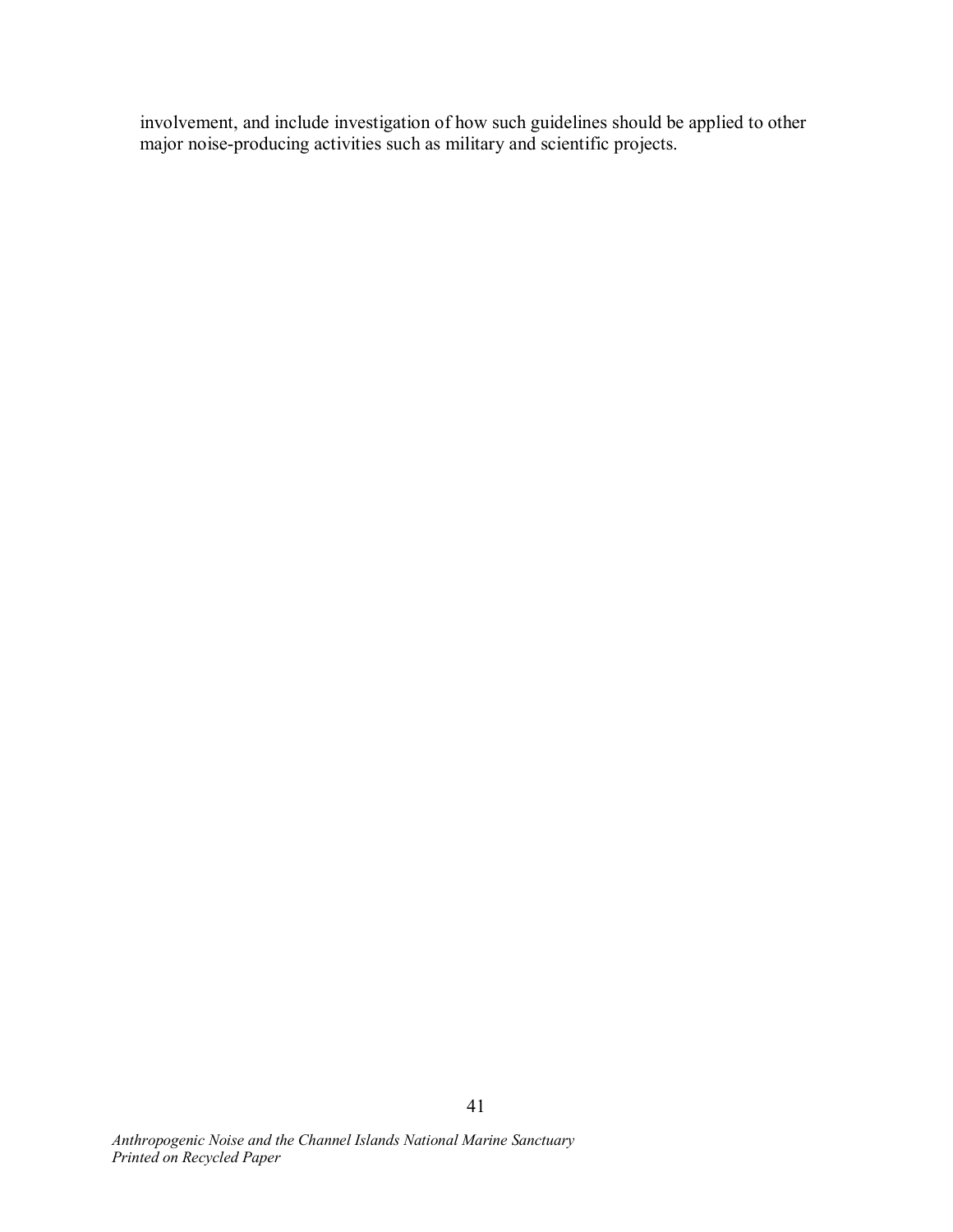# **CITATIONS**

- Acoustic Thermometry of the Ocean Climate (ATOC). 2003. Website home of the ATOC project: http://atoc.ucsd.edu/, hosted by the University of California, San Diego. Last updated 1/30/2003.
- Anderson, Mark. 2001. "Report to San Juan County [Washington] Commissioners: Review of Comments by Interested Parties on the Decline of Local Orca." Submitted by Mark Anderson, Executive Director of Orca Relief Citizen's Alliance, Friday Harbor, WA.
- André, M., C. Kamminga, D. Ketten. 1998. "Are low-frequency sounds a marine hearing hazard: A case study in the Canary Islands." *Proceedings of the Institute of Acoustics* **19**  (9): 77-84.
- André, M., M. Terada, Y. Watanabe. 1997. "Sperm Whale (*Physeter macrocephalus*) behavioural response after the playback of artificial sounds." *Report of the International Whaling Commission* **47**: 499-504.
- Andrew, R. K., Howe, B. M. & Mercer, J. A. 2002. "Ocean ambient sound: Comparing the 1960s with the 1990s for a receiver off the California coast." *Acoustic Research Letters Online* **3:** 65–70.
- Bryant, P.J., C.M. Lafferty, and S.K. Lafferty. 1984. "Reoccupation of Laguna Guerrero Negro, Baja California, Mexico, by gray whales," pp. 375-386, in, *The Gray Whale:*  Eschrichtius robustus. M. L. Jones et al., Eds. Academic Press, Orlando, FL.
- Calambokidis, John, Todd Chandler, Kristin Rasmussen, Gretchen H. Steiger, and Lisa Schlender. 1998. "Humpback and blue whale photographic identification: Report on research in 1997." Prepared for Southwest Fisheries Science Center, Olympic Coast National Marine Sanctuary, University of California, Santa Cruz, and Cornell University, Ithaca, NY. Prepared by Cascadia Research, Olympia, WA. 15pp.
- Calambokidis, John, Todd Chandler, and Annie Douglas. 2002. "Marine mammal observations and mitigation associated with USGS seismic-reflection surveys in the Santa Barbara Channel 2002." Final report prepared for U.S. Geological Survey, Menlo Park, CA, and National Marine Fisheries Service, Office of Protected Resources, Silver Spring, MD. Prepared by Cascadia Research, Olympia, WA. 30 pp.
- Cato, D.H. 1976. "Ambient sea noise in waters near Australia." *Journal of the Acoustical Society of America* **60** (2): 320-28.
- Center for Biological Diversity (CBD) v. National Science Foundation (NSF). 2002. No. C 02-5065 JL, United States District Court, Northern District California, Judge James Larson.

*Anthropogenic Noise and the Channel Islands National Marine Sanctuary Printed on Recycled Paper*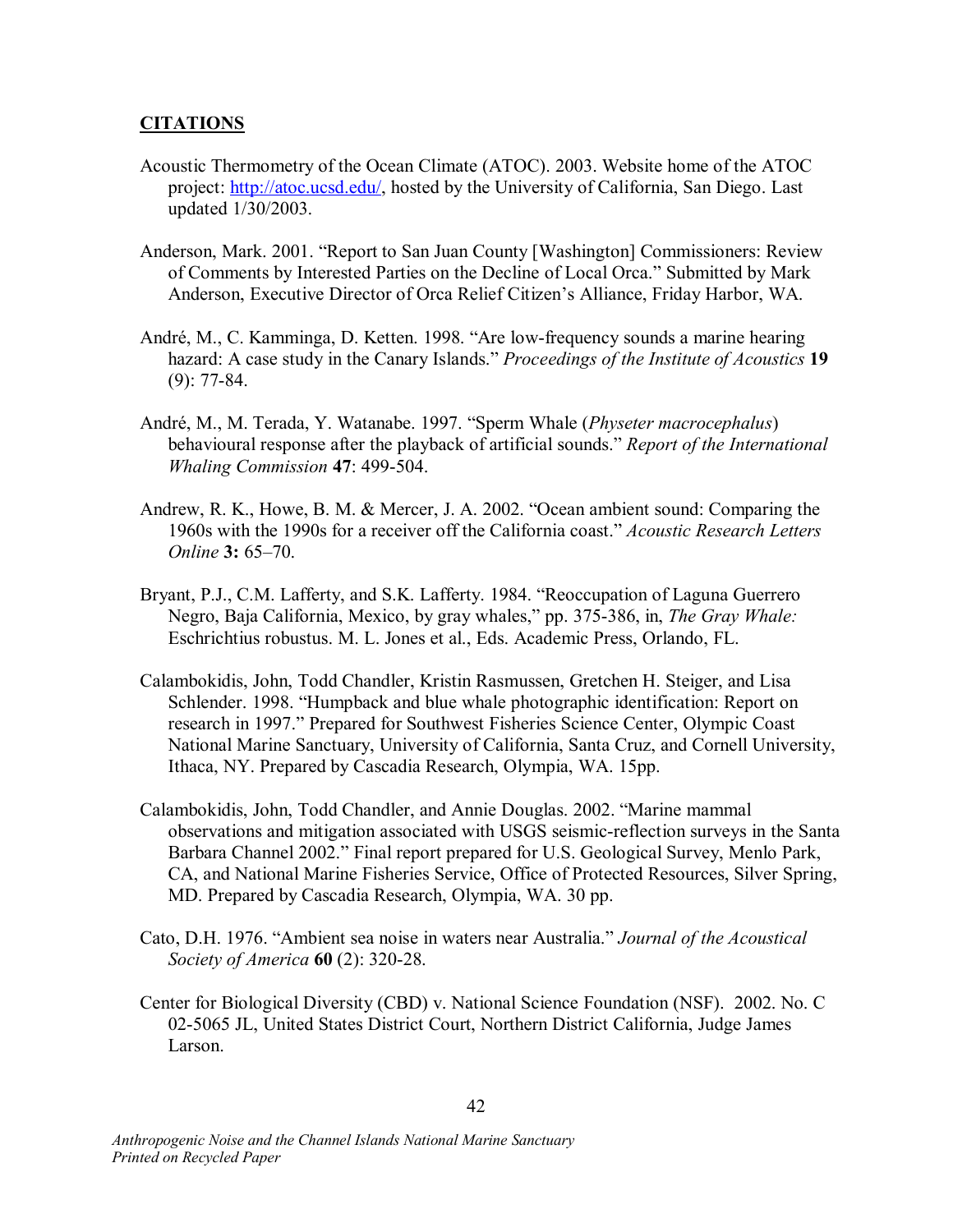- Channel Islands National Marine Sanctuary (CINMS). 2003(a). March 31, 2003 excerpt from preliminary draft CINMS Management Plan.
- Channel Islands National Marine Sanctuary (CINMS). 2003(b). "Seasons in the Sanctuary." Online resource describing observable wildlife in the Sanctuary month-to-month: www.cinms.nos.noaa.gov/seasons/may.html. Last updated September 1, 2003.
- Clark, C. 2004. "A Regional Noise Monitoring Network." Presentation at *Shipping Noise and Marine Mammals*. NOAA-sponsored conference May 17-18, 2004, Arlington, VA.
- Costa, D.P., D.E. Crocker, J. Gedamke, P.M. Webb, D.S. Houser, S.B. Blackwell, D. Waples, S.A. Hayes, B.J. Le Boeuf. 2003. "The effect of a low-frequency sound source (Acoustic Thermometry of the Ocean Climate) on the diving behavior of juvenile northern elephant seals, *Mirounga angustirostris.*" *Journal of the Acoustical Society of America* **113**(2): 1155-65.
- Croll, Donald .A., Christopher Clark, John Calambokidis, W.T. Ellison, B.R. Tershy. 2001. "Effect of anthropogenic low-frequency noise on the foraging ecology of Balaenoptera whales." *Animal Conservation* **4**:13-27.
- Croll, Donald A., Christopher W. Clark, Alejandro Acevedo, Bernie Tershy, Sergio Flores, Jason Gedamke, Jorge Urban. 2002. "Bioacoustics: Only male fin whales sing loud songs." *Nature* **417**: 809.
- Dahlheim, M.E. 1987. *Bio-acoustics of the gray whale (Eschrichtius robustus)*. Ph.D. Thesis, University of British Columbia, Vancouver, 315 pp.
- Dahlheim, M.E. 1993. "Responses of gray whales, *Eschrichtius robustus*, to noise." (abstract in) *Journal of the Acoustical Society of America* **94**:1830.
- Engås, A., S. Løkkeborg, E. Ona, A. V. Soldal. 1996. "Effects of seismic shooting on local abundance and catch rates of cod (*Gadus morhua*) and haddock (*Melanogrammus aeglefinus*)." *Canadian Journal of Fisheries and Aquatic Sciences*. **53**: 2238-2249.
- Erbe, C. 2002. "Underwater noise of whale-watching boats and potential effects on killer whales (*orcinus orca*), based on an acoustic impact model." *Marine Mammal Science* **18**:394-418.
- Evans, D.I., and G.R. England. 2001. "Joint interim report: Bahamas marine mammal stranding event of 15-16 March 2000." National Oceanic and Atmospheric Administration. Available at: http://www.nmfs.noaa.gov/prot\_res/PR2/Health\_and\_Stranding\_Response\_Program/Inter im\_Bahamas\_Report.pdf.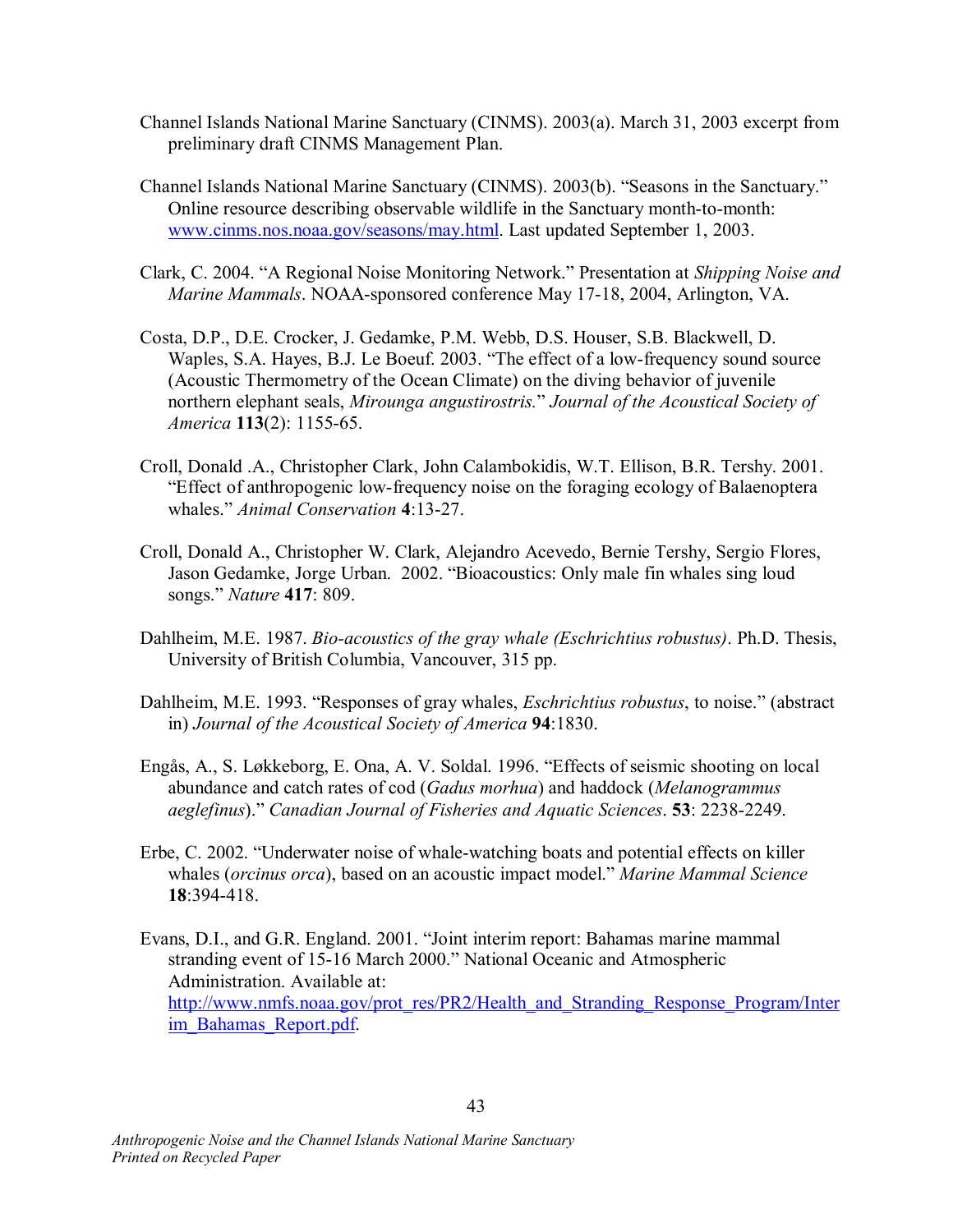- Gordon, J. and Moscrop, A. 1996. "Underwater noise pollution and its significance for whales and dolphins," pp. 281-319, in *The Conservation of Whales and Dolphins*. M.P. Simmonds and J.D. Hutchinson, Eds. Wiley and Sons, New York.
- High Energy Seismic Survey Team (HESS). 1999. *High Energy Seismic Survey Review Process and Interim Operational Guidelines for Marine Surveys Offshore Southern California*. Prepared for The California State Lands Commission and the US Minerals Management Service: Pacific Outer Continental Shelf Region, Camarillo, CA. February 19, 1999.
- Horowitz, C. Attorney with the Natural Resources Defense Council. August 12, 2004. Personal communication via email.
- Howorth, P. C. Professor of marine mammal biology and director of the Marine Mammal Center, Santa Barbara, California. August 6, 2004. Personal communication via email.
- International Whaling Commission (IWC). 2004(a). "Report of the Scientific Committee." Committee meeting June 29 – July 10, 2004, Sorrento, Italy. 70 pp.
- International Whaling Commission (IWC). 2004(b). "Report of the Scientific Committee, Annex K: Report of the Standing Working Group on Environmental Concerns." Committee meeting June 29 – July 10, 2004, Sorrento, Italy. 56 pp.
- Jepson, P.D., M. Arbelo, R. Deaville, I. A. P. Patterson, P. Castro, J. R. Baker, E. Degollada, H.M. Ross, P.Herráez, A. M. Pocknell, F. Rodríguez, F. E.Howie, A. Espinosa, R. J. Reid, J. R. Jaber, V. Martin, A. A. Cunningham, A. Fernández. 2003. "Gas-bubble lesions in stranded cetaceans: Was sonar responsible for a spate of whale deaths after an Atlantic military exercise?" *Nature* **425**: 575-6.
- Lamont-Donald Earth Observatory (LDEO), Office of Marine Affairs webpage: "R/V *Maurice Ewing*." Informational website on *Maurice Ewing* ownership, technical specifications, history, research schedule, etc. Viewed April 5, 2004. http://www.ldeo.columbia.edu/res/fac/oma/ewing/index.html
- Leatherwood, S., B. Stewart, P. A. Folkens. 1987. *Cetaceans of the Channel Islands National Marine Sanctuary*. National Marine Sanctuary Program (publisher), Santa Barbara, CA.
- Lesage, V., C. Barrette, M.C.S. Kingsley, and B. Sjare. 1999. "The effect of vessel noise on the vocal behavior of belugas in the St. Lawrence River Estuary, Canada." *Marine Mammal Science* **15**: 65-84.
- Lissner, A., and C. R. Greene. 1998. "Sound levels of an airgun array operating at Platform Harmony on 17 March 1998." Final Report prepared for the U.S. Department of the Interior, Minerals Management Service, Pacific OCS Region. Camarillo, California. 27 pp.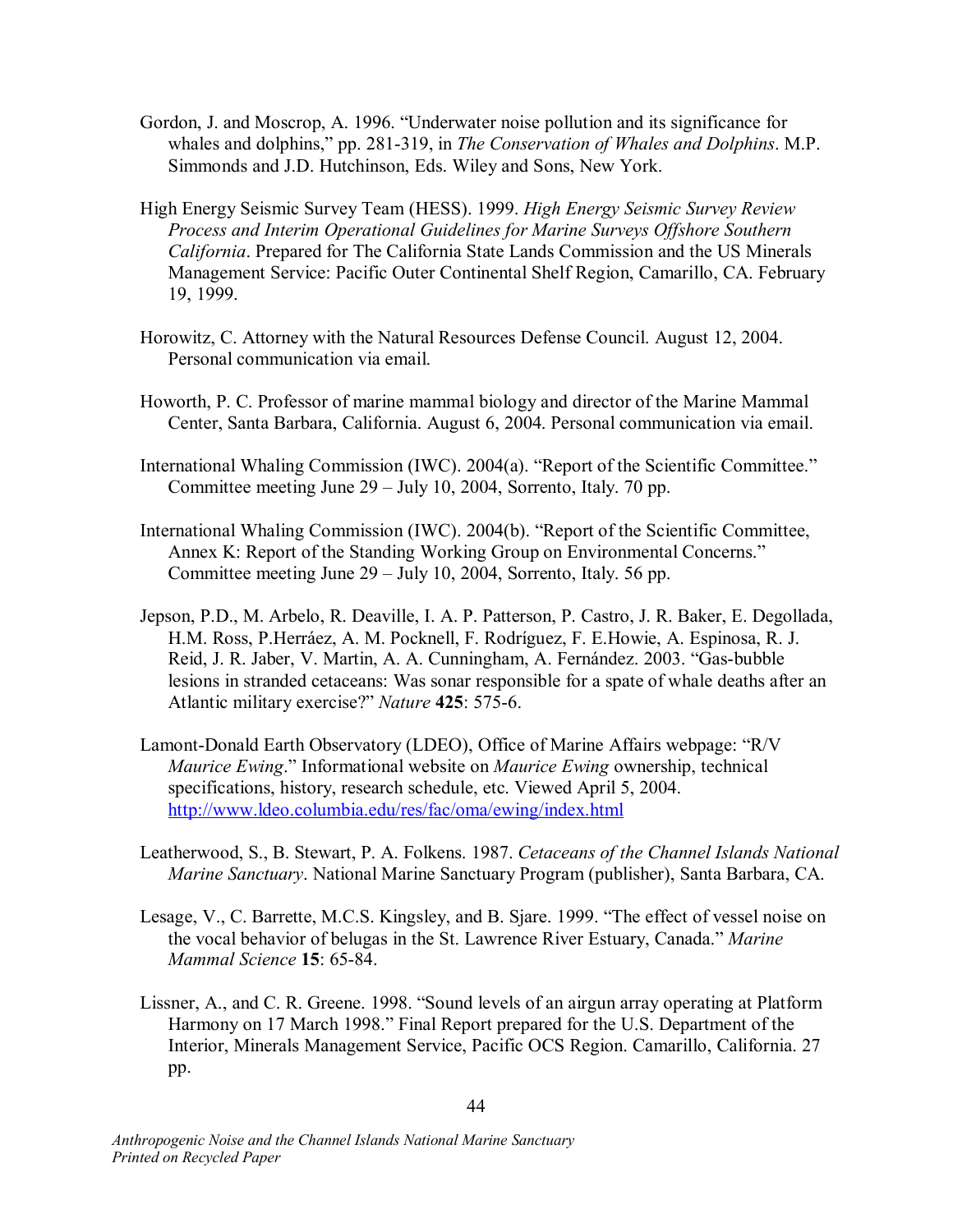- Malme, C., P.R. Miles, C.W. Clark, P. Tyack, and J.E. Bird. 1984. "Investigations of the potential effects of underwater noise from petroleum industry activities on migrating gray whale behavior, Phase II: January 1984 migration." Report from Bolt, Beranek, and Newman Inc., Cambridge, MA for U.S. Dept. of Interior, Minerals Management Service, Anchorage, AK.
- Mann, D. A., D. M. Higgs, W. N. Tavolga, M. J. Souza, and A. N. Popper. 2001. "Ultrasound detection by clupeiform fishes." *Journal of the Acoustical Society of America* **109**: 3048-3054.
- Massachusetts Institute of Technology (MIT). 2000. "Santa Barbara Channel Experiment." Research project of MIT's Ocean Acoustics Group, conducted April 8-14, 1998, in which researchers attempted to locate moving sound source with passive hydrophone array, and largely failed due to the masking effects of large vessel traffic. Overview at: http://sbcx.mit.edu/sound
- Mazzuca, L.L. 2001. "Potential Effects of Low Frequency Sound (LFS) from Commercial Vessels on Large Whales." Master's Thesis, School of Marine Affairs, University of Washington, Seattle, WA.
- McCauley, R. D., J. Fewtrell, A. N. Popper. 2003. "High intensity anthropogenic sound damages fish ears." *Journal of the Acoustical Society of America* **113**(1): 638-642.
- Miller, P.J.O., N. Biasson, A. Samuels, and P.L. Tyack. 2000. "Whale songs lengthen in response to sonar." *Nature* **405**: 903.
- Morton, A.B., and H.K. Symonds. 2002. "Displacement of *Orcinus orca* (L.) by high amplitude sound in British Columbia, Canada." *ICES Journal of Marine Science* **59**: 71- 80.
- National Oceanic and Atmospheric Administration (NOAA). 2002. "Report of the Workshop on Acoustic Resonance as a Source of Tissue Trauma in Cetaceans. April 24 and 25, 2002, Silver Spring, MD." R. Gentry and P. Nachtigall, Eds. 19pp. Available at: http://www.nmfs.noaa.gov/prot\_res/readingrm/mmsurtass/Res\_Wkshp\_Rpt\_Fin.pdf
- NOAA, National Marine Fisheries Service, Southwest Region, Protected Species Management Division (NOAA Fisheries). 2003. *California Marine Mammal Stranding Network Database*. Joseph Cordaro, NOAA Fisheries administrator of California shipstrike data.
- NOAA/CINMS. 2003. Map of Channel Islands National Park, Marine Sanctuary, and State Marine Reserves, Marine Conservation Areas and Marine Parks, including Santa Barbara Channel and Vessel Traffic Separation Scheme (VTSS). In CINMS pamphlet: *Protecting*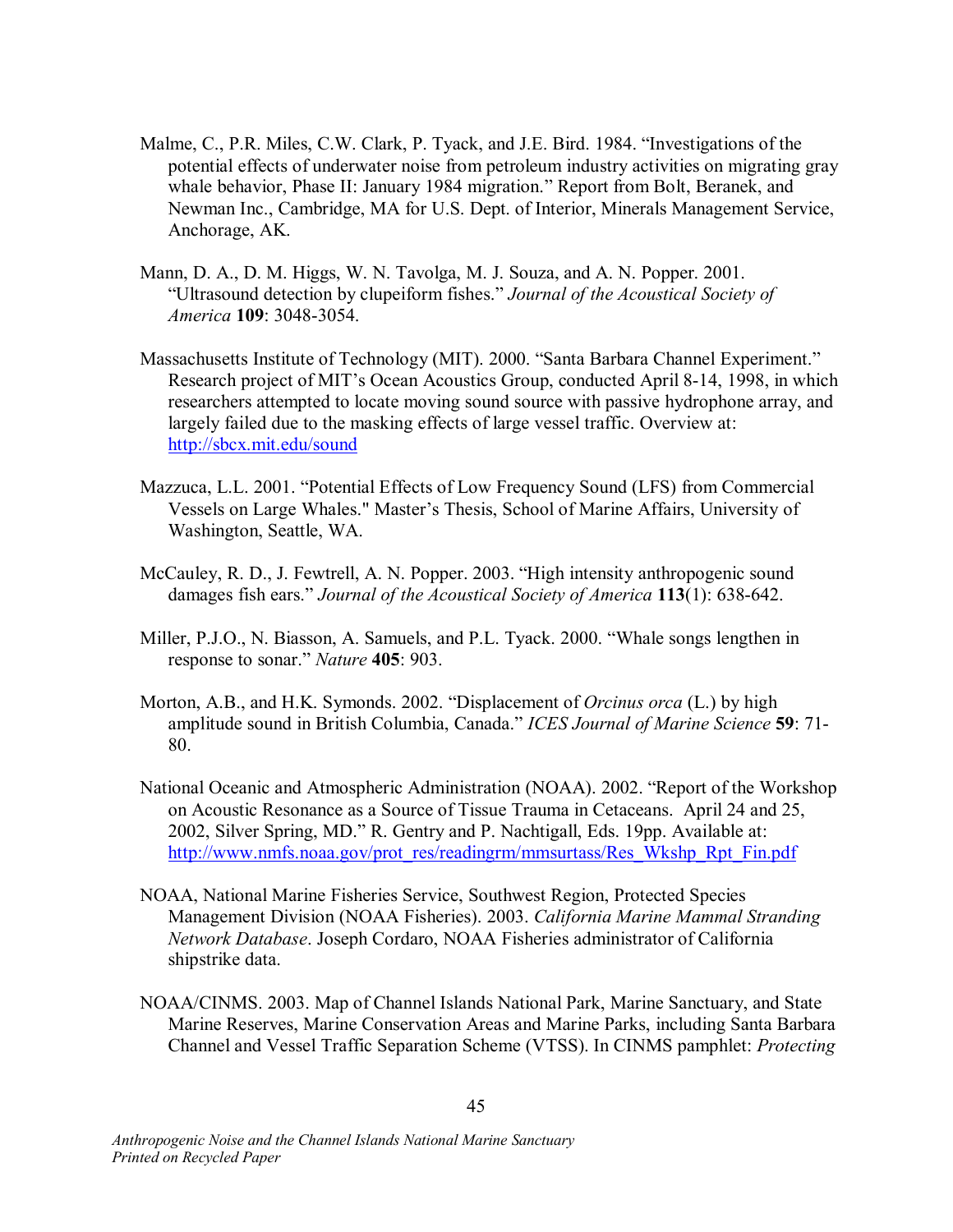*Your Channel Islands*. Data compiled from NOAA and USGS GIS mapping, as of November 2003.

- National Research Council (NRC). 2003. *Ocean Noise and Marine Mammals*. National Academy Press, Washington, D.C. 29 pp.
- National Resources Defense Council (NRDC). 1999. *Sounding the Depths: Supertankers, Sonar and the Rise of Undersea Noise*. New York. 75 pp.
- NRDC et al. v. Evans et al. 2003. Case No. C 02-3805 EDL. Opinion And Order On Crossmotions For Summary Judgment. United States District Court, Northern District of California, Judge Patricia Laporte.
- North Pacific Acoustic Laboratory (NPAL). 2003. Website home of the NPAL project, formerly ATOC phase II, hosted by the UCSD: http://npal.ucsd.edu/. Last updated August 6, 2003.
- Parsons, E.C.M., Birks, I., Evans, P.G.H., Gordon, J.G., Shrimpton, J.H. and Pooley, S. 2000. "The possible impacts of military activity on cetaceans in West Scotland." *European Research on Cetaceans* **14**: 185-190.
- Pierson, Mark, wildlife biologist for US Department of the Interior Minerals Management Service. March 31 2004, Personal communication via email.
- Popper, Arthur N. 2003. "Effects of Anthropogenic Sounds on Fishes." *Fisheries* **28**(10): 24- 31.
- Rendell, L.E. and Gordon, J.C.D. 1999. "Vocal responses of long-finned pilot whales (*Globicephala melas*) to military sonar in the Ligurian Sea." *Marine Mammal Science* **15**: 198-204.
- Richardson, W.J., C.R. Greene, C.I. Malme, and D.H. Thomson. 1995. *Marine Mammals and Noise*. Academic Press, San Diego, CA. 576 pp.
- Ross, D. 1976. *Mechanics of Underwater Noise*. Pergamon Press, New York. 375 pp.
- Roussel E. 2002. "Disturbance to Mediterranean cetaceans caused by noise." In: *Cetaceans of the Mediterranean and Black Seas: state of knowledge and conservation strategies*. A report to the ACCOBAMS [Accord for the Conservation of Cetaceans of the Black and Mediterranean Seas] Secretariat, Monaco. G. N. di Sciara, Ed. February 2002. Section 13: 18 pp.
- Simmonds M.P., and S. Dolman. 1999. "A note on the vulnerability of cetaceans to acoustic disturbance." Report for the International Whaling Commission, IWC51/E15.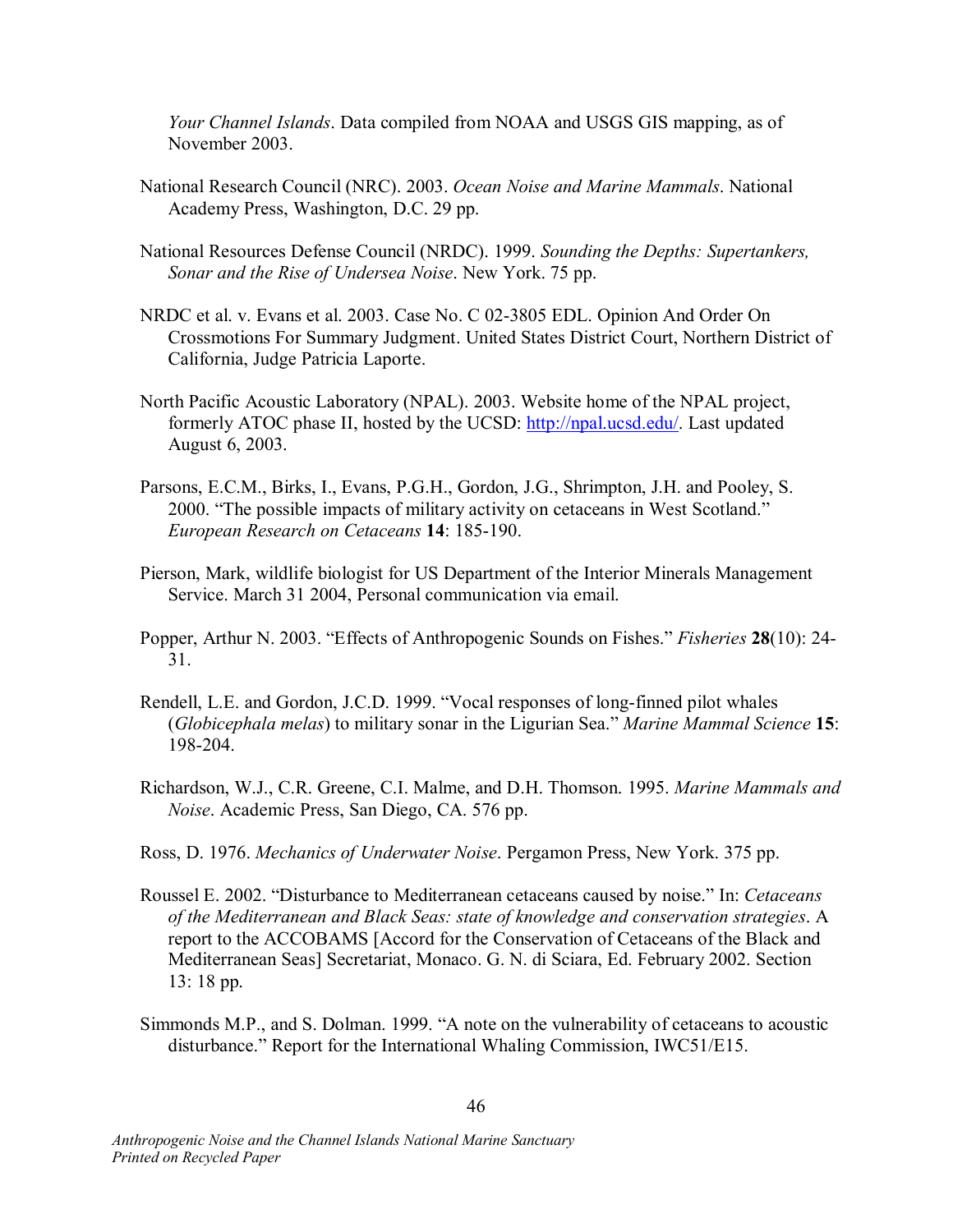- Southall, B., R. Schusterman, D. Kastak. 2000. "Masking in three pinnipeds: Underwater, low-frequency critical ratios." *Journal of the Acoustical Society of America* **108**(3): 1322- 6.
- Teel, J, attorney for the Center for Biological Diversity. March 30, 2004, Personal communication via email.
- Todd, S., P. Stevick, J. Lien, F. Marques, D. Ketten. 1996. "Behavioral effects of exposure to underwater explosions in humpback whales" *Canadian Journal of Zoology* **74**: 1661-72.
- Tolimieri, N., O. Haine, J.C. Montgomery, and A. Jeffs. 2002. "Ambient sound as a navigational cue for larval reef fish." *Journal of Bioacoustics* **12**: 214-217.
- Tyack, P.L., and C.W. Clark. 1998. "Quick-look report: Playback of low-frequency sound to gray whales migrating past the central California coast." Unpublished, referenced in *Ocean Noise and Marine Mammals*, NRC (2003).
- United States Navy (US Navy). "SURTASS-LFA." Website of the US Navy's Surveillance Towed Array Sensor System (SURTASS) for low frequency active sonar. http://www.surtass-lfa-eis.com/. Viewed May 3, 2004.
- Watkins, W.A., Moore, K.E. and Tyack, P. 1985. "Sperm whales' acoustic behaviour in the Southeast Caribbean." *Cetology* **49**: 1-15.
- US Department of Transportation, Marine Administration (US DOT). 2002. "Top 25 World Port Calls by Vessel Type, 2000." Available online at: http://www.marad.dot.gov/Marad\_Statistics/World-Port-Calls-00.htm
- Westwood, J., B. Parsons, and W. Rowley. 2002. "Global Ocean Markets." Douglas-Westwood Associates, Canterbury, UK. 11 pp. Available at: www.dw-1.com.
- Whale and Dolphin Conservation Society (WDCS). 2003. *Oceans of Noise: a WDCS Science Report*. Sarah Dolman, M. P. Simmonds, and Lindy Weilgart, Eds. Chippenham, UK. 165 pp.
- Wignall, D. and M. Womersley. 2004. "Shipping Volumes, Routings and Associated Trends." British Maritime Technology Asia Pacific, Singapore. http://www.bmtasia.com.sg/. Presentation given at *Shipping Noise and Marine Mammals*, May 17, 2004. Arlington, Virginia, USA. Available at http://www.shippingnoiseandmarinemammals.com/NOAAMaterials.cfm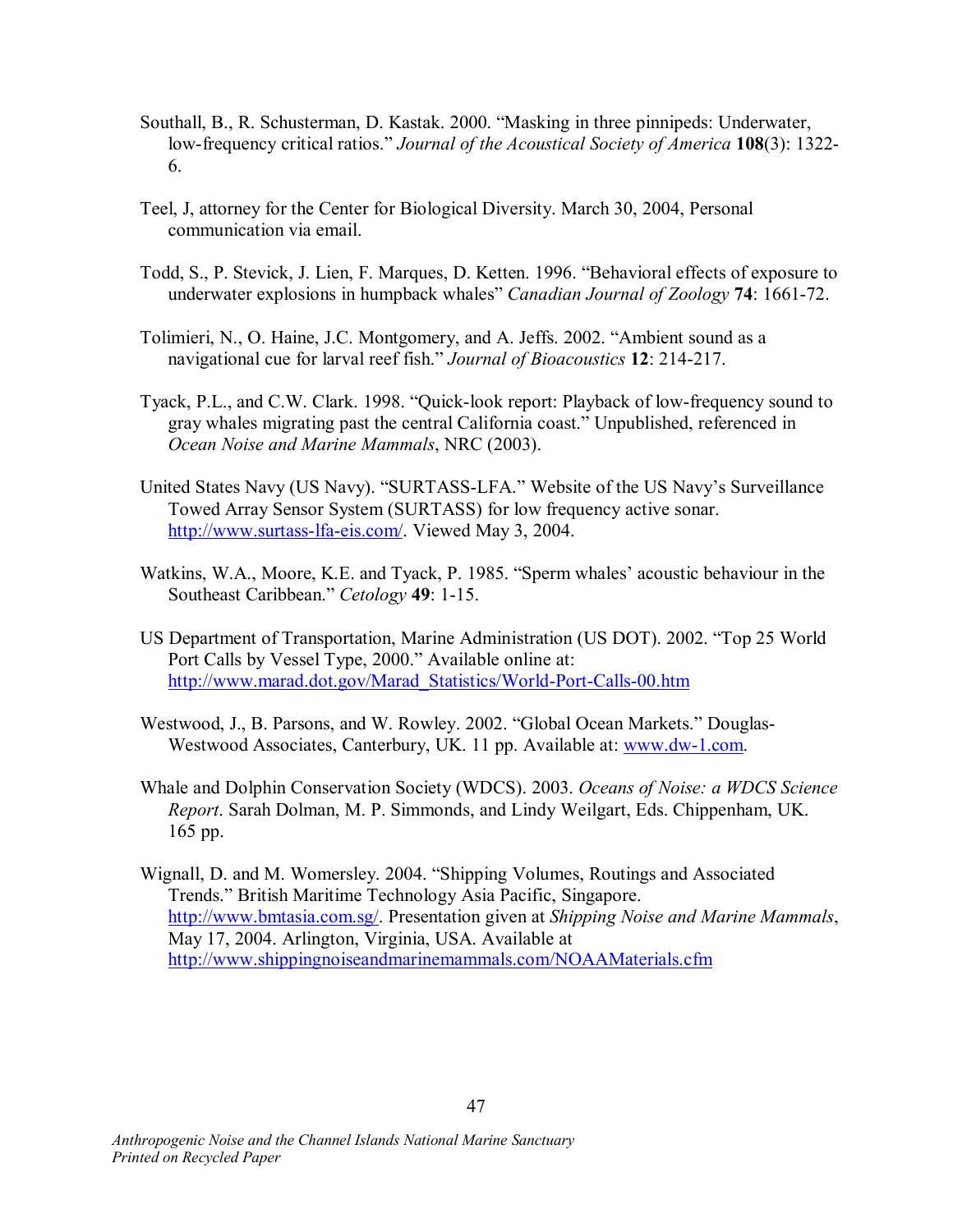#### *APPENDIX A*

#### BASICS OF ACOUSTICS SCIENCE [adapted from Roussell (2002) and WDCS (2003)]

 For sound in a given medium (such as air or water), the *amplitude* of the soundwave is attributed to the amount of energy of the wave, or its wave height, and is associated with perceived loudness. Amplitude is called *intensity* when related to the density of the media through which the sound is traveling. Frequency is the distance between sound wave peaks, or the "rapidity" of the given wave, and is measured in cycles per second or Hertz (Hz). In other words, the intensity and the frequency of the soundwave make the molecules of the media move more or less far away from their original location and vibrate more or less fast respectively, and therefore are the two principal components used as descriptors of the nature of sound. For reference, the approximate range of human hearing stretches between 20- 20,000 Hz (or 20 kHz). Sounds with frequencies below 20 Hz are called **infrasonic** and those above 20,000 are called **ultrasonic**. Ultrasonic waves are often used in human and animal sonars, and in medicine, to measure sizes and distances to obstacles. Dogs in general can hear as high as 45 khz, while cats and bats can hears frequencies as high as 75 -100 khz.

 Ideally, acousticians would be able to measure intensity (what humans perceive as loudness) directly, but practically it is easier to measure and detect changes in pressure and then convert these to intensities. However, the use of pressure as a measurement unit presents the acoustician with two problems. The first is related to the range of pressure differences that the human auditory system can detect (10 – 100,000,000 *micro-pascals*, or  $\mu$ Pa) and the second is related to the way in which the human auditory system processes differences in pressure, i.e. how it judges relative loudness. The former is a practical problem where the magnitude of pressure differences detectable by the human ear can make calculations clumsy, and the latter is a subjective problem whereby the human auditory system processes pressure differences logarithmically, and judges these relatively. For these reasons the **Decibel Scale** and the dimensionless unit the **Decibel** were introduced: sound intensity is measured in decibels (dB), which is a *logarithmic* scale comparing the intensity of the sound measured to that of a reference sound.

 Logarithmic measurement is based on change in orders of magnitude (like the Richter Scale) rather than in individual units, which helps in the case of measuring and calculating sound intensity because of the enormous range of pressure variation (which our ears interpret as sound) that the human ear can detect. Thus, an increase of 3 dB is approximately a doubling of intensity, while an increase of 10 dB is equivalent to an order of magnitude increase in sound intensity (for example from 1,000 to 10,000  $\mu$ Pa in pressure).

 Importantly, this reference value is different for sounds measured in the air and underwater due to the significant difference in media; roughly, an intensity of  $(x)$  dB in the water will be equivalent to an intensity of  $(x - 26)$  dB in the air. Given sound intensities stated formally include their standard reference pressures (which also take into account the differences in media), specifically,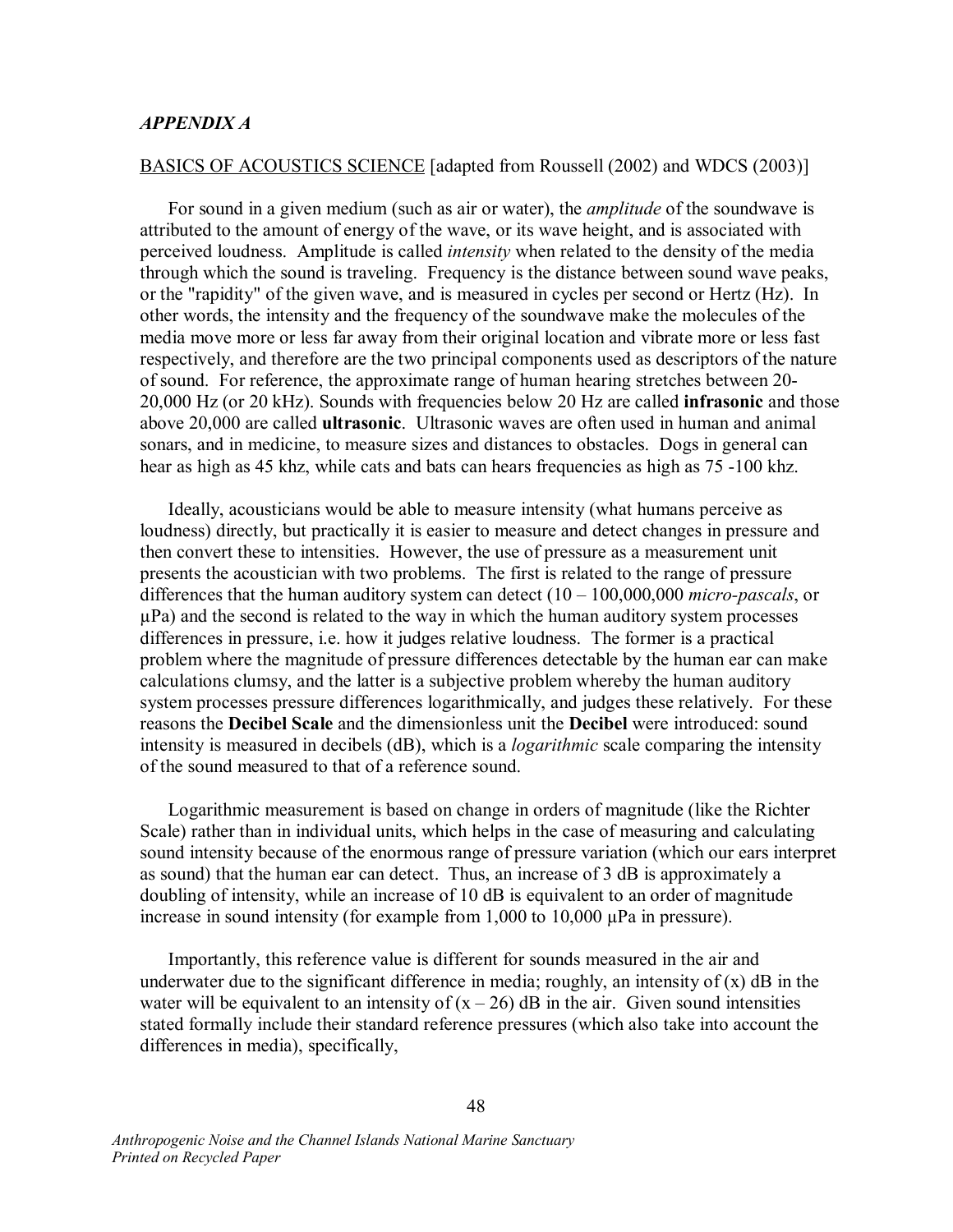# *pressure reference in water* = 1µPa *pressure reference in air* = 20µPa.

 All noise levels given in this document are for underwater sound, and thus are in reference to 1µPa. The pressure reference is omitted throughout for conciseness.

 To help understand the meaning of intensity measurements, sound of Σ90 dB re 20µPa in air, or Σ116 dB re 1µPa in seawater, causes permanent damage to hearing in the human ear. Intensities between 120dB and 130dB re  $20\mu$ Pa in air represent the threshold of causing pain in human listeners.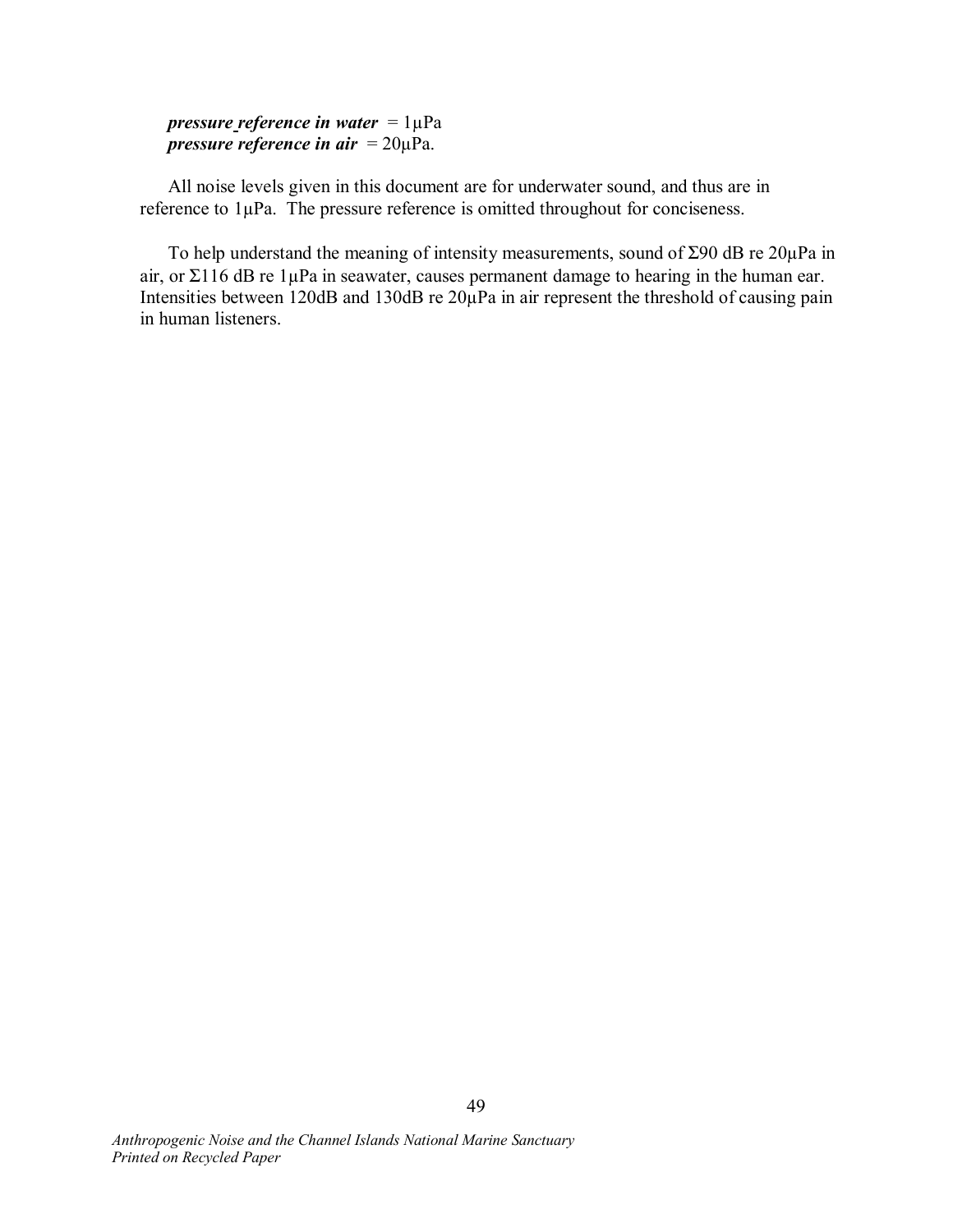#### *APPENDIX B*

#### MASKING [Excerpted from NRC (2003); works cited below are not included in bibliography]

*One of the most pervasive and significant effects of a general increase in background noise on most vertebrates, including marine mammals, may be the reduction in an animal's ability to detect relevant sounds in the presence of other sounds—a phenomenon known as masking. Masking, which might be thought of as acoustic interference, occurs when both the signal and masking noise have similar frequencies and either overlap or occur very close to each other in time. Noise is only effective in masking a signal if it is within a certain "critical band" (CB) around the signal's frequency. Thus, the extent of an animal's CB at a signal's frequency, and the amount of noise energy within this critical frequency band, is fundamentally important for assessing whether or not masking is likely to occur.* 

*Marine mammals evolved in an environment containing a wide variety of naturally occurring sounds, and thus they show a variety of strategies to reduce masking. Vocal signals may be designed to be robust to masking effects. Signals can be more easily detected in noise if they are simple, stereotyped, and occur in a distinctive pattern. Signals may also show a high level of redundancy; they may be repeated many times to increase the probability that at least some will be detected. However, these characteristics all minimize the amount of information that a signal can convey. Animals can adapt their behaviors to minimize masking, and it is reasonable to interpret such behavioral changes as an indication that masking has occurred. For example, the vocal output of a beluga whale changed when it was moved to a location with higher levels of continuous background noise (Au et al. 1985). In the noisier environment, the animal increased both the average level and frequency of its vocalizations, as though it were trying to compensate for and avoid the masking effects of, the increased, predominantly low-frequency, background noise levels. Penner et al. (1986) conducted trials in which a beluga whale was required to echolocate on an object placed in front of a source of noise. The animal reduced masking by reflecting its sonar signals off the water surface to ensonify to the object. The strongest echoes from the object returned along a path that was different from that of the noise. This animal's ready application of such complex behavior suggests the existence of many sophisticated strategies to reduce masking effects.* 

 *Beluga whales increased call repetition and shifted to higher peak frequencies in response to boat traffic (Lesage et al. 1999). Gray whales increased the amplitude of their vocalizations, changed the timing of vocalizations, and used more frequency-modulated signals in noisy environments (Dahlheim 1987). Humpback whales exposed to LFA sonar increased the duration of their songs by 29 percent (Miller et al. 2000). The physiological costs of ameliorating masking effects have not been reported. Although these examples all appear to show animals adapting their vocal behavior to reduce the impact of masking, this does not imply that there were no costs resulting from increased levels of noise. Masking may have been reduced but not eliminated. Costs of the changed behavior, such as increased* 

*Anthropogenic Noise and the Channel Islands National Marine Sanctuary Printed on Recycled Paper*